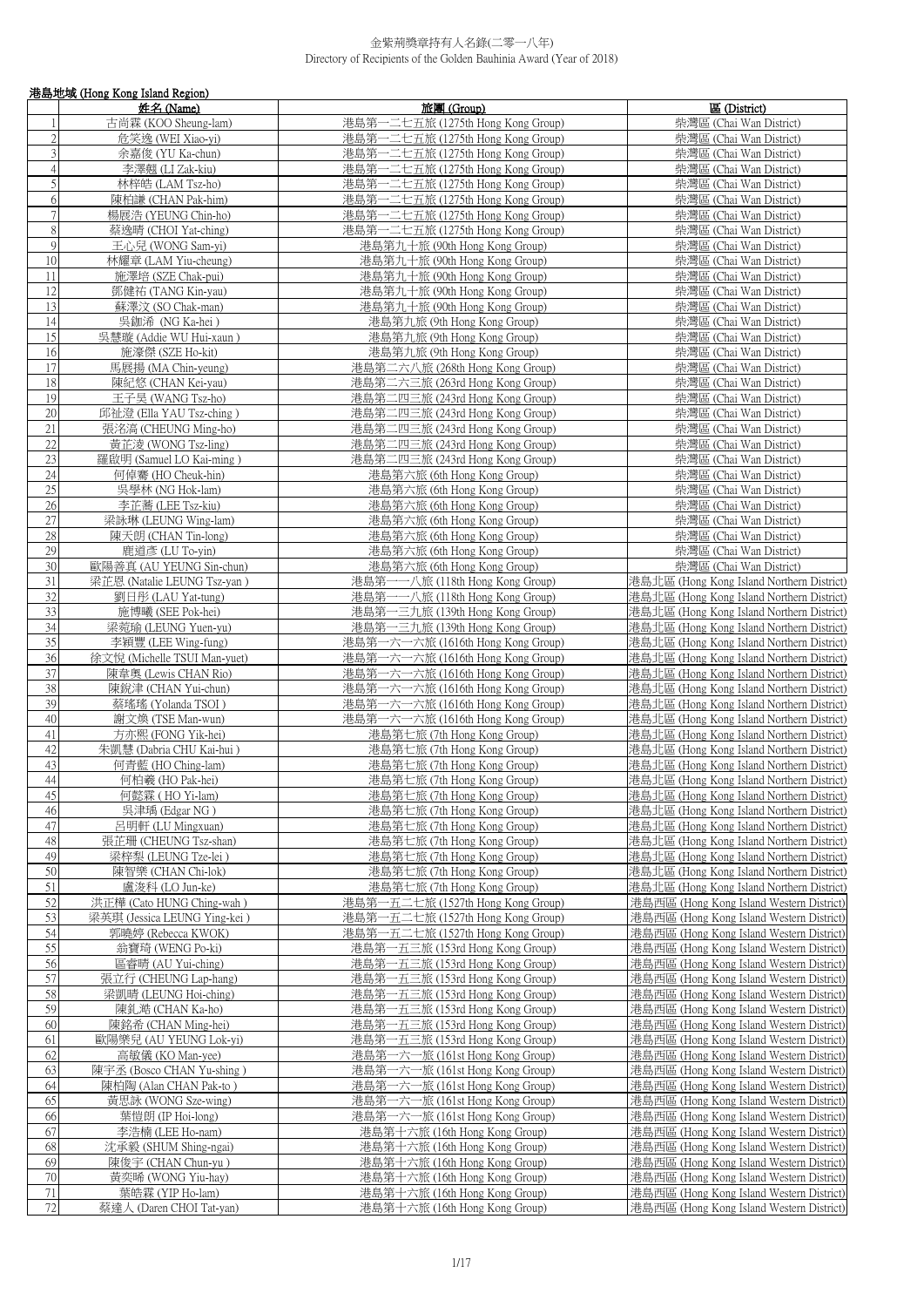|                 | 姓名 (Name)                                                | 旅團 (Group)                                                       | 區 (District)                                             |
|-----------------|----------------------------------------------------------|------------------------------------------------------------------|----------------------------------------------------------|
| 73              | 余宗祐 (YU Chung-yau)                                       | 港島第十旅 (10th Hong Kong Group)                                     | 港島西區 (Hong Kong Island Western District)                 |
| 74              | 林弈行 (Varian LAM)                                         | 港島第十旅 (10th Hong Kong Group)                                     | 港島西區 (Hong Kong Island Western District)                 |
| 75              | 陳亮衡 (Jayden CHAN Leong-heng)                             | 港島第十旅 (10th Hong Kong Group)                                     | 港島西區 (Hong Kong Island Western District)                 |
| 76              | 劉祉僖 (Damien LAU Chi-hey)                                 | 港島第十旅 (10th Hong Kong Group)                                     | 港島西區 (Hong Kong Island Western District)                 |
| 77              | 鄭景祐 (Ian CHENG King-yau)                                 | 港島第十旅 (10th Hong Kong Group)                                     | 港島西區 (Hong Kong Island Western District)                 |
| 78              | 瞿偉賢 (KUI Wai-yin)                                        | 港島第十旅 (10th Hong Kong Group)                                     | 港島西區 (Hong Kong Island Western District)                 |
| 79              | 李卓然 (LEE Cheuk-yin)                                      | 港島第七十旅 (70th Hong Kong Group)                                    | 港島南區 (Hong Kong Island Southern District)                |
| 80              | 林樹森 (LAM Shu-sum)                                        | 港島第二○四旅 (204th Hong Kong Group)                                  | 港島南區 (Hong Kong Island Southern District)                |
| 81              | 洪瑋 (HUNG Wai)                                            | 港島第二〇四旅 (204th Hong Kong Group)                                  | 港島南區 (Hong Kong Island Southern District)                |
| 82              | 張柏熙 (CHEUNG Pak-hei)                                     | 港島第二〇四旅 (204th Hong Kong Group)                                  | 港島南區 (Hong Kong Island Southern District)                |
| 83              |                                                          | 港島第二〇四旅 (204th Hong Kong Group)                                  | 港島南區 (Hong Kong Island Southern District)                |
|                 | 許壹 (HUI Yat)                                             |                                                                  |                                                          |
| 84              | 楊佩諭 (YEUNG Pui-yu)                                       | 港島第二○四旅 (204th Hong Kong Group)                                  | 港島南區 (Hong Kong Island Southern District)                |
| 85              | 蕭君豪 (SIU Kwan-ho)                                        | 港島第二○四旅 (204th Hong Kong Group)                                  | 港島南區 (Hong Kong Island Southern District)                |
| 86              | 楊凱婷 (YEUNG Hoi-ting)                                     | 港島第二二四旅 (224th Hong Kong Group)                                  | 港島南區 (Hong Kong Island Southern District)                |
| 87              | 梁畋 (Alvis LEUNG Tin)                                     | 港島第一九六旅 (196th Hong Kong Group)                                  | 筲箕灣區 (Shau Kei Wan District)                             |
| 88              | 馮國晉 (FUNG Kwok-chun)                                     | 港島第一九六旅 (196th Hong Kong Group)                                  | 筲箕灣區 (Shau Kei Wan District)                             |
| 89              | 孫鈞澄 (SUEN Kwan-ching)                                    | 港島第一三六八旅 (1368th Hong Kong Group)                                | 筲箕灣區 (Shau Kei Wan District)                             |
| 90              | 李伊洛 (Charlotte LI)                                       | 港島第二五五旅 (255th Hong Kong Group)                                  | 筲箕灣區 (Shau Kei Wan District)                             |
| 91              | 彭俊諾 (PANG Chun-nok)                                      | 港島第二五五旅 (255th Hong Kong Group)                                  | 笛箕灣區 (Shau Kei Wan District)                             |
| 92              | 曾芷逸 (TSANG Tsz-yat)                                      | 港島第二五五旅 (255th Hong Kong Group)                                  | 筲箕灣區 (Shau Kei Wan District)                             |
| 93              | 黃梓傑 (WONG Tsz-kit)                                       | 港島第二五五旅 (255th Hong Kong Group)                                  | 筲箕灣區 (Shau Kei Wan District)                             |
| 94              | 歐俊宏 (AU Chun-wang)                                       | 港島第二五五旅 (255th Hong Kong Group)                                  | 筲箕灣區 (Shau Kei Wan District)                             |
| $\overline{95}$ | 孔文軒 (HUNG Man-hin)                                       | 港島第二四二旅 (242nd Hong Kong Group)                                  | 筲箕灣區 (Shau Kei Wan District)                             |
| 96              | 王玉宇 (WONG Yuk-yu)                                        | 港島第二四二旅 (242nd Hong Kong Group)                                  | 筲箕灣區 (Shau Kei Wan District)                             |
| 97              | 王學仁 (WONG Hok-yan)                                       | 港島第二四二旅 (242nd Hong Kong Group)                                  | 筲箕灣區 (Shau Kei Wan District)                             |
| 98              | 布澔澄 (PO Ho-ching)                                        | 港島第二四二旅 (242nd Hong Kong Group)                                  | 筲箕灣區 (Shau Kei Wan District)                             |
| 99              | 余采盈 (YU Choi-ying)                                       | 港島第二四二旅 (242nd Hong Kong Group)                                  | 筲箕灣區 (Shau Kei Wan District)                             |
| 100             | 吳柏文 (NG Pak-man)                                         | 港島第二四二旅 (242nd Hong Kong Group)                                  | 筲箕灣區 (Shau Kei Wan District)                             |
| 101             | 許卓軒 (HUI Cheuk-hin)                                      | 港島第二四二旅 (242nd Hong Kong Group)                                  | 筲箕灣區 (Shau Kei Wan District)                             |
| 102             | 陳彥楠 (Angus CHAN)                                         | 港島第二四二旅 (242nd Hong Kong Group)                                  | 筲箕灣區 (Shau Kei Wan District)                             |
| 103             | 陳灝飛 (Felix CHAN Ho-fei)                                  | 港島第二四二旅 (242nd Hong Kong Group)                                  | 筲箕灣區 (Shau Kei Wan District)                             |
| 104             | 程嘉楠 (CHING Ka-nam)                                       | 港島第二四二旅 (242nd Hong Kong Group)                                  | 筲箕灣區 (Shau Kei Wan District)                             |
| 105             | 董文瑜 (Morgan TUNG Manyu)                                  | 港島第二四二旅 (242nd Hong Kong Group)                                  | 筲箕灣區 (Shau Kei Wan District)                             |
| 106             | 蔡鎬汶 (TSOI Ho-man)                                        | 港島第二四二旅 (242nd Hong Kong Group)                                  | 筲箕灣區 (Shau Kei Wan District)                             |
| 107             | 梁譯文 (LEUNG Yik-man)                                      | 港島第八十六旅 (86th Hong Kong Group)                                   | 筲箕灣區 (Shau Kei Wan District)                             |
| 108             | 李俊逸 (LEE Chun-yat)                                       | 港島第一二五旅 (125th Hong Kong Group)                                  | 維多利亞城區 (Victoria District)                               |
| 109             | 李澤欣 (LI Chak-yan)                                        | 港島第一二五旅 (125th Hong Kong Group)                                  | 維多利亞城區 (Victoria District)                               |
| 110             | 袁乙時 (YUEN Yuet-si)                                       | 港島第一二五旅 (125th Hong Kong Group)                                  | 維多利亞城區 (Victoria District)                               |
| 111             | 嚴心苗 (YIM Sum-miu)                                        | 港島第一二五旅 (125th Hong Kong Group)                                  | 維多利亞城區 (Victoria District)                               |
| 112             | 李澤謙 (Victor LEE Chak-him)                                | 港島第一四六二旅 (1462nd Hong Kong Group)                                | 維多利亞城區 (Victoria District)                               |
| 113             | 周惠鑾 (Hannah CHAU Wai-luen )                              | 港島第一四六二旅 (1462nd Hong Kong Group)                                | 維多利亞城區 (Victoria District)                               |
| 114             | 江子朗 (Ryan KONG Tze-long)                                 | 港島第一旅 (1st Hong Kong Group)                                      | 維多利亞城區 (Victoria District)                               |
| 115             | 李祉謙 (Henry LEE Chi-him)                                  | 港島第一旅 (1st Hong Kong Group)                                      | 維多利亞城區 (Victoria District)                               |
| 116             | 陳冠霖 (Anthony CHAN Kwun-lam)                              | 港島第一旅 (1st Hong Kong Group)                                      | 維多利亞城區 (Victoria District)                               |
| 117             | 陳彥諾 (CHAN Yin-nok)                                       | 港島第一旅 (1st Hong Kong Group)                                      | 維多利亞城區 (Victoria District)                               |
| 118             | 程樂曦 (Sergius CHING Lok-hei)                              | 港島第一旅 (1st Hong Kong Group)                                      | 維多利亞城區 (Victoria District)                               |
| 119             | 甄文焯 (Jerric YAN Man-cheuk)                               | 港島第一旅 (1st Hong Kong Group)                                      | 維多利亞城區 (Victoria District)                               |
| 120             | 蔡順澤 (TSAI Shun-chak)                                     | 港島第一旅 (1st Hong Kong Group)                                      | 維多利亞城區 (Victoria District)                               |
| 121             | 霍珀言 (FOK Pak-vin)                                        | 港島第一旅 (1st Hong Kong Group)                                      | 維多利亞城區 (Victoria District)                               |
|                 |                                                          |                                                                  |                                                          |
| 122<br>123      | 謝昀熹 (Kieran TSE Wan-hei)<br>鍾善朗 (Daniel CHUNG Shan-lang) | 港島第一旅 (1st Hong Kong Group)<br>港島第一旅 (1st Hong Kong Group)       | 維多利亞城區 (Victoria District)<br>維多利亞城區 (Victoria District) |
| 124             | 朱元亨 (CHU Yuen-hang)                                      | 港島第九十九旅 (99th Hong Kong Group)                                   | 維多利亞城區 (Victoria District)                               |
|                 |                                                          | 港島第九十九旅 (99th Hong Kong Group)                                   |                                                          |
| 125<br>126      | 李浩峰 (LEE Ho-fung)<br>李浩僑 (LEE Ho-kiu)                    | 港島第九十九旅 (99th Hong Kong Group)                                   | 維多利亞城區 (Victoria District)                               |
|                 | 梁柏澧 (LEUNG Pak-lai)                                      |                                                                  | 維多利亞城區 (Victoria District)                               |
| 127             | 黃子純 (WONG Tsz-shun)                                      | 港島第九十九旅 (99th Hong Kong Group)                                   | 維多利亞城區 (Victoria District)                               |
| 128             |                                                          | 港島第九十九旅 (99th Hong Kong Group)<br>港島第九十九旅 (99th Hong Kong Group) | 維多利亞城區 (Victoria District)                               |
| 129             | 黃樂懿 (WONG Lok-yi)                                        |                                                                  | 維多利亞城區 (Victoria District)                               |
| 130             | 楊政儕 (YEUNG Ching-chai)                                   | 港島第九十九旅 (99th Hong Kong Group)                                   | 維多利亞城區 (Victoria District)                               |
| 131             | 劉子正 (LIU Tsz-ching)                                      | 港島第九十九旅 (99th Hong Kong Group)                                   | 維多利亞城區 (Victoria District)                               |
| 132             | 伍浩然 (NG Ho-yin)                                          | 港島第二十一旅 (21st Hong Kong Group)                                   | 維多利亞城區 (Victoria District)                               |
| 133             | 黃一玄 (Will WONG Yat-yuen)                                 | 港島第二十一旅 (21st Hong Kong Group)                                   | 維多利亞城區 (Victoria District)                               |
| 134             | 葉廉迪 (YIP Lim-tik)                                        | 港島第二十一旅 (21st Hong Kong Group)                                   | 維多利亞城區 (Victoria District)                               |
| 135             | 趙善為 (CHIU Zen-way)                                       | 港島第二十一旅 (21st Hong Kong Group)                                   | 維多利亞城區 (Victoria District)                               |
| 136             | 鄭忠軒 (CHENG Chung-hin)                                    | 港島第二十一旅 (21st Hong Kong Group)                                   | 維多利亞城區 (Victoria District)                               |
| 137             | 鄭皓尹 (CHENG Ho-wan)                                       | 港島第二十一旅 (21st Hong Kong Group)                                   | 維多利亞城區 (Victoria District)                               |
| 138             | 田子洛 (Ethan TIN Tsz-lok)                                  | 港島第六十六旅 (66th Hong Kong Group)                                   | 維多利亞城區 (Victoria District)                               |
| 139             | 姚文栩 (YIU Man-hui)                                        | 港島第六十六旅 (66th Hong Kong Group)                                   | 維多利亞城區 (Victoria District)                               |
| 140             | 陳衍熹 (CHEN Hin-hei)                                       | 港島第六十六旅 (66th Hong Kong Group)                                   | 維多利亞城區 (Victoria District)                               |
| 141             | 錢栢炘 (Verena CHIN Pak-yun)                                | 港島第一八六旅 (186th Hong Kong Group)                                  | 灣仔區 (Wan Chai District)                                  |
| 142             | 王彥夫 (WONG Yin-fu)                                        | 港島第二〇八旅 (208th Hong Kong Group)                                  | 灣仔區 (Wan Chai District)                                  |
| 143             | 吳梓騫 (NG Tsz-hin)                                         | 港島第二〇八旅 (208th Hong Kong Group)                                  | 灣仔區 (Wan Chai District)                                  |
| 144             | 林逸鋒 (LAM Yat-fung)                                       | 港島第二〇八旅 (208th Hong Kong Group)                                  | 灣仔區 (Wan Chai District)                                  |
| 145             | 洪愷謙 (HUNG Hoi-him)                                       | 港島第二〇八旅 (208th Hong Kong Group)                                  | 灣仔區 (Wan Chai District)                                  |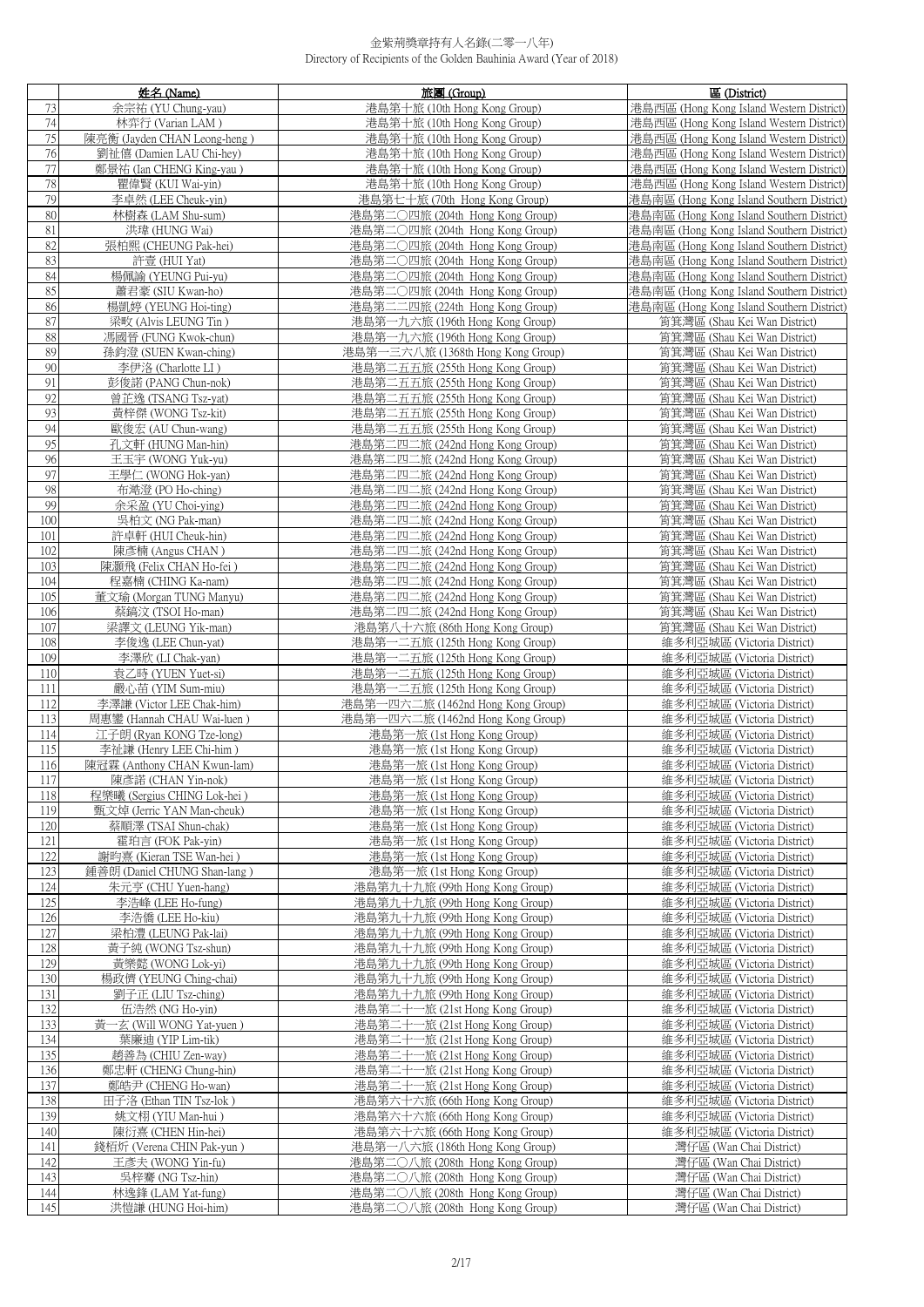|     | 姓名 (Name)                    | 旅團 (Group)                      | 區 (District)            |
|-----|------------------------------|---------------------------------|-------------------------|
| 146 | 梁諾行 (LEUNG Lok-hang)         | 港島第二〇八旅 (208th Hong Kong Group) | 灣仔區 (Wan Chai District) |
| 147 | 莫嘉柏 (MOK Ka-pak)             | 港島第二〇八旅 (208th Hong Kong Group) | 灣仔區 (Wan Chai District) |
| 148 | 黃溢朗 (WONG Yat-long)          | 港島第二〇八旅 (208th Hong Kong Group) | 灣仔區 (Wan Chai District) |
| 149 | 黃睿然 (WONG Yui-yin)           | 港島第二〇八旅 (208th Hong Kong Group) | 灣仔區 (Wan Chai District) |
| 150 | 蔡瀚霆 (Etan CHOI Hon-ting)     | 港島第二〇八旅 (208th Hong Kong Group) | 灣仔區 (Wan Chai District) |
| 151 | 鍾建培 (CHUNG Kin-pui)          | 港島第二〇八旅 (208th Hong Kong Group) | 灣仔區 (Wan Chai District) |
| 152 | 鄺晉弘 (Anson KWONG Chon-wang)  | 港島第二〇八旅 (208th Hong Kong Group) | 灣仔區 (Wan Chai District) |
| 153 | 李昕穎 (LEE Yan-wing)           | 港島第二二九旅 (229th Hong Kong Group) | 灣仔區 (Wan Chai District) |
| 154 | 林天藍 (LAM Tin-lam)            | 港島第二二九旅 (229th Hong Kong Group) | 灣仔區 (Wan Chai District) |
| 155 | 林彥臻 (LAM Yin-chun)           | 港島第二二九旅 (229th Hong Kong Group) | 灣仔區 (Wan Chai District) |
| 156 | 莊文韜 (CHONG Man-to)           | 港島第二二九旅 (229th Hong Kong Group) | 灣仔區 (Wan Chai District) |
| 157 | 黃凱琳 (Athena WONG Hoi-lam)    | 港島第二二九旅 (229th Hong Kong Group) | 灣仔區 (Wan Chai District) |
| 158 | 楊青霞 (YEUNG Ching-ha)         | 港島第二二九旅 (229th Hong Kong Group) | 灣仔區 (Wan Chai District) |
| 159 | 林敏翹 (LAM Man-kiu)            | 港島第二四五旅 (245th Hong Kong Group) | 灣仔區 (Wan Chai District) |
| 160 | 陳枳橋 (Audrey CHAN Chi-kiu)    | 港島第二四五旅 (245th Hong Kong Group) | 灣仔區 (Wan Chai District) |
| 161 | 姚俊亨 (Trevor YAO)             | 港島第十八旅 (18th Hong Kong Group)   | 灣仔區 (Wan Chai District) |
| 162 | 容敏晴 (YUNG Man-ching)         | 港島第十八旅 (18th Hong Kong Group)   | 灣仔區 (Wan Chai District) |
| 163 | 梁俊謙 (Jason LEUNG Chun-him)   | 港島第十八旅 (18th Hong Kong Group)   | 灣仔區 (Wan Chai District) |
| 164 | 黃志明 (Samuel WONG Chi-ming)   | 港島第十八旅 (18th Hong Kong Group)   | 灣仔區 (Wan Chai District) |
| 165 | 鍾采汶 (Kirstin CHUNG Tsoi-man) | 港島第十八旅 (18th Hong Kong Group)   | 灣仔區 (Wan Chai District) |
| 166 | 李卓橋 (LI Cheuk-kiu)           | 港島第十五旅 (15th Hong Kong Group)   | 灣仔區 (Wan Chai District) |
| 167 | 李明睿 (Julian Arthur LI)       | 港島第十五旅 (15th Hong Kong Group)   | 灣仔區 (Wan Chai District) |
| 168 | 徐志賢 (Justin CHUI)            | 港島第十五旅 (15th Hong Kong Group)   | 灣仔區 (Wan Chai District) |
| 169 | 黃天朗 (Terran WONG)            | 港島第十五旅 (15th Hong Kong Group)   | 灣仔區 (Wan Chai District) |
| 170 | 鄭銘灝 (Keefe CHENG Ming-ho)    | 港島第十五旅 (15th Hong Kong Group)   | 灣仔區 (Wan Chai District) |
| 171 | 黎嘉博 (LAI ka-pok)             | 港島第十五旅 (15th Hong Kong Group)   | 灣仔區 (Wan Chai District) |
| 172 | 羅泓睿 (Zachary LO)             | 港島第十五旅 (15th Hong Kong Group)   | 灣仔區 (Wan Chai District) |
| 173 | 譚揚軒 (Wistan TAM)             | 港島第十五旅 (15th Hong Kong Group)   | 灣仔區 (Wan Chai District) |
| 174 | 朱鑠熙 (CHU Sheuk-hei)          | 港島第十四旅 (14th Hong Kong Group)   | 灣仔區 (Wan Chai District) |
| 175 | 郭洭瑜 (Osmond KWOK)            | 港島第十四旅 (14th Hong Kong Group)   | 灣仔區 (Wan Chai District) |
| 176 | 楊晧喬 (YEUNG Ho-kiu)           | 港島第十四旅 (14th Hong Kong Group)   | 灣仔區 (Wan Chai District) |
| 177 | 潘海傑 (POON Hoi-kit)           | 港島第十四旅 (14th Hong Kong Group)   | 灣仔區 (Wan Chai District) |
| 178 | 霍皓澧 (FOCK Ho-lai)            | 港島第十四旅 (14th Hong Kong Group)   | 灣仔區 (Wan Chai District) |
| 179 | 謝浩賢 (TSE Ho-vin)             | 港島第十四旅 (14th Hong Kong Group)   | 灣仔區 (Wan Chai District) |
| 180 | 顏正昊 (NGAN Ching-ho)          | 港島第十四旅 (14th Hong Kong Group)   | 灣仔區 (Wan Chai District) |
| 181 | 關晉華 (KWAN Chun-wa)           | 港島第十四旅 (14th Hong Kong Group)   | 灣仔區 (Wan Chai District) |
| 182 | 王健朗 (WONG Kin-long)          | 港島第六十一旅 (61st Hong Kong Group)  | 灣仔區 (Wan Chai District) |
| 183 | 梁博揚 (LEUNG Pok-yeung)        | 港島第六十一旅 (61st Hong Kong Group)  | 灣仔區 (Wan Chai District) |
| 184 | 陳啟聰 (CHAN Kai-chung)         | 港島第六十一旅 (61st Hong Kong Group)  | 灣仔區 (Wan Chai District) |

|     | 九龍地域 (Kowloon Region)      |                                     |                              |
|-----|----------------------------|-------------------------------------|------------------------------|
|     | 姓名 (Name)                  | 旅團 (Group)                          | 區 (District)                 |
| 185 | 章子揚 (CHEUNG Chi-yeung)     | 九龍第-<br>○六四旅 (1064th Kowloon Group) | 九龍城區 (Kowloon City District) |
| 186 | 甘智朗 (KUM Chi-long)         | 九龍第一三三五旅 (1335th Kowloon Group)     | 九龍城區 (Kowloon City District) |
| 187 | 歐陽陳航 (AU YEUNG Chan-hong)  | 九龍第一三三五旅 (1335th Kowloon Group)     | 九龍城區 (Kowloon City District) |
| 188 | 鄭則樂 (CHENG Chak-lok)       | 九龍第一六一旅 (161st Kowloon Group)       | 九龍城區 (Kowloon City District) |
| 189 | 鍾梓駿 (CHUNG Tsz-chun)       | 九龍第一六一旅 (161st Kowloon Group)       | 九龍城區 (Kowloon City District) |
| 190 | 王子嘉 (WONG Tsz-ka)          | 九龍第一四〇旅 (140th Kowloon Group)       | 九龍城區 (Kowloon City District) |
| 191 | 吳子雋 (NG Tsz-chun)          | 九龍第一四〇旅 (140th Kowloon Group)       | 九龍城區 (Kowloon City District) |
| 192 | 周宇海 (CHOW Yu-hoi)          | 九龍第一四〇旅 (140th Kowloon Group)       | 九龍城區 (Kowloon City District) |
| 193 | 張偉鋒 (CHEUNG Wai-fung)      | -四〇旅 (140th Kowloon Group)<br>九龍第   | 九龍城區 (Kowloon City District) |
| 194 | 曾鍵烽 (TSANG Kin-fung)       | 九龍第-<br>-四〇旅 (140th Kowloon Group)  | 九龍城區 (Kowloon City District) |
| 195 | 黃美霞 (WONG Mei-ha)          | −四○旅 (140th Kowloon Group)<br>九龍第一  | 九龍城區 (Kowloon City District) |
| 196 | 廖韻希 (LIU Wan-hei)          | 九龍第<br>-四〇旅 (140th Kowloon Group)   | 九龍城區 (Kowloon City District) |
| 197 | 謝嘉瑞 (TSE Ka-sui)           | →四○旅 (140th Kowloon Group)<br>九龍第-  | 九龍城區 (Kowloon City District) |
| 198 | 王贊熙 (WONG Tsan-hei)        | 九龍第十七旅 (17th Kowloon Group)         | 九龍城區 (Kowloon City District) |
| 199 | 余珀堅 (SOLOMON HARRY YU)     | 九龍第十七旅 (17th Kowloon Group)         | 九龍城區 (Kowloon City District) |
| 200 | 李彥希 (HANSEN LEE Yin-hei)   | 九龍第十七旅 (17th Kowloon Group)         | 九龍城區 (Kowloon City District) |
| 201 | 徐國彬 (XU Kwok-pan)          | 九龍第十七旅 (17th Kowloon Group)         | 九龍城區 (Kowloon City District) |
| 202 | 張梓揚 (CHEUNG NICHOLAS)      | 九龍第十七旅 (17th Kowloon Group)         | 九龍城區 (Kowloon City District) |
| 203 | 張嘉駿 (CHEUNG Ka-chun)       | 九龍第十七旅 (17th Kowloon Group)         | 九龍城區 (Kowloon City District) |
| 204 | 梁愷軒 (LEUNG Hoi-hin)        | 九龍第十七旅 (17th Kowloon Group)         | 九龍城區 (Kowloon City District) |
| 205 | 莫哲侖 (ADRIAN MOK)           | 九龍第十七旅 (17th Kowloon Group)         | 九龍城區 (Kowloon City District) |
| 206 | 陳亦謙 (MATTHEW TRAN)         | 九龍第十七旅 (17th Kowloon Group)         | 九龍城區 (Kowloon City District) |
| 207 | 陳卓謙 (OSCAR CHAN Cheuk-him) | 九龍第十七旅 (17th Kowloon Group)         | 九龍城區 (Kowloon City District) |
| 208 | 陸言梽 (LUK Yin-che)          | 九龍第十七旅 (17th Kowloon Group)         | 九龍城區 (Kowloon City District) |
| 209 | 楊逸希 (YOUNG Yat-hei)        | 九龍第十七旅 (17th Kowloon Group)         | 九龍城區 (Kowloon City District) |
| 210 | 葉柏淳 (ERIC YIP Pak-shun)    | 九龍第十七旅 (17th Kowloon Group)         | 九龍城區 (Kowloon City District) |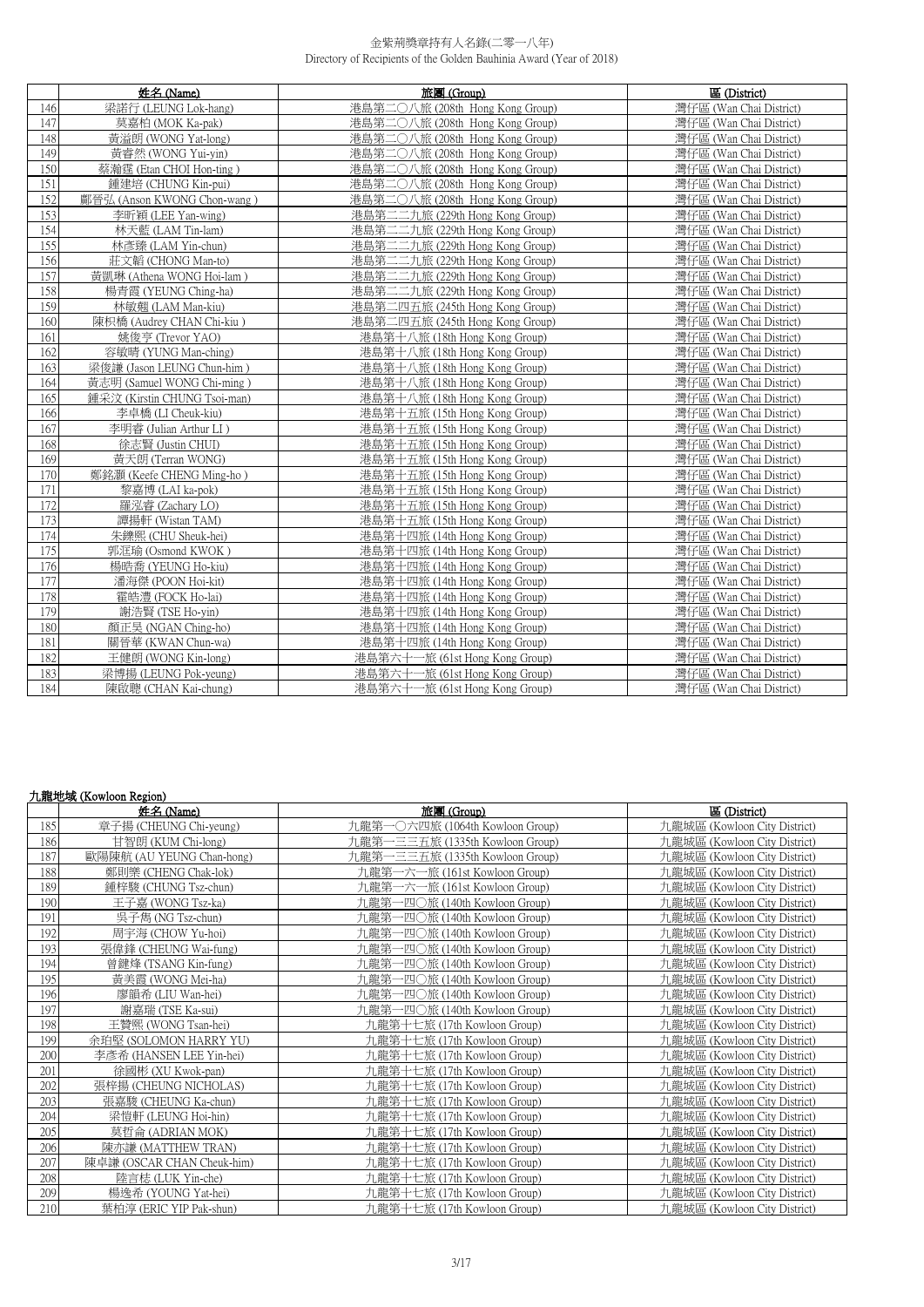|            | 姓名 (Name)                                        | 旅團 (Group)                                                   | 區 (District)                                                   |
|------------|--------------------------------------------------|--------------------------------------------------------------|----------------------------------------------------------------|
| 211        | 趙偉言 (RYAN CHIU Wai-yin)                          | 九龍第十七旅 (17th Kowloon Group)                                  | 九龍城區 (Kowloon City District)                                   |
| 212        | 劉子齊 (LAU JARVIS Chi-chai)                        | 九龍第十七旅 (17th Kowloon Group)                                  | 九龍城區 (Kowloon City District)                                   |
| 213        | 盧柏志 (JANNIK Lu)                                  | 九龍第十七旅 (17th Kowloon Group)                                  | 九龍城區 (Kowloon City District)                                   |
| 214        | 譚得禧 (TAM TREVOR TAK HEI)                         | 九龍第十七旅 (17th Kowloon Group)                                  | 九龍城區 (Kowloon City District)                                   |
| 215        | 朱敬衡 (CHU King-hang)                              | 九龍第五十一旅 (51st Kowloon Group)                                 | 九龍城區 (Kowloon City District)                                   |
| 216        | 林樂瑤 (LAM Lok-yiu)                                | 九龍第五十一旅 (51st Kowloon Group)                                 | 九龍城區 (Kowloon City District)                                   |
| 217        | 陳綺彤 (CHAN Yee-tung)                              | 九龍第五十一旅 (51st Kowloon Group)                                 | 九龍城區 (Kowloon City District)                                   |
| 218        | 歐陽本立 (Bernard AU YANG Pun-lap)                   | 九龍第五十六旅 (56th Kowloon Group)                                 | 九龍城區 (Kowloon City District)                                   |
| 219        | 鄭力臻 (LEEGEND CHENG Lik-chun)                     | 九龍第五十六旅 (56th Kowloon Group)                                 | 九龍城區 (Kowloon City District)                                   |
| 220        | 林建曦 (LAM Kin-hei)                                | 九龍第四十一旅 (41st Kowloon Group)                                 | 九龍城區 (Kowloon City District)                                   |
| 221<br>222 | 柳智豐 (LIU Chi-fung)<br>梁正文 (LEUNG Ching-man)      | 九龍第四十一旅 (41st Kowloon Group)<br>九龍第四十一旅 (41st Kowloon Group) | 力龍城區 (Kowloon City District)<br>九龍城區 (Kowloon City District)   |
| 223        | 陳柏睿 (CHAN Pak-yui)                               | 九龍第四十一旅 (41st Kowloon Group)                                 | 九龍城區 (Kowloon City District)                                   |
| 224        | 麥梓筠 (MAK Tsz-kwan)                               | 九龍第四十一旅 (41st Kowloon Group)                                 | 九龍城區 (Kowloon City District)                                   |
| 225        | 漢日謙 (HON Yat-him)                                | 九龍第四十一旅 (41st Kowloon Group)                                 | 九龍城區 (Kowloon City District)                                   |
| 226        | 劉嘉欣 (LAU Ka-yan)                                 | 九龍第四十一旅 (41st Kowloon Group)                                 | 九龍城區 (Kowloon City District)                                   |
| 227        | 鄭柏朗 (CHANG Pak-long)                             | 九龍第四十一旅 (41st Kowloon Group)                                 | 九龍城區 (Kowloon City District)                                   |
| 228        | 鄺文斌 (KWONG Man-pan)                              | 九龍第四十一旅 (41st Kowloon Group)                                 | 九龍城區 (Kowloon City District)                                   |
| 229        | 鄺文羲 (KWONG Man-hei)                              | 九龍第四十一旅 (41st Kowloon Group)                                 | 九龍城區 (Kowloon City District)                                   |
| 230        | 林可豐 (LAM Ho-fung)                                | 九龍第十一海童軍旅 (11th Kowloon Sea Scout Group)                     | 九龍塘區 (Kowloong Tong District)                                  |
| 231        | 林沁穎 (LAM NIVANA Sum Wing)                        | 九龍第十一海童軍旅 (11th Kowloon Sea Scout Group)                     | 九龍塘區 (Kowloong Tong District)                                  |
| 232        | 陳鈺澄 (CHAN Vien Yuk Ching)                        | 九龍第十一海童軍旅 (11th Kowloon Sea Scout Group)                     | 九龍塘區 (Kowloong Tong District)                                  |
| 233        | 湯懷德 (ROYCE TONG Wai-tak)                         | 九龍第十一海童軍旅 (11th Kowloon Sea Scout Group)                     | 九龍塘區 (Kowloong Tong District)                                  |
| 234        | 黃泓竣 (WONG Wang-chun)                             | 九龍第十一海童軍旅 (11th Kowloon Sea Scout Group)                     | 九龍塘區 (Kowloong Tong District)                                  |
| 235        | 方綽謙 (FONG Cheuk-him)                             | 九龍第五十七旅 (57th Kowloon Group)                                 | 九龍塘區 (Kowloong Tong District)                                  |
| 236<br>237 | 石懷璞 (NATHAN SHEK Wai-pok)<br>梁培彥 (LEUNG Pui-yin) | 九龍第五十七旅 (57th Kowloon Group)<br>九龍第五十七旅 (57th Kowloon Group) | 九龍塘區 (Kowloong Tong District)<br>九龍塘區 (Kowloong Tong District) |
| 238        | 鄭羲承 (CHANG Hei-shing Harrison)                   | 九龍第五十七旅 (57th Kowloon Group)                                 | 九龍塘區 (Kowloong Tong District)                                  |
| 239        | 成樸謙 (SHING Pok-him)                              | 九龍第六十一旅 (61st Kowloon Group)                                 | 九龍塘區 (Kowloong Tong District)                                  |
| 240        | 李希妍 (LEE Hei-yin)                                | 九龍第六十一旅 (61st Kowloon Group)                                 | 九龍塘區 (Kowloong Tong District)                                  |
| 241        | 陳澤豪 (JACKO CHAN Chak-ho)                         | 九龍第六十一旅 (61st Kowloon Group)                                 | 九龍塘區 (Kowloong Tong District)                                  |
| 242        | 馮栩輝 (FUNG Hui-fai)                               | 九龍第六十一旅 (61st Kowloon Group)                                 | 九龍塘區 (Kowloong Tong District)                                  |
| 243        | 馮啓朗 (FUNG Kai-long)                              | 九龍第六十一旅 (61st Kowloon Group)                                 | 九龍塘區 (Kowloong Tong District)                                  |
| 244        | 馮啓晴 (FUNG Kai-ching)                             | 九龍第六十一旅 (61st Kowloon Group)                                 | 九龍塘區 (Kowloong Tong District)                                  |
| 245        | 黃栢榆 (MARCUS WONG Pak-yu)                         | 九龍第六十一旅 (61st Kowloon Group)                                 | 九龍塘區 (Kowloong Tong District)                                  |
| 246        | 黃靄靈 (WONG Oi-ling)                               | 九龍第六十一旅 (61st Kowloon Group)                                 | 九龍塘區 (Kowloong Tong District)                                  |
| 247        | 溫耀希 (WAN Yiu-hei)                                | 九龍第六十一旅 (61st Kowloon Group)                                 | 九龍塘區 (Kowloong Tong District)                                  |
| 248        | 歐信君 (MATTHEW AU Shun-kwan)                       | 九龍第六十一旅 (61st Kowloon Group)                                 | 九龍塘區 (Kowloong Tong District)                                  |
| 249        | 蔡依晴 (KAYDENCE CHOI Yee-ching)                    | 九龍第六十一旅 (61st Kowloon Group)                                 | 九龍塘區 (Kowloong Tong District)                                  |
| 250<br>251 | 鄭卓越 (CHENG Cheuk-yuet)<br>鄭芯悅 (CHENG Sum-yuet)   | 九龍第六十一旅 (61st Kowloon Group)<br>九龍第六十一旅 (61st Kowloon Group) | 九龍塘區 (Kowloong Tong District)<br>九龍塘區 (Kowloong Tong District) |
| 252        | 簡柔嘉 (KAN Yau-ka)                                 | 九龍第六十一旅 (61st Kowloon Group)                                 | 九龍塘區 (Kowloong Tong District)                                  |
| 253        | 羅梓陽 (ALVIN LO Tsz-yeung)                         | 九龍第六十一旅 (61st Kowloon Group)                                 | 九龍塘區 (Kowloong Tong District)                                  |
| 254        | 林啟朗 (Lam Christopher Ryan)                       | 九龍第六旅 (6th Kowloon Group)                                    | 九龍塘區 (Kowloong Tong District)                                  |
| 255        | 陳子鍵 (CHAN Tze-kin)                               | 九龍第六旅 (6th Kowloon Group)                                    | 九龍塘區 (Kowloong Tong District)                                  |
| 256        | 王子龍 (WONG Tsz-lung)                              | 九龍第七十九旅 (79th Kowloon Group)                                 | 何文田區 (Ho Man Tin District)                                     |
| 257        | 林瑋昇 (MARGUIS LAM Wai-sing)                       | 九龍第七十九旅 (79th Kowloon Group)                                 | 何文田區 (Ho Man Tin District)                                     |
| 258        | 林穎雅 (ADA LAM Wing-nga)                           | 九龍第七十九旅 (79th Kowloon Group)                                 | 何文田區 (Ho Man Tin District)                                     |
| 259        | 梁鈞名 (LEUNG Kwan-ming)                            | 九龍第七十九旅 (79th Kowloon Group)                                 | 何文田區 (Ho Man Tin District)                                     |
| 260        | 陳哲妍 (CHAN Chit-vin)                              | 九龍第七十九旅 (79th Kowloon Group)                                 | 何文田區 (Ho Man Tin District)                                     |
| 261        | 傅文迪 (FU JUSTIN)                                  | 九龍第七十九旅 (79th Kowloon Group)                                 | 何文田區 (Ho Man Tin District)                                     |
| 262<br>263 | 黃天悅 (WONG Tin-yuet)<br>詹弘之 (TSIM Wang-chi)       | 九龍第七十九旅 (79th Kowloon Group)                                 | 何文田區 (Ho Man Tin District)                                     |
| 264        | 鄧康瑤 (TANG Hong-yiu)                              | 九龍第七十九旅 (79th Kowloon Group)<br>九龍第七十九旅 (79th Kowloon Group) | 何文田區 (Ho Man Tin District)<br>何文田區 (Ho Man Tin District)       |
| 265        | 錢宗延 (CHIN Chung-yin)                             | 九龍第七十九旅 (79th Kowloon Group)                                 | 何文田區 (Ho Man Tin District)                                     |
| 266        | 薛諾行 (PERRY SIT Lok-hang)                         | 九龍第七十九旅 (79th Kowloon Group)                                 | 何文田區 (Ho Man Tin District)                                     |
| 267        | 李樂怡 (LY Lok-yi)                                  | 九龍第七十八旅 (78th Kowloon Group)                                 | 何文田區 (Ho Man Tin District)                                     |
| 268        | 洪婧琳 (HEONG Ching-lam)                            | 九龍第七十八旅 (78th Kowloon Group)                                 | 何文田區 (Ho Man Tin District)                                     |
| 269        | 黃梓寬 (WONG Tsz-fun)                               | 九龍第七十八旅 (78th Kowloon Group)                                 | 何文田區 (Ho Man Tin District)                                     |
| 270        | 黃裕熙 (WONG Yu-hei)                                | 九龍第七十八旅 (78th Kowloon Group)                                 | 何文田區 (Ho Man Tin District)                                     |
| 271        | 黃睿滢 (WONG Yui-ying)                              | 九龍第七十八旅 (78th Kowloon Group)                                 | 何文田區 (Ho Man Tin District)                                     |
| 272        | 蔣幸瑜 ( CHIANG Hang-yu)                            | 九龍第七十八旅 (78th Kowloon Group)                                 | 何文田區 (Ho Man Tin District)                                     |
| 273        | 李賀游 (HORACE LI Hor-yau)                          | 九龍第二〇五旅 (205th Kowlon Group)                                 | 何文田區 (Ho Man Tin District)                                     |
| 274<br>275 | 李鍵朗 (LEE Kin-long)                               | 九龍第二〇五旅 (205th Kowlon Group)                                 | 何文田區 (Ho Man Tin District)                                     |
| 276        | 翁朗軒 (YUNG Long-hin)<br>陳澤華 (CHAN Chak-wa)        | 九龍第二〇五旅 (205th Kowlon Group)<br>九龍第二〇五旅 (205th Kowlon Group) | 何文田區 (Ho Man Tin District)<br>何文田區 (Ho Man Tin District)       |
| 277        | 周家樂 (CHOW Ka-lok)                                | 九龍第三十一海童軍旅 (31st Kowloon Sea Scout Group)                    | 何文田區 (Ho Man Tin District)                                     |
| 278        | 林浩揚 (LAM Ho-yeung)                               | 九龍第三十一海童軍旅 (31st Kowloon Sea Scout Group)                    | 何文田區 (Ho Man Tin District)                                     |
| 279        | 莫國烽 (MO Kwok-fung)                               | 九龍第三十一海童軍旅 (31st Kowloon Sea Scout Group)                    | 何文田區 (Ho Man Tin District)                                     |
| 280        | 趙穎賢 (VALENE CHIU Wing-yin)                       | 九龍第三十一海童軍旅 (31st Kowloon Sea Scout Group)                    | 何文田區 (Ho Man Tin District)                                     |
| 281        | 鄭璟卓 (CHENG King-cheuk)                           | 九龍第三十一海童軍旅 (31st Kowloon Sea Scout Group)                    | 何文田區 (Ho Man Tin District)                                     |
| 282        | 呂瑋力 (ERRICK LUI Wai-lik)                         | 九龍第一〇〇旅 (100th Kowloon Group)                                | 旺角區 (Mong Kok District)                                        |
| 283        | 莫柏倫 (ASHLEY MOK Pak-lun)                         | 九龍第一〇〇旅 (100th Kowloon Group)                                | 旺角區 (Mong Kok District)                                        |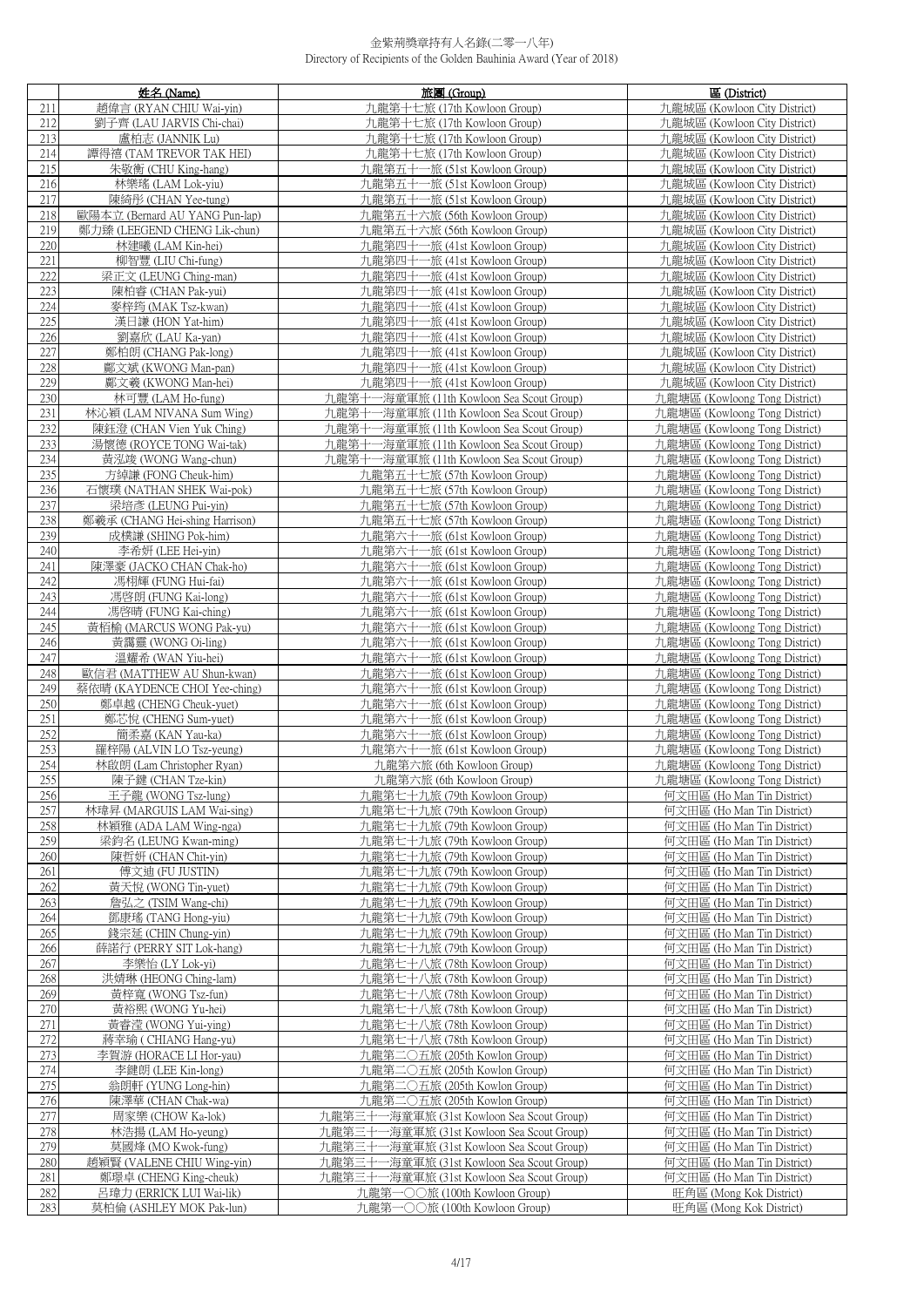|            | 姓名 (Name)                                       | 旅團 (Group)                                                         | 區 (District)                                       |
|------------|-------------------------------------------------|--------------------------------------------------------------------|----------------------------------------------------|
| 284        | 黃卓翹 (WONG Cheuk-kiu)                            | 九龍第一〇〇旅 (100th Kowloon Group)                                      | 旺角區 (Mong Kok District)                            |
| 285        | 王思妍 (WONG Sze-yin)                              | 九龍第一三一三旅 (1313th Kowloon Group)                                    | 旺角區 (Mong Kok District)                            |
| 286        | 任鎵言 (YAM Ka-yin)                                | 九龍第一三一三旅 (1313th Kowloon Group)                                    | 旺角區 (Mong Kok District)                            |
| 287        | 伍卓懿 (NG Cheuk-yi)                               | 九龍第一三一三旅 (1313th Kowloon Group)                                    | 旺角區 (Mong Kok District)                            |
| 288        | 吳煒明 (NG Wai-ming)                               | 九龍第一三一三旅 (1313th Kowloon Group)                                    | 旺角區 (Mong Kok District)                            |
| 289        | 林穎秀 (LAM Wing-sau)                              | 九龍第一三一三旅 (1313th Kowloon Group)                                    | 旺角區 (Mong Kok District)                            |
| 290        | 梁賜星 (LEUNG Chi-sing)                            | 九龍第一三一三旅 (1313th Kowloon Group)                                    | 旺角區 (Mong Kok District)                            |
| 291        | 陳思穎 (CHEN Siying)                               | 九龍第一三一三旅 (1313th Kowloon Group)                                    | 旺角區 (Mong Kok District)                            |
| 292        | 陳嘉浩 (CHAN Ka-ho)                                | 九龍第一三一三旅 (1313th Kowloon Group)                                    | 旺角區 (Mong Kok District)                            |
| 293        | 鄭家熙 (ZHENG JESSE)                               | 九龍第一三一三旅 (1313th Kowloon Group)                                    | 旺角區 (Mong Kok District)                            |
| 294        | 蕭惠霞 (SIU Wai-ha)                                | 九龍第一三一三旅 (1313th Kowloon Group)                                    | 旺角區 (Mong Kok District)                            |
| 295        | 韓仕釗 (SAMUEL HON Shi-chiu)                       | 九龍第一三一三旅 (1313th Kowloon Group)                                    | 旺角區 (Mong Kok District)                            |
| 296        | 羅啟聰 (LAW Kai-chung)                             | 九龍第一三一三旅 (1313th Kowloon Group)                                    | 旺角區 (Mong Kok District)                            |
| 297        | 譚天熾 (SIMEON TAM Tin-chi)                        | 九龍第一三一三旅 (1313th Kowloon Group)                                    | 旺角區 (Mong Kok District)                            |
| 298        | 蘇澤 (SO Chak)                                    | 九龍第一三一三旅 (1313th Kowloon Group)                                    | 旺角區 (Mong Kok District)                            |
| 299        | 梁靖朗 (LEUNG Ching-long)                          | 九龍第一三六旅 (136th Kowloon Group)                                      | 旺角區 (Mong Kok District)                            |
| 300        | 曾廣翔 (ZENG Kwong-cheung)                         | 九龍第一三六旅 (136th Kowloon Group)                                      | 旺角區 (Mong Kok District)                            |
| 301        | 黃栢軒 (WONG Pak-hin)                              | 九龍第一三六旅 (136th Kowloon Group)                                      | 旺角區 (Mong Kok District)                            |
| 302        | 鄧寶怡 (TANG Po-yee)                               | 九龍第一三六旅 (136th Kowloon Group)                                      | 旺角區 (Mong Kok District)                            |
| 303        | 盧昕沂 (LOU Yan-vi)                                | 九龍第一三六旅 (136th Kowloon Group)                                      | 旺角區 (Mong Kok District)                            |
| 304        | 王文滔 (WONG Man-to)                               | 九龍第十旅 (10th Kowloon Group)                                         | 旺角區 (Mong Kok District)                            |
| 305        | 余彥廷 (YU Yin-ting)                               | 九龍第十旅 (10th Kowloon Group)                                         | 旺角區 (Mong Kok District)                            |
| 306        | 林悅鋒 (LAM Yuet-fung)                             | 九龍第十旅 (10th Kowloon Group)                                         | 旺角區 (Mong Kok District)                            |
| 307        | 林緯恩 (LAM WAYNE)                                 | 九龍第十旅 (10th Kowloon Group)                                         | 旺角區 (Mong Kok District)                            |
| 308        | 張焌曦 (CHEUNG Chun-hei)                           | 九龍第十旅 (10th Kowloon Group)                                         | 旺角區 (Mong Kok District)                            |
| 309        | 陳敏俐 (CHAN MANDY)                                | 九龍第十旅 (10th Kowloon Group)                                         | 旺角區 (Mong Kok District)                            |
| 310        | 陳誌軒 (CHAN Chi-hin)                              | 九龍第十旅 (10th Kowloon Group)                                         | 旺角區 (Mong Kok District)                            |
| 311        | 傅廣昇 (FU Kwong-sing)                             | 九龍第十旅 (10th Kowloon Group)                                         | 旺角區 (Mong Kok District)                            |
| 312        | 曾建豪 (TSANG Kin-ho)                              | 九龍第十旅 (10th Kowloon Group)                                         | 旺角區 (Mong Kok District)                            |
| 313        | 黃立行 (WONG Lap-hang)                             | 九龍第十旅 (10th Kowloon Group)                                         | 旺角區 (Mong Kok District)                            |
| 314        | 楊文淙 (HAYDEN YEUNG Man-chung)                    | 九龍第十旅 (10th Kowloon Group)                                         | 旺角區 (Mong Kok District)                            |
| 315        | 楊朗怡 (YANG Long-yi)                              | 九龍第十旅 (10th Kowloon Group)                                         | 旺角區 (Mong Kok District)                            |
| 316        | 劉靜樺 (LAU Ching-wa)                              | 九龍第十旅 (10th Kowloon Group)                                         | 旺角區 (Mong Kok District)                            |
| 317        | 馮奕朗 (Alexander Fung)                            | 九龍第一八九旅 (189th Kowloon Group)                                      | 油尖區 (Yau Tsim District)                            |
| 318        | 黃亭軒 (WONG Ting-hin)                             | 九龍第一八九旅 (189th Kowloon Group)                                      | 油尖區 (Yau Tsim District)                            |
| 319        | 黃畯熙 (WONG Tsun-hei)                             | 九龍第一八九旅 (189th Kowloon Group)                                      | 油尖區 (Yau Tsim District)                            |
| 320        | 鄧旭光 (TANG Yuk-kwong)                            | 九龍第一八九旅 (189th Kowloon Group)                                      | 油尖區 (Yau Tsim District)                            |
| 321        | 林焯熙 (LAM Cheuk-hei)                             | 九龍第一三七〇旅 (1370th Kowloon Group)                                    | 油尖區 (Yau Tsim District)                            |
| 322        | 梁皓程 (LEUNG Ho-ching)                            | 九龍第一三七〇旅 (1370th Kowloon Group)                                    | 油尖區 (Yau Tsim District)                            |
| 323        | 郭縉恩 (JOSEPH KWOK Chun-yan)                      | 九龍第一三七〇旅 (1370th Kowloon Group)                                    | 油尖區 (Yau Tsim District)                            |
| 324<br>325 | 郭霖恩 (MATTHEW KWOK Lam-yan)<br>源在安 (YUEN Joy-on) | 九龍第一三七〇旅 (1370th Kowloon Group)<br>九龍第一三七〇旅 (1370th Kowloon Group) | 油尖區 (Yau Tsim District)<br>油尖區 (Yau Tsim District) |
| 326        | 譚漪雯 (EUNICE TAM Yi-man)                         | 九龍第一三七〇旅 (1370th Kowloon Group)                                    | 油尖區 (Yau Tsim District)                            |
| 327        | 王海晴 (WONG Hoi-ching)                            | 九龍第一四六八旅 (1468th Kowloon Group)                                    | 油尖區 (Yau Tsim District)                            |
| 328        | 何愷健 (HO Hoi-kin)                                | 九龍第一四六八旅 (1468th Kowloon Group)                                    | 油尖區 (Yau Tsim District)                            |
| 329        | 李鎧媛 (CHLOE LEE Hoi-wun)                         | 九龍第一四六八旅 (1468th Kowloon Group)                                    | 油尖區 (Yau Tsim District)                            |
| 330        | 莫凱茵 (MOK ELLIE)                                 | 九龍第一四六八旅 (1468th Kowloon Group)                                    | 油尖區 (Yau Tsim District)                            |
| 331        | 劉曜霆 (LAU Yao-ting)                              | 九龍第一四六八旅 (1468th Kowloon Group)                                    | 油尖區 (Yau Tsim District)                            |
| 332        | 龍晞然 (LUNG Hei-yin)                              | 九龍第一四六八旅 (1468th Kowloon Group)                                    | 油尖區 (Yau Tsim District)                            |
| 333        | 洪尚妤 (HUNG Sheung-yu)                            | 九龍第二一八旅 (218th Kowloon Group)                                      | 油尖區 (Yau Tsim District)                            |
| 334        | 許希琳 (VANESSA HUI Hei-lam)                       | 九龍第二一八旅 (218th Kowloon Group)                                      | 油尖區 (Yau Tsim District)                            |
| 335        | 陳進譽 (CHAN Chun-yu)                              | 九龍第二一八旅 (218th Kowloon Group)                                      | 油尖區 (Yau Tsim District)                            |
| 336        | 葉天佑 (YIP BRIAN)                                 | 九龍第二一八旅 (218th Kowloon Group)                                      | 油尖區 (Yau Tsim District)                            |
| 337        | 劉曉琳 (CHERIS LAU Hiu-lam)                        | 九龍第二一八旅 (218th Kowloon Group)                                      | 油尖區 (Yau Tsim District)                            |
| 338        | 薜承曜 (SIT Shing-yiu)                             | 九龍第二一八旅 (218th Kowloon Group)                                      | 油尖區 (Yau Tsim District)                            |
| 339        | 江俊昊 (KONG Chun-ho)                              | 九龍第二十一旅 (21st Kowloon Group)                                       | 油尖區 (Yau Tsim District)                            |
| 340        | 陳政言 (CHAN Ching-yin)                            | 九龍第二十一旅 (21st Kowloon Group)                                       | 油尖區 (Yau Tsim District)                            |
| 341        | 陳皓鑫 (CHAN Ho-yam)                               | 九龍第二十一旅 (21st Kowloon Group)                                       | 油尖區 (Yau Tsim District)                            |
| 342        | 陳熙瞳 (CHAN Hei-tung)                             | 九龍第二十一旅 (21st Kowloon Group)                                       | 油尖區 (Yau Tsim District)                            |
| 343        | 曾建盈 (TSANG Kin-ying)                            | 九龍第二十一旅 (21st Kowloon Group)                                       | 油尖區 (Yau Tsim District)                            |
| 344        | 黃郁頤 (JAMINE WONG yuk-yee)                       | 九龍第二十一旅 (21st Kowloon Group)                                       | 油尖區 (Yau Tsim District)                            |
| 345        | 鄧丞鈞 (Jayson TANG)                               | 九龍第二十一旅 (21st Kowloon Group)                                       | 油尖區 (Yau Tsim District)                            |
| 346        | 阮君豪 (RUAN Kwan-ho)                              | 九龍第二五九旅 (259th Kowloon Group)                                      | 油尖區 (Yau Tsim District)                            |
| 347<br>348 | 林建希 (LAM Kin-hei)<br>邱子悅 (YAU Tsz-yuet)         | 九龍第二五九旅 (259th Kowloon Group)<br>九龍第二五九旅 (259th Kowloon Group)     | 油尖區 (Yau Tsim District)<br>油尖區 (Yau Tsim District) |
| 349        | 張蓉 (CHEUNG YUNG)                                | 九龍第二五九旅 (259th Kowloon Group)                                      | 油尖區 (Yau Tsim District)                            |
| 350        | 張鐿滢 (CHEUNG Yee-ying)                           | 九龍第二五九旅 (259th Kowloon Group)                                      | 油尖區 (Yau Tsim District)                            |
| 351        | 莫詠欣 (MOK Wing-yan)                              | 九龍第二五九旅 (259th Kowloon Group)                                      | 油尖區 (Yau Tsim District)                            |
| 352        | 黃珈翹 (HUANG Ka-kiu)                              | 九龍第二五九旅 (259th Kowloon Group)                                      | 油尖區 (Yau Tsim District)                            |
| 353        | 霍迪信 (FOK Dik-seon)                              | 九龍第二五九旅 (259th Kowloon Group)                                      | 油尖區 (Yau Tsim District)                            |
| 354        | 羅展恆 (LAW Chin-hang)                             | 九龍第二五九旅 (259th Kowloon Group)                                      | 油尖區 (Yau Tsim District)                            |
| 355        | 李智滔 (LEE Chi-to)                                | 九龍第十九旅 (19th Kowloon Group)                                        | 油尖區 (Yau Tsim District)                            |
| 356        | 郝紫悠 (KOK Natalie)                               | 九龍第十九旅 (19th Kowloon Group)                                        | 油尖區 (Yau Tsim District)                            |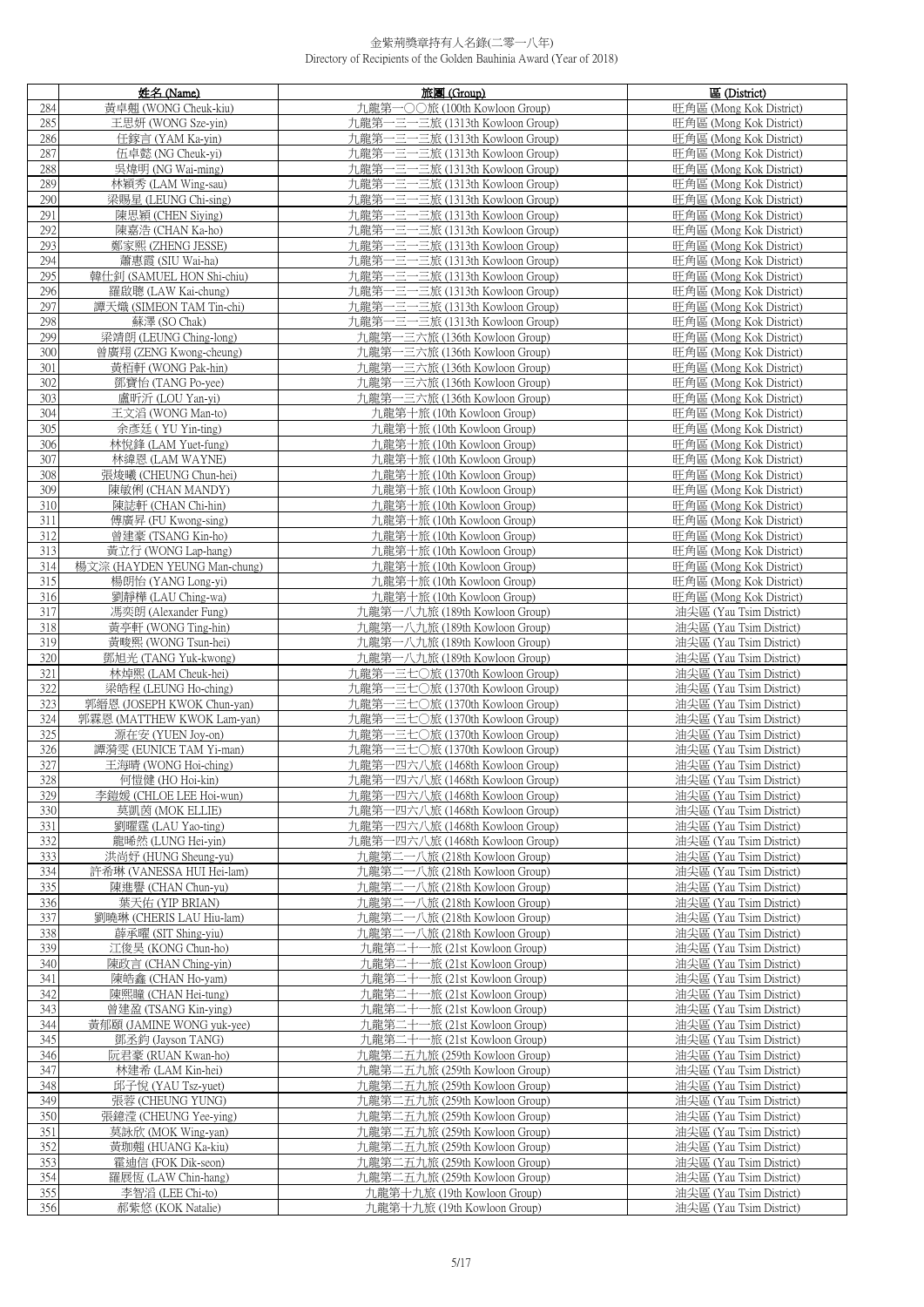| 357<br>陳子譽 (KINGSTON CHAN Tsz-yu)<br>九龍第十九旅 (19th Kowloon Group)<br>油尖區 (Yau Tsim District)<br>358<br>程宛蒽 (CHING Yuen-yan)<br>九龍第十九旅 (19th Kowloon Group)<br>油尖區 (Yau Tsim District)<br>359<br>葉智傑 (IP Chi-kit)<br>九龍第十九旅 (19th Kowloon Group)<br>油尖區 (Yau Tsim District)<br>360<br>蔡朗森 (CHOI Long-sum)<br>九龍第十九旅 (19th Kowloon Group)<br>油尖區 (Yau Tsim District)<br>361<br>韓胤滺 (CYNTHIA HAN Yan-yau)<br>九龍第十九旅 (19th Kowloon Group)<br>油尖區 (Yau Tsim District)<br>362<br>譚浩鋒 (TAM Louis)<br>九龍第十九旅 (19th Kowloon Group)<br>油尖區 (Yau Tsim District)<br>363<br>朱晉樺 (CHU CHUN-wah)<br>油尖區 (Yau Tsim District)<br>九龍第十八旅 (18th Kowloon Group)<br>364<br>林澤軒 (LAM Chak-hin)<br>九龍第十八旅 (18th Kowloon Group)<br>油尖區 (Yau Tsim District)<br>365<br>崔家謙 (TIMOTHY CHUI Ka-him)<br>九龍第十八旅 (18th Kowloon Group)<br>油尖區 (Yau Tsim District)<br>366<br>張景程 (CHEUNG King-ching)<br>九龍第十八旅 (18th Kowloon Group)<br>油尖區 (Yau Tsim District)<br>367<br>梁晉御 (LEUNG Chun-ue)<br>九龍第十八旅 (18th Kowloon Group)<br>油尖區 (Yau Tsim District)<br>梁晉僑 (LEONG Chun-kiu)<br>368<br>九龍第十八旅 (18th Kowloon Group)<br>油尖區 (Yau Tsim District)<br>369<br>梁朗然 (LEUNG Long-yin)<br>九龍第十八旅 (18th Kowloon Group)<br>油尖區 (Yau Tsim District)<br>370<br>梁煒灝 (ANSON LEUNG Wai-ho)<br>九龍第十八旅 (18th Kowloon Group)<br>油尖區 (Yau Tsim District)<br>371<br>黃瑋辰 (WONG Wai-sen)<br>九龍第十八旅 (18th Kowloon Group)<br>油尖區 (Yau Tsim District)<br>372<br>油尖區 (Yau Tsim District)<br>歐頌謙 (AU Chung-him)<br>九龍第十八旅 (18th Kowloon Group)<br>373<br>潘家齊 (ANSON PUN Ka-chai)<br>九龍第十八旅 (18th Kowloon Group)<br>油尖區 (Yau Tsim District)<br>374<br>九龍第十八旅 (18th Kowloon Group)<br>油尖區 (Yau Tsim District)<br>黎珀男 (KURT LAI Paak-nam)<br>375<br>聶晉熙 (RYAN NIP Chun-hei)<br>九龍第十八旅 (18th Kowloon Group)<br>油尖區 (Yau Tsim District)<br>376<br>蘇晉穎 (SOO Chun-wing)<br>力龍第十八旅 (18th Kowloon Group)<br>油尖區 (Yau Tsim District)<br>377<br>九龍第十三海童軍旅 (13th Kowloon Sea Scout Group)<br>林文禧 (LAM Man-hei)<br>油尖區 (Yau Tsim District)<br>378<br>九龍第十三海童軍旅 (13th Kowloon Sea Scout Group)<br>陳靄霖 (CHAN Oi-lam)<br>油尖區 (Yau Tsim District)<br>379<br>黃朗軒 (WONG Long-hin)<br>九龍第十三海童軍旅 (13th Kowloon Sea Scout Group)<br>油尖區 (Yau Tsim District)<br>380<br>黃綽瑩 (WONG Cheuk-ying)<br>九龍第十三海童軍旅 (13th Kowloon Sea Scout Group)<br>油尖區 (Yau Tsim District)<br>381<br>賴濼而 (LAI Lok-yee)<br>九龍第十三海童軍旅 (13th Kowloon Sea Scout Group)<br>油尖區 (Yau Tsim District)<br>382<br>吳曉愉 (NG Hiu-yu)<br>九龍第一二〇旅 (120th Kowloon Group)<br>紅磡區 (Hung Hom District)<br>383<br>李泳延 (LI Wing-vin)<br>九龍第一二〇旅 (120th Kowloon Group)<br>紅磡區 (Hung Hom District)<br>384<br>林鈞浩 (LAM Kwan-ho)<br>九龍第一二〇旅 (120th Kowloon Group)<br>紅磡區 (Hung Hom District)<br>385<br>張穎珊 (CHEUNG Wing-shan)<br>九龍第一二〇旅 (120th Kowloon Group)<br>紅磡區 (Hung Hom District)<br>陸嘉杰 (LOK Ka-kit)<br>九龍第一二〇旅 (120th Kowloon Group)<br>386<br>紅磡區 (Hung Hom District)<br>387<br>劉皓軒 (LAU Ho-hin)<br>九龍第一二〇旅 (120th Kowloon Group)<br>紅磡區 (Hung Hom District)<br>388<br>王梓熙 (MATTHEW WONG Tsz-hei)<br>九龍第一二七二旅 (1272nd Kowloon Group)<br>紅磡區 (Hung Hom District)<br>389<br>九龍第一二七二旅 (1272nd Kowloon Group)<br>王梓潼 (WONG Tsz-tung)<br>紅磡區 (Hung Hom District)<br>390<br>李家輝 (LEE Ka-fai)<br>九龍第一二七二旅 (1272nd Kowloon Group)<br>紅磡區 (Hung Hom District)<br>391<br>李雪穎 (LEE Suet-wing)<br>九龍第一二七二旅 (1272nd Kowloon Group)<br>紅磡區 (Hung Hom District)<br>392<br>九龍第一二七二旅 (1272nd Kowloon Group)<br>林曉彤 (LAM Xiao-tong)<br>紅磡區 (Hung Hom District)<br>393<br>九龍第一二七二旅 (1272nd Kowloon Group)<br>張翹汶 (CHEUNG Kiu-man)<br>紅磡區 (Hung Hom District)<br>394<br>九龍第一二七二旅 (1272nd Kowloon Group)<br>陳晞曜 (CHAN Hei-yiu)<br>紅磡區 (Hung Hom District)<br>九龍第一二七二旅 (1272nd Kowloon Group)<br>395<br>陳逸澄 (CHAN Yat-ching)<br>紅磡區 (Hung Hom District)<br>396<br>陳鎧棋 (CHAN Hoi-ki)<br>九龍第一二七二旅 (1272nd Kowloon Group)<br>紅磡區 (Hung Hom District)<br>九龍第一二七二旅 (1272nd Kowloon Group)<br>397<br>麥芷茵 (MAK Tsz-yan)<br>紅磡區 (Hung Hom District)<br>九龍第一二七二旅 (1272nd Kowloon Group)<br>398<br>麥謙諾 (MAK Him-nok)<br>紅磡區 (Hung Hom District)<br>399<br>廖苑婷 (LIU Yuen-ting)<br>九龍第一二七二旅 (1272nd Kowloon Group)<br>紅磡區 (Hung Hom District)<br>400<br>錢其君 (CHIEN Kei-kwan)<br>九龍第一二七二旅 (1272nd Kowloon Group)<br>紅磡區 (Hung Hom District)<br>401<br>李偉源 (LEE Wai-yuen)<br>九龍第一二八八旅 (1288th Kowloon Group)<br>紅磡區 (Hung Hom District)<br>402<br>紅磡區 (Hung Hom District)<br>周予欣 (CHAU Yu-xin)<br>九龍第一二八八旅 (1288th Kowloon Group)<br>周宛瑩 (CHOW Yuen-ying)<br>九龍第一二八八旅 (1288th Kowloon Group)<br>紅磡區 (Hung Hom District)<br>403<br>林芝瑩 (LAM Chi-ying)<br>紅磡區 (Hung Hom District)<br>404<br>九龍第一二八八旅 (1288th Kowloon Group)<br>405<br>張偉倫 (ZHANG Wai-lun)<br>九龍第一二八八旅 (1288th Kowloon Group)<br>紅磡區 (Hung Hom District)<br>406<br>莊沛穎 (CHONG Pui-wing)<br>九龍第一二八八旅 (1288th Kowloon Group)<br>紅磡區 (Hung Hom District)<br>吉尉誠 (KAT Wai-shing)<br>九龍第一海童軍旅 (1st Kowloon Sea Scout Group)<br>紅磡區 (Hung Hom District)<br>407<br>408<br>梁子欣 (LEUNG Natalie Tsz-yan)<br>紅磡區 (Hung Hom District)<br>九龍第一海童軍旅 (1st Kowloon Sea Scout Group)<br>409<br>九龍第一海童軍旅 (1st Kowloon Sea Scout Group)<br>紅磡區 (Hung Hom District)<br>黃靖琪 (WONG Ching-ki)<br>410<br>鄭棣文 (CHENG Tai-man)<br>九龍第一海童軍旅 (1st Kowloon Sea Scout Group)<br>紅磡區 (Hung Hom District)<br>411<br>蕭芍嵐 (SIU Heather Jane Cheuk laam)<br>九龍第一海童軍旅 (1st Kowloon Sea Scout Group)<br>紅磡區 (Hung Hom District)<br>412<br>吳凱玲 (MANICA NG Hoi-ling)<br>九龍第八十旅 (80th Kowloon Group)<br>紅磡區 (Hung Hom District)<br>413<br>九龍第八十旅 (80th Kowloon Group)<br>張悉橋 (CHEUNG Sik-kiu)<br>紅磡區 (Hung Hom District)<br>程蔚琋 (CHING Wai-hai)<br>九龍第八十旅 (80th Kowloon Group)<br>紅磡區 (Hung Hom District)<br>414<br>劉詠甄 (LAU Aubree)<br>九龍第四十二旅 (42nd Kowloon Group)<br>紅磡區 (Hung Hom District)<br>415<br>416<br>薛君懿 (SIT Kwan-yi)<br>九龍第四十二旅 (42nd Kowloon Group)<br>紅磡區 (Hung Hom District)<br>九龍第一三〇四旅 (1304th Kowloon Group)<br>深水埗西區 (Sham Shui Po West District)<br>417<br>姜美慧 (JIANG Mei-wai)<br>九龍第一三〇四旅 (1304th Kowloon Group)<br>深水埗西區 (Sham Shui Po West District)<br>418<br>郭文杰 (KWOK Man-kit)<br>419<br>湯嘉軒 (TONG Ka-hin)<br>九龍第一三〇四旅 (1304th Kowloon Group)<br>深水埗西區 (Sham Shui Po West District)<br>420<br>九龍第一三〇四旅 (1304th Kowloon Group)<br>黃家欣 (HUANG Ka-yan)<br>深水埗西區 (Sham Shui Po West District)<br>421<br>黃桂瑩 (WONG Kwai-ying)<br>九龍第一三〇四旅 (1304th Kowloon Group)<br>深水埗西區 (Sham Shui Po West District)<br>422<br>黃錦堂 (WONG Tony Kam Tong)<br>九龍第一三〇四旅 (1304th Kowloon Group)<br>深水埗西區 (Sham Shui Po West District)<br>423<br>劉家豪 (LAU Ka-ho)<br>一三〇四旅 (1304th Kowloon Group)<br>深水埗西區 (Sham Shui Po West District)<br>九龍第-<br>424<br>劉焯軒 (LIU Cheuk-hin)<br>九龍第一三〇四旅 (1304th Kowloon Group)<br>深水埗西區 (Sham Shui Po West District)<br>425<br>黃梓浩 (WONG Tsz-ho)<br>九龍第一三五七旅 (1357th Kowloon Group)<br>深水埗西區 (Sham Shui Po West District)<br>426<br>陳浩然 (CHAN Ho-yin)<br>九龍第一六〇二旅 (1602nd Kowloon Group)<br>深水埗西區 (Sham Shui Po West District)<br>427<br>廖國良 (LIU Kwok-leung)<br>九龍第一六〇二旅 (1602nd Kowloon Group)<br>深水埗西區 (Sham Shui Po West District)<br>428<br>劉灝鋒 (LAU Ho-fung)<br>九龍第一六〇二旅 (1602nd Kowloon Group)<br>深水埗西區 (Sham Shui Po West District)<br>429<br>鄭翔泰 (CHENG Cheaug-tai)<br>九龍第一六〇二旅 (1602nd Kowloon Group)<br>深水埗西區 (Sham Shui Po West District) | 姓名 (Name) | 旅團 (Group) | 區 (District) |
|--------------------------------------------------------------------------------------------------------------------------------------------------------------------------------------------------------------------------------------------------------------------------------------------------------------------------------------------------------------------------------------------------------------------------------------------------------------------------------------------------------------------------------------------------------------------------------------------------------------------------------------------------------------------------------------------------------------------------------------------------------------------------------------------------------------------------------------------------------------------------------------------------------------------------------------------------------------------------------------------------------------------------------------------------------------------------------------------------------------------------------------------------------------------------------------------------------------------------------------------------------------------------------------------------------------------------------------------------------------------------------------------------------------------------------------------------------------------------------------------------------------------------------------------------------------------------------------------------------------------------------------------------------------------------------------------------------------------------------------------------------------------------------------------------------------------------------------------------------------------------------------------------------------------------------------------------------------------------------------------------------------------------------------------------------------------------------------------------------------------------------------------------------------------------------------------------------------------------------------------------------------------------------------------------------------------------------------------------------------------------------------------------------------------------------------------------------------------------------------------------------------------------------------------------------------------------------------------------------------------------------------------------------------------------------------------------------------------------------------------------------------------------------------------------------------------------------------------------------------------------------------------------------------------------------------------------------------------------------------------------------------------------------------------------------------------------------------------------------------------------------------------------------------------------------------------------------------------------------------------------------------------------------------------------------------------------------------------------------------------------------------------------------------------------------------------------------------------------------------------------------------------------------------------------------------------------------------------------------------------------------------------------------------------------------------------------------------------------------------------------------------------------------------------------------------------------------------------------------------------------------------------------------------------------------------------------------------------------------------------------------------------------------------------------------------------------------------------------------------------------------------------------------------------------------------------------------------------------------------------------------------------------------------------------------------------------------------------------------------------------------------------------------------------------------------------------------------------------------------------------------------------------------------------------------------------------------------------------------------------------------------------------------------------------------------------------------------------------------------------------------------------------------------------------------------------------------------------------------------------------------------------------------------------------------------------------------------------------------------------------------------------------------------------------------------------------------------------------------------------------------------------------------------------------------------------------------------------------------------------------------------------------------------------------------------------------------------------------------------------------------------------------------------------------------------------------------------------------------------------------------------------------------------------------------------------------------------------------------------------------------------------------------------------------------------------------------------------------------------------------------------------------------------------------------------------------------------------------------------------------------------------------------------------------------------------------------------------------------------------------------------------------------------------------------------------------------------------------------------------------------------------------------------------------------------------------------------------------------------------------------------------------------------------------------------------------------------------------------------------------------------------------------------------------------------------------------------------------------------------------------------------------------------------------------------------------------------------------------------------------------------------------------------------------------------------------------------------------------------------------------------------------------------------------------------------------------------------------------------------------------------------------------------------------------------------------------------------------------------------------------------------------------------------------------------------------------------------------------------------------------------------------|-----------|------------|--------------|
|                                                                                                                                                                                                                                                                                                                                                                                                                                                                                                                                                                                                                                                                                                                                                                                                                                                                                                                                                                                                                                                                                                                                                                                                                                                                                                                                                                                                                                                                                                                                                                                                                                                                                                                                                                                                                                                                                                                                                                                                                                                                                                                                                                                                                                                                                                                                                                                                                                                                                                                                                                                                                                                                                                                                                                                                                                                                                                                                                                                                                                                                                                                                                                                                                                                                                                                                                                                                                                                                                                                                                                                                                                                                                                                                                                                                                                                                                                                                                                                                                                                                                                                                                                                                                                                                                                                                                                                                                                                                                                                                                                                                                                                                                                                                                                                                                                                                                                                                                                                                                                                                                                                                                                                                                                                                                                                                                                                                                                                                                                                                                                                                                                                                                                                                                                                                                                                                                                                                                                                                                                                                                                                                                                                                                                                                                                                                                                                                                                                                                                                                                                                                                                                                                                                                                                                                                                                                                                                                                                                                                                                                                                                                                  |           |            |              |
|                                                                                                                                                                                                                                                                                                                                                                                                                                                                                                                                                                                                                                                                                                                                                                                                                                                                                                                                                                                                                                                                                                                                                                                                                                                                                                                                                                                                                                                                                                                                                                                                                                                                                                                                                                                                                                                                                                                                                                                                                                                                                                                                                                                                                                                                                                                                                                                                                                                                                                                                                                                                                                                                                                                                                                                                                                                                                                                                                                                                                                                                                                                                                                                                                                                                                                                                                                                                                                                                                                                                                                                                                                                                                                                                                                                                                                                                                                                                                                                                                                                                                                                                                                                                                                                                                                                                                                                                                                                                                                                                                                                                                                                                                                                                                                                                                                                                                                                                                                                                                                                                                                                                                                                                                                                                                                                                                                                                                                                                                                                                                                                                                                                                                                                                                                                                                                                                                                                                                                                                                                                                                                                                                                                                                                                                                                                                                                                                                                                                                                                                                                                                                                                                                                                                                                                                                                                                                                                                                                                                                                                                                                                                                  |           |            |              |
|                                                                                                                                                                                                                                                                                                                                                                                                                                                                                                                                                                                                                                                                                                                                                                                                                                                                                                                                                                                                                                                                                                                                                                                                                                                                                                                                                                                                                                                                                                                                                                                                                                                                                                                                                                                                                                                                                                                                                                                                                                                                                                                                                                                                                                                                                                                                                                                                                                                                                                                                                                                                                                                                                                                                                                                                                                                                                                                                                                                                                                                                                                                                                                                                                                                                                                                                                                                                                                                                                                                                                                                                                                                                                                                                                                                                                                                                                                                                                                                                                                                                                                                                                                                                                                                                                                                                                                                                                                                                                                                                                                                                                                                                                                                                                                                                                                                                                                                                                                                                                                                                                                                                                                                                                                                                                                                                                                                                                                                                                                                                                                                                                                                                                                                                                                                                                                                                                                                                                                                                                                                                                                                                                                                                                                                                                                                                                                                                                                                                                                                                                                                                                                                                                                                                                                                                                                                                                                                                                                                                                                                                                                                                                  |           |            |              |
|                                                                                                                                                                                                                                                                                                                                                                                                                                                                                                                                                                                                                                                                                                                                                                                                                                                                                                                                                                                                                                                                                                                                                                                                                                                                                                                                                                                                                                                                                                                                                                                                                                                                                                                                                                                                                                                                                                                                                                                                                                                                                                                                                                                                                                                                                                                                                                                                                                                                                                                                                                                                                                                                                                                                                                                                                                                                                                                                                                                                                                                                                                                                                                                                                                                                                                                                                                                                                                                                                                                                                                                                                                                                                                                                                                                                                                                                                                                                                                                                                                                                                                                                                                                                                                                                                                                                                                                                                                                                                                                                                                                                                                                                                                                                                                                                                                                                                                                                                                                                                                                                                                                                                                                                                                                                                                                                                                                                                                                                                                                                                                                                                                                                                                                                                                                                                                                                                                                                                                                                                                                                                                                                                                                                                                                                                                                                                                                                                                                                                                                                                                                                                                                                                                                                                                                                                                                                                                                                                                                                                                                                                                                                                  |           |            |              |
|                                                                                                                                                                                                                                                                                                                                                                                                                                                                                                                                                                                                                                                                                                                                                                                                                                                                                                                                                                                                                                                                                                                                                                                                                                                                                                                                                                                                                                                                                                                                                                                                                                                                                                                                                                                                                                                                                                                                                                                                                                                                                                                                                                                                                                                                                                                                                                                                                                                                                                                                                                                                                                                                                                                                                                                                                                                                                                                                                                                                                                                                                                                                                                                                                                                                                                                                                                                                                                                                                                                                                                                                                                                                                                                                                                                                                                                                                                                                                                                                                                                                                                                                                                                                                                                                                                                                                                                                                                                                                                                                                                                                                                                                                                                                                                                                                                                                                                                                                                                                                                                                                                                                                                                                                                                                                                                                                                                                                                                                                                                                                                                                                                                                                                                                                                                                                                                                                                                                                                                                                                                                                                                                                                                                                                                                                                                                                                                                                                                                                                                                                                                                                                                                                                                                                                                                                                                                                                                                                                                                                                                                                                                                                  |           |            |              |
|                                                                                                                                                                                                                                                                                                                                                                                                                                                                                                                                                                                                                                                                                                                                                                                                                                                                                                                                                                                                                                                                                                                                                                                                                                                                                                                                                                                                                                                                                                                                                                                                                                                                                                                                                                                                                                                                                                                                                                                                                                                                                                                                                                                                                                                                                                                                                                                                                                                                                                                                                                                                                                                                                                                                                                                                                                                                                                                                                                                                                                                                                                                                                                                                                                                                                                                                                                                                                                                                                                                                                                                                                                                                                                                                                                                                                                                                                                                                                                                                                                                                                                                                                                                                                                                                                                                                                                                                                                                                                                                                                                                                                                                                                                                                                                                                                                                                                                                                                                                                                                                                                                                                                                                                                                                                                                                                                                                                                                                                                                                                                                                                                                                                                                                                                                                                                                                                                                                                                                                                                                                                                                                                                                                                                                                                                                                                                                                                                                                                                                                                                                                                                                                                                                                                                                                                                                                                                                                                                                                                                                                                                                                                                  |           |            |              |
|                                                                                                                                                                                                                                                                                                                                                                                                                                                                                                                                                                                                                                                                                                                                                                                                                                                                                                                                                                                                                                                                                                                                                                                                                                                                                                                                                                                                                                                                                                                                                                                                                                                                                                                                                                                                                                                                                                                                                                                                                                                                                                                                                                                                                                                                                                                                                                                                                                                                                                                                                                                                                                                                                                                                                                                                                                                                                                                                                                                                                                                                                                                                                                                                                                                                                                                                                                                                                                                                                                                                                                                                                                                                                                                                                                                                                                                                                                                                                                                                                                                                                                                                                                                                                                                                                                                                                                                                                                                                                                                                                                                                                                                                                                                                                                                                                                                                                                                                                                                                                                                                                                                                                                                                                                                                                                                                                                                                                                                                                                                                                                                                                                                                                                                                                                                                                                                                                                                                                                                                                                                                                                                                                                                                                                                                                                                                                                                                                                                                                                                                                                                                                                                                                                                                                                                                                                                                                                                                                                                                                                                                                                                                                  |           |            |              |
|                                                                                                                                                                                                                                                                                                                                                                                                                                                                                                                                                                                                                                                                                                                                                                                                                                                                                                                                                                                                                                                                                                                                                                                                                                                                                                                                                                                                                                                                                                                                                                                                                                                                                                                                                                                                                                                                                                                                                                                                                                                                                                                                                                                                                                                                                                                                                                                                                                                                                                                                                                                                                                                                                                                                                                                                                                                                                                                                                                                                                                                                                                                                                                                                                                                                                                                                                                                                                                                                                                                                                                                                                                                                                                                                                                                                                                                                                                                                                                                                                                                                                                                                                                                                                                                                                                                                                                                                                                                                                                                                                                                                                                                                                                                                                                                                                                                                                                                                                                                                                                                                                                                                                                                                                                                                                                                                                                                                                                                                                                                                                                                                                                                                                                                                                                                                                                                                                                                                                                                                                                                                                                                                                                                                                                                                                                                                                                                                                                                                                                                                                                                                                                                                                                                                                                                                                                                                                                                                                                                                                                                                                                                                                  |           |            |              |
|                                                                                                                                                                                                                                                                                                                                                                                                                                                                                                                                                                                                                                                                                                                                                                                                                                                                                                                                                                                                                                                                                                                                                                                                                                                                                                                                                                                                                                                                                                                                                                                                                                                                                                                                                                                                                                                                                                                                                                                                                                                                                                                                                                                                                                                                                                                                                                                                                                                                                                                                                                                                                                                                                                                                                                                                                                                                                                                                                                                                                                                                                                                                                                                                                                                                                                                                                                                                                                                                                                                                                                                                                                                                                                                                                                                                                                                                                                                                                                                                                                                                                                                                                                                                                                                                                                                                                                                                                                                                                                                                                                                                                                                                                                                                                                                                                                                                                                                                                                                                                                                                                                                                                                                                                                                                                                                                                                                                                                                                                                                                                                                                                                                                                                                                                                                                                                                                                                                                                                                                                                                                                                                                                                                                                                                                                                                                                                                                                                                                                                                                                                                                                                                                                                                                                                                                                                                                                                                                                                                                                                                                                                                                                  |           |            |              |
|                                                                                                                                                                                                                                                                                                                                                                                                                                                                                                                                                                                                                                                                                                                                                                                                                                                                                                                                                                                                                                                                                                                                                                                                                                                                                                                                                                                                                                                                                                                                                                                                                                                                                                                                                                                                                                                                                                                                                                                                                                                                                                                                                                                                                                                                                                                                                                                                                                                                                                                                                                                                                                                                                                                                                                                                                                                                                                                                                                                                                                                                                                                                                                                                                                                                                                                                                                                                                                                                                                                                                                                                                                                                                                                                                                                                                                                                                                                                                                                                                                                                                                                                                                                                                                                                                                                                                                                                                                                                                                                                                                                                                                                                                                                                                                                                                                                                                                                                                                                                                                                                                                                                                                                                                                                                                                                                                                                                                                                                                                                                                                                                                                                                                                                                                                                                                                                                                                                                                                                                                                                                                                                                                                                                                                                                                                                                                                                                                                                                                                                                                                                                                                                                                                                                                                                                                                                                                                                                                                                                                                                                                                                                                  |           |            |              |
|                                                                                                                                                                                                                                                                                                                                                                                                                                                                                                                                                                                                                                                                                                                                                                                                                                                                                                                                                                                                                                                                                                                                                                                                                                                                                                                                                                                                                                                                                                                                                                                                                                                                                                                                                                                                                                                                                                                                                                                                                                                                                                                                                                                                                                                                                                                                                                                                                                                                                                                                                                                                                                                                                                                                                                                                                                                                                                                                                                                                                                                                                                                                                                                                                                                                                                                                                                                                                                                                                                                                                                                                                                                                                                                                                                                                                                                                                                                                                                                                                                                                                                                                                                                                                                                                                                                                                                                                                                                                                                                                                                                                                                                                                                                                                                                                                                                                                                                                                                                                                                                                                                                                                                                                                                                                                                                                                                                                                                                                                                                                                                                                                                                                                                                                                                                                                                                                                                                                                                                                                                                                                                                                                                                                                                                                                                                                                                                                                                                                                                                                                                                                                                                                                                                                                                                                                                                                                                                                                                                                                                                                                                                                                  |           |            |              |
|                                                                                                                                                                                                                                                                                                                                                                                                                                                                                                                                                                                                                                                                                                                                                                                                                                                                                                                                                                                                                                                                                                                                                                                                                                                                                                                                                                                                                                                                                                                                                                                                                                                                                                                                                                                                                                                                                                                                                                                                                                                                                                                                                                                                                                                                                                                                                                                                                                                                                                                                                                                                                                                                                                                                                                                                                                                                                                                                                                                                                                                                                                                                                                                                                                                                                                                                                                                                                                                                                                                                                                                                                                                                                                                                                                                                                                                                                                                                                                                                                                                                                                                                                                                                                                                                                                                                                                                                                                                                                                                                                                                                                                                                                                                                                                                                                                                                                                                                                                                                                                                                                                                                                                                                                                                                                                                                                                                                                                                                                                                                                                                                                                                                                                                                                                                                                                                                                                                                                                                                                                                                                                                                                                                                                                                                                                                                                                                                                                                                                                                                                                                                                                                                                                                                                                                                                                                                                                                                                                                                                                                                                                                                                  |           |            |              |
|                                                                                                                                                                                                                                                                                                                                                                                                                                                                                                                                                                                                                                                                                                                                                                                                                                                                                                                                                                                                                                                                                                                                                                                                                                                                                                                                                                                                                                                                                                                                                                                                                                                                                                                                                                                                                                                                                                                                                                                                                                                                                                                                                                                                                                                                                                                                                                                                                                                                                                                                                                                                                                                                                                                                                                                                                                                                                                                                                                                                                                                                                                                                                                                                                                                                                                                                                                                                                                                                                                                                                                                                                                                                                                                                                                                                                                                                                                                                                                                                                                                                                                                                                                                                                                                                                                                                                                                                                                                                                                                                                                                                                                                                                                                                                                                                                                                                                                                                                                                                                                                                                                                                                                                                                                                                                                                                                                                                                                                                                                                                                                                                                                                                                                                                                                                                                                                                                                                                                                                                                                                                                                                                                                                                                                                                                                                                                                                                                                                                                                                                                                                                                                                                                                                                                                                                                                                                                                                                                                                                                                                                                                                                                  |           |            |              |
|                                                                                                                                                                                                                                                                                                                                                                                                                                                                                                                                                                                                                                                                                                                                                                                                                                                                                                                                                                                                                                                                                                                                                                                                                                                                                                                                                                                                                                                                                                                                                                                                                                                                                                                                                                                                                                                                                                                                                                                                                                                                                                                                                                                                                                                                                                                                                                                                                                                                                                                                                                                                                                                                                                                                                                                                                                                                                                                                                                                                                                                                                                                                                                                                                                                                                                                                                                                                                                                                                                                                                                                                                                                                                                                                                                                                                                                                                                                                                                                                                                                                                                                                                                                                                                                                                                                                                                                                                                                                                                                                                                                                                                                                                                                                                                                                                                                                                                                                                                                                                                                                                                                                                                                                                                                                                                                                                                                                                                                                                                                                                                                                                                                                                                                                                                                                                                                                                                                                                                                                                                                                                                                                                                                                                                                                                                                                                                                                                                                                                                                                                                                                                                                                                                                                                                                                                                                                                                                                                                                                                                                                                                                                                  |           |            |              |
|                                                                                                                                                                                                                                                                                                                                                                                                                                                                                                                                                                                                                                                                                                                                                                                                                                                                                                                                                                                                                                                                                                                                                                                                                                                                                                                                                                                                                                                                                                                                                                                                                                                                                                                                                                                                                                                                                                                                                                                                                                                                                                                                                                                                                                                                                                                                                                                                                                                                                                                                                                                                                                                                                                                                                                                                                                                                                                                                                                                                                                                                                                                                                                                                                                                                                                                                                                                                                                                                                                                                                                                                                                                                                                                                                                                                                                                                                                                                                                                                                                                                                                                                                                                                                                                                                                                                                                                                                                                                                                                                                                                                                                                                                                                                                                                                                                                                                                                                                                                                                                                                                                                                                                                                                                                                                                                                                                                                                                                                                                                                                                                                                                                                                                                                                                                                                                                                                                                                                                                                                                                                                                                                                                                                                                                                                                                                                                                                                                                                                                                                                                                                                                                                                                                                                                                                                                                                                                                                                                                                                                                                                                                                                  |           |            |              |
|                                                                                                                                                                                                                                                                                                                                                                                                                                                                                                                                                                                                                                                                                                                                                                                                                                                                                                                                                                                                                                                                                                                                                                                                                                                                                                                                                                                                                                                                                                                                                                                                                                                                                                                                                                                                                                                                                                                                                                                                                                                                                                                                                                                                                                                                                                                                                                                                                                                                                                                                                                                                                                                                                                                                                                                                                                                                                                                                                                                                                                                                                                                                                                                                                                                                                                                                                                                                                                                                                                                                                                                                                                                                                                                                                                                                                                                                                                                                                                                                                                                                                                                                                                                                                                                                                                                                                                                                                                                                                                                                                                                                                                                                                                                                                                                                                                                                                                                                                                                                                                                                                                                                                                                                                                                                                                                                                                                                                                                                                                                                                                                                                                                                                                                                                                                                                                                                                                                                                                                                                                                                                                                                                                                                                                                                                                                                                                                                                                                                                                                                                                                                                                                                                                                                                                                                                                                                                                                                                                                                                                                                                                                                                  |           |            |              |
|                                                                                                                                                                                                                                                                                                                                                                                                                                                                                                                                                                                                                                                                                                                                                                                                                                                                                                                                                                                                                                                                                                                                                                                                                                                                                                                                                                                                                                                                                                                                                                                                                                                                                                                                                                                                                                                                                                                                                                                                                                                                                                                                                                                                                                                                                                                                                                                                                                                                                                                                                                                                                                                                                                                                                                                                                                                                                                                                                                                                                                                                                                                                                                                                                                                                                                                                                                                                                                                                                                                                                                                                                                                                                                                                                                                                                                                                                                                                                                                                                                                                                                                                                                                                                                                                                                                                                                                                                                                                                                                                                                                                                                                                                                                                                                                                                                                                                                                                                                                                                                                                                                                                                                                                                                                                                                                                                                                                                                                                                                                                                                                                                                                                                                                                                                                                                                                                                                                                                                                                                                                                                                                                                                                                                                                                                                                                                                                                                                                                                                                                                                                                                                                                                                                                                                                                                                                                                                                                                                                                                                                                                                                                                  |           |            |              |
|                                                                                                                                                                                                                                                                                                                                                                                                                                                                                                                                                                                                                                                                                                                                                                                                                                                                                                                                                                                                                                                                                                                                                                                                                                                                                                                                                                                                                                                                                                                                                                                                                                                                                                                                                                                                                                                                                                                                                                                                                                                                                                                                                                                                                                                                                                                                                                                                                                                                                                                                                                                                                                                                                                                                                                                                                                                                                                                                                                                                                                                                                                                                                                                                                                                                                                                                                                                                                                                                                                                                                                                                                                                                                                                                                                                                                                                                                                                                                                                                                                                                                                                                                                                                                                                                                                                                                                                                                                                                                                                                                                                                                                                                                                                                                                                                                                                                                                                                                                                                                                                                                                                                                                                                                                                                                                                                                                                                                                                                                                                                                                                                                                                                                                                                                                                                                                                                                                                                                                                                                                                                                                                                                                                                                                                                                                                                                                                                                                                                                                                                                                                                                                                                                                                                                                                                                                                                                                                                                                                                                                                                                                                                                  |           |            |              |
|                                                                                                                                                                                                                                                                                                                                                                                                                                                                                                                                                                                                                                                                                                                                                                                                                                                                                                                                                                                                                                                                                                                                                                                                                                                                                                                                                                                                                                                                                                                                                                                                                                                                                                                                                                                                                                                                                                                                                                                                                                                                                                                                                                                                                                                                                                                                                                                                                                                                                                                                                                                                                                                                                                                                                                                                                                                                                                                                                                                                                                                                                                                                                                                                                                                                                                                                                                                                                                                                                                                                                                                                                                                                                                                                                                                                                                                                                                                                                                                                                                                                                                                                                                                                                                                                                                                                                                                                                                                                                                                                                                                                                                                                                                                                                                                                                                                                                                                                                                                                                                                                                                                                                                                                                                                                                                                                                                                                                                                                                                                                                                                                                                                                                                                                                                                                                                                                                                                                                                                                                                                                                                                                                                                                                                                                                                                                                                                                                                                                                                                                                                                                                                                                                                                                                                                                                                                                                                                                                                                                                                                                                                                                                  |           |            |              |
|                                                                                                                                                                                                                                                                                                                                                                                                                                                                                                                                                                                                                                                                                                                                                                                                                                                                                                                                                                                                                                                                                                                                                                                                                                                                                                                                                                                                                                                                                                                                                                                                                                                                                                                                                                                                                                                                                                                                                                                                                                                                                                                                                                                                                                                                                                                                                                                                                                                                                                                                                                                                                                                                                                                                                                                                                                                                                                                                                                                                                                                                                                                                                                                                                                                                                                                                                                                                                                                                                                                                                                                                                                                                                                                                                                                                                                                                                                                                                                                                                                                                                                                                                                                                                                                                                                                                                                                                                                                                                                                                                                                                                                                                                                                                                                                                                                                                                                                                                                                                                                                                                                                                                                                                                                                                                                                                                                                                                                                                                                                                                                                                                                                                                                                                                                                                                                                                                                                                                                                                                                                                                                                                                                                                                                                                                                                                                                                                                                                                                                                                                                                                                                                                                                                                                                                                                                                                                                                                                                                                                                                                                                                                                  |           |            |              |
|                                                                                                                                                                                                                                                                                                                                                                                                                                                                                                                                                                                                                                                                                                                                                                                                                                                                                                                                                                                                                                                                                                                                                                                                                                                                                                                                                                                                                                                                                                                                                                                                                                                                                                                                                                                                                                                                                                                                                                                                                                                                                                                                                                                                                                                                                                                                                                                                                                                                                                                                                                                                                                                                                                                                                                                                                                                                                                                                                                                                                                                                                                                                                                                                                                                                                                                                                                                                                                                                                                                                                                                                                                                                                                                                                                                                                                                                                                                                                                                                                                                                                                                                                                                                                                                                                                                                                                                                                                                                                                                                                                                                                                                                                                                                                                                                                                                                                                                                                                                                                                                                                                                                                                                                                                                                                                                                                                                                                                                                                                                                                                                                                                                                                                                                                                                                                                                                                                                                                                                                                                                                                                                                                                                                                                                                                                                                                                                                                                                                                                                                                                                                                                                                                                                                                                                                                                                                                                                                                                                                                                                                                                                                                  |           |            |              |
|                                                                                                                                                                                                                                                                                                                                                                                                                                                                                                                                                                                                                                                                                                                                                                                                                                                                                                                                                                                                                                                                                                                                                                                                                                                                                                                                                                                                                                                                                                                                                                                                                                                                                                                                                                                                                                                                                                                                                                                                                                                                                                                                                                                                                                                                                                                                                                                                                                                                                                                                                                                                                                                                                                                                                                                                                                                                                                                                                                                                                                                                                                                                                                                                                                                                                                                                                                                                                                                                                                                                                                                                                                                                                                                                                                                                                                                                                                                                                                                                                                                                                                                                                                                                                                                                                                                                                                                                                                                                                                                                                                                                                                                                                                                                                                                                                                                                                                                                                                                                                                                                                                                                                                                                                                                                                                                                                                                                                                                                                                                                                                                                                                                                                                                                                                                                                                                                                                                                                                                                                                                                                                                                                                                                                                                                                                                                                                                                                                                                                                                                                                                                                                                                                                                                                                                                                                                                                                                                                                                                                                                                                                                                                  |           |            |              |
|                                                                                                                                                                                                                                                                                                                                                                                                                                                                                                                                                                                                                                                                                                                                                                                                                                                                                                                                                                                                                                                                                                                                                                                                                                                                                                                                                                                                                                                                                                                                                                                                                                                                                                                                                                                                                                                                                                                                                                                                                                                                                                                                                                                                                                                                                                                                                                                                                                                                                                                                                                                                                                                                                                                                                                                                                                                                                                                                                                                                                                                                                                                                                                                                                                                                                                                                                                                                                                                                                                                                                                                                                                                                                                                                                                                                                                                                                                                                                                                                                                                                                                                                                                                                                                                                                                                                                                                                                                                                                                                                                                                                                                                                                                                                                                                                                                                                                                                                                                                                                                                                                                                                                                                                                                                                                                                                                                                                                                                                                                                                                                                                                                                                                                                                                                                                                                                                                                                                                                                                                                                                                                                                                                                                                                                                                                                                                                                                                                                                                                                                                                                                                                                                                                                                                                                                                                                                                                                                                                                                                                                                                                                                                  |           |            |              |
|                                                                                                                                                                                                                                                                                                                                                                                                                                                                                                                                                                                                                                                                                                                                                                                                                                                                                                                                                                                                                                                                                                                                                                                                                                                                                                                                                                                                                                                                                                                                                                                                                                                                                                                                                                                                                                                                                                                                                                                                                                                                                                                                                                                                                                                                                                                                                                                                                                                                                                                                                                                                                                                                                                                                                                                                                                                                                                                                                                                                                                                                                                                                                                                                                                                                                                                                                                                                                                                                                                                                                                                                                                                                                                                                                                                                                                                                                                                                                                                                                                                                                                                                                                                                                                                                                                                                                                                                                                                                                                                                                                                                                                                                                                                                                                                                                                                                                                                                                                                                                                                                                                                                                                                                                                                                                                                                                                                                                                                                                                                                                                                                                                                                                                                                                                                                                                                                                                                                                                                                                                                                                                                                                                                                                                                                                                                                                                                                                                                                                                                                                                                                                                                                                                                                                                                                                                                                                                                                                                                                                                                                                                                                                  |           |            |              |
|                                                                                                                                                                                                                                                                                                                                                                                                                                                                                                                                                                                                                                                                                                                                                                                                                                                                                                                                                                                                                                                                                                                                                                                                                                                                                                                                                                                                                                                                                                                                                                                                                                                                                                                                                                                                                                                                                                                                                                                                                                                                                                                                                                                                                                                                                                                                                                                                                                                                                                                                                                                                                                                                                                                                                                                                                                                                                                                                                                                                                                                                                                                                                                                                                                                                                                                                                                                                                                                                                                                                                                                                                                                                                                                                                                                                                                                                                                                                                                                                                                                                                                                                                                                                                                                                                                                                                                                                                                                                                                                                                                                                                                                                                                                                                                                                                                                                                                                                                                                                                                                                                                                                                                                                                                                                                                                                                                                                                                                                                                                                                                                                                                                                                                                                                                                                                                                                                                                                                                                                                                                                                                                                                                                                                                                                                                                                                                                                                                                                                                                                                                                                                                                                                                                                                                                                                                                                                                                                                                                                                                                                                                                                                  |           |            |              |
|                                                                                                                                                                                                                                                                                                                                                                                                                                                                                                                                                                                                                                                                                                                                                                                                                                                                                                                                                                                                                                                                                                                                                                                                                                                                                                                                                                                                                                                                                                                                                                                                                                                                                                                                                                                                                                                                                                                                                                                                                                                                                                                                                                                                                                                                                                                                                                                                                                                                                                                                                                                                                                                                                                                                                                                                                                                                                                                                                                                                                                                                                                                                                                                                                                                                                                                                                                                                                                                                                                                                                                                                                                                                                                                                                                                                                                                                                                                                                                                                                                                                                                                                                                                                                                                                                                                                                                                                                                                                                                                                                                                                                                                                                                                                                                                                                                                                                                                                                                                                                                                                                                                                                                                                                                                                                                                                                                                                                                                                                                                                                                                                                                                                                                                                                                                                                                                                                                                                                                                                                                                                                                                                                                                                                                                                                                                                                                                                                                                                                                                                                                                                                                                                                                                                                                                                                                                                                                                                                                                                                                                                                                                                                  |           |            |              |
|                                                                                                                                                                                                                                                                                                                                                                                                                                                                                                                                                                                                                                                                                                                                                                                                                                                                                                                                                                                                                                                                                                                                                                                                                                                                                                                                                                                                                                                                                                                                                                                                                                                                                                                                                                                                                                                                                                                                                                                                                                                                                                                                                                                                                                                                                                                                                                                                                                                                                                                                                                                                                                                                                                                                                                                                                                                                                                                                                                                                                                                                                                                                                                                                                                                                                                                                                                                                                                                                                                                                                                                                                                                                                                                                                                                                                                                                                                                                                                                                                                                                                                                                                                                                                                                                                                                                                                                                                                                                                                                                                                                                                                                                                                                                                                                                                                                                                                                                                                                                                                                                                                                                                                                                                                                                                                                                                                                                                                                                                                                                                                                                                                                                                                                                                                                                                                                                                                                                                                                                                                                                                                                                                                                                                                                                                                                                                                                                                                                                                                                                                                                                                                                                                                                                                                                                                                                                                                                                                                                                                                                                                                                                                  |           |            |              |
|                                                                                                                                                                                                                                                                                                                                                                                                                                                                                                                                                                                                                                                                                                                                                                                                                                                                                                                                                                                                                                                                                                                                                                                                                                                                                                                                                                                                                                                                                                                                                                                                                                                                                                                                                                                                                                                                                                                                                                                                                                                                                                                                                                                                                                                                                                                                                                                                                                                                                                                                                                                                                                                                                                                                                                                                                                                                                                                                                                                                                                                                                                                                                                                                                                                                                                                                                                                                                                                                                                                                                                                                                                                                                                                                                                                                                                                                                                                                                                                                                                                                                                                                                                                                                                                                                                                                                                                                                                                                                                                                                                                                                                                                                                                                                                                                                                                                                                                                                                                                                                                                                                                                                                                                                                                                                                                                                                                                                                                                                                                                                                                                                                                                                                                                                                                                                                                                                                                                                                                                                                                                                                                                                                                                                                                                                                                                                                                                                                                                                                                                                                                                                                                                                                                                                                                                                                                                                                                                                                                                                                                                                                                                                  |           |            |              |
|                                                                                                                                                                                                                                                                                                                                                                                                                                                                                                                                                                                                                                                                                                                                                                                                                                                                                                                                                                                                                                                                                                                                                                                                                                                                                                                                                                                                                                                                                                                                                                                                                                                                                                                                                                                                                                                                                                                                                                                                                                                                                                                                                                                                                                                                                                                                                                                                                                                                                                                                                                                                                                                                                                                                                                                                                                                                                                                                                                                                                                                                                                                                                                                                                                                                                                                                                                                                                                                                                                                                                                                                                                                                                                                                                                                                                                                                                                                                                                                                                                                                                                                                                                                                                                                                                                                                                                                                                                                                                                                                                                                                                                                                                                                                                                                                                                                                                                                                                                                                                                                                                                                                                                                                                                                                                                                                                                                                                                                                                                                                                                                                                                                                                                                                                                                                                                                                                                                                                                                                                                                                                                                                                                                                                                                                                                                                                                                                                                                                                                                                                                                                                                                                                                                                                                                                                                                                                                                                                                                                                                                                                                                                                  |           |            |              |
|                                                                                                                                                                                                                                                                                                                                                                                                                                                                                                                                                                                                                                                                                                                                                                                                                                                                                                                                                                                                                                                                                                                                                                                                                                                                                                                                                                                                                                                                                                                                                                                                                                                                                                                                                                                                                                                                                                                                                                                                                                                                                                                                                                                                                                                                                                                                                                                                                                                                                                                                                                                                                                                                                                                                                                                                                                                                                                                                                                                                                                                                                                                                                                                                                                                                                                                                                                                                                                                                                                                                                                                                                                                                                                                                                                                                                                                                                                                                                                                                                                                                                                                                                                                                                                                                                                                                                                                                                                                                                                                                                                                                                                                                                                                                                                                                                                                                                                                                                                                                                                                                                                                                                                                                                                                                                                                                                                                                                                                                                                                                                                                                                                                                                                                                                                                                                                                                                                                                                                                                                                                                                                                                                                                                                                                                                                                                                                                                                                                                                                                                                                                                                                                                                                                                                                                                                                                                                                                                                                                                                                                                                                                                                  |           |            |              |
|                                                                                                                                                                                                                                                                                                                                                                                                                                                                                                                                                                                                                                                                                                                                                                                                                                                                                                                                                                                                                                                                                                                                                                                                                                                                                                                                                                                                                                                                                                                                                                                                                                                                                                                                                                                                                                                                                                                                                                                                                                                                                                                                                                                                                                                                                                                                                                                                                                                                                                                                                                                                                                                                                                                                                                                                                                                                                                                                                                                                                                                                                                                                                                                                                                                                                                                                                                                                                                                                                                                                                                                                                                                                                                                                                                                                                                                                                                                                                                                                                                                                                                                                                                                                                                                                                                                                                                                                                                                                                                                                                                                                                                                                                                                                                                                                                                                                                                                                                                                                                                                                                                                                                                                                                                                                                                                                                                                                                                                                                                                                                                                                                                                                                                                                                                                                                                                                                                                                                                                                                                                                                                                                                                                                                                                                                                                                                                                                                                                                                                                                                                                                                                                                                                                                                                                                                                                                                                                                                                                                                                                                                                                                                  |           |            |              |
|                                                                                                                                                                                                                                                                                                                                                                                                                                                                                                                                                                                                                                                                                                                                                                                                                                                                                                                                                                                                                                                                                                                                                                                                                                                                                                                                                                                                                                                                                                                                                                                                                                                                                                                                                                                                                                                                                                                                                                                                                                                                                                                                                                                                                                                                                                                                                                                                                                                                                                                                                                                                                                                                                                                                                                                                                                                                                                                                                                                                                                                                                                                                                                                                                                                                                                                                                                                                                                                                                                                                                                                                                                                                                                                                                                                                                                                                                                                                                                                                                                                                                                                                                                                                                                                                                                                                                                                                                                                                                                                                                                                                                                                                                                                                                                                                                                                                                                                                                                                                                                                                                                                                                                                                                                                                                                                                                                                                                                                                                                                                                                                                                                                                                                                                                                                                                                                                                                                                                                                                                                                                                                                                                                                                                                                                                                                                                                                                                                                                                                                                                                                                                                                                                                                                                                                                                                                                                                                                                                                                                                                                                                                                                  |           |            |              |
|                                                                                                                                                                                                                                                                                                                                                                                                                                                                                                                                                                                                                                                                                                                                                                                                                                                                                                                                                                                                                                                                                                                                                                                                                                                                                                                                                                                                                                                                                                                                                                                                                                                                                                                                                                                                                                                                                                                                                                                                                                                                                                                                                                                                                                                                                                                                                                                                                                                                                                                                                                                                                                                                                                                                                                                                                                                                                                                                                                                                                                                                                                                                                                                                                                                                                                                                                                                                                                                                                                                                                                                                                                                                                                                                                                                                                                                                                                                                                                                                                                                                                                                                                                                                                                                                                                                                                                                                                                                                                                                                                                                                                                                                                                                                                                                                                                                                                                                                                                                                                                                                                                                                                                                                                                                                                                                                                                                                                                                                                                                                                                                                                                                                                                                                                                                                                                                                                                                                                                                                                                                                                                                                                                                                                                                                                                                                                                                                                                                                                                                                                                                                                                                                                                                                                                                                                                                                                                                                                                                                                                                                                                                                                  |           |            |              |
|                                                                                                                                                                                                                                                                                                                                                                                                                                                                                                                                                                                                                                                                                                                                                                                                                                                                                                                                                                                                                                                                                                                                                                                                                                                                                                                                                                                                                                                                                                                                                                                                                                                                                                                                                                                                                                                                                                                                                                                                                                                                                                                                                                                                                                                                                                                                                                                                                                                                                                                                                                                                                                                                                                                                                                                                                                                                                                                                                                                                                                                                                                                                                                                                                                                                                                                                                                                                                                                                                                                                                                                                                                                                                                                                                                                                                                                                                                                                                                                                                                                                                                                                                                                                                                                                                                                                                                                                                                                                                                                                                                                                                                                                                                                                                                                                                                                                                                                                                                                                                                                                                                                                                                                                                                                                                                                                                                                                                                                                                                                                                                                                                                                                                                                                                                                                                                                                                                                                                                                                                                                                                                                                                                                                                                                                                                                                                                                                                                                                                                                                                                                                                                                                                                                                                                                                                                                                                                                                                                                                                                                                                                                                                  |           |            |              |
|                                                                                                                                                                                                                                                                                                                                                                                                                                                                                                                                                                                                                                                                                                                                                                                                                                                                                                                                                                                                                                                                                                                                                                                                                                                                                                                                                                                                                                                                                                                                                                                                                                                                                                                                                                                                                                                                                                                                                                                                                                                                                                                                                                                                                                                                                                                                                                                                                                                                                                                                                                                                                                                                                                                                                                                                                                                                                                                                                                                                                                                                                                                                                                                                                                                                                                                                                                                                                                                                                                                                                                                                                                                                                                                                                                                                                                                                                                                                                                                                                                                                                                                                                                                                                                                                                                                                                                                                                                                                                                                                                                                                                                                                                                                                                                                                                                                                                                                                                                                                                                                                                                                                                                                                                                                                                                                                                                                                                                                                                                                                                                                                                                                                                                                                                                                                                                                                                                                                                                                                                                                                                                                                                                                                                                                                                                                                                                                                                                                                                                                                                                                                                                                                                                                                                                                                                                                                                                                                                                                                                                                                                                                                                  |           |            |              |
|                                                                                                                                                                                                                                                                                                                                                                                                                                                                                                                                                                                                                                                                                                                                                                                                                                                                                                                                                                                                                                                                                                                                                                                                                                                                                                                                                                                                                                                                                                                                                                                                                                                                                                                                                                                                                                                                                                                                                                                                                                                                                                                                                                                                                                                                                                                                                                                                                                                                                                                                                                                                                                                                                                                                                                                                                                                                                                                                                                                                                                                                                                                                                                                                                                                                                                                                                                                                                                                                                                                                                                                                                                                                                                                                                                                                                                                                                                                                                                                                                                                                                                                                                                                                                                                                                                                                                                                                                                                                                                                                                                                                                                                                                                                                                                                                                                                                                                                                                                                                                                                                                                                                                                                                                                                                                                                                                                                                                                                                                                                                                                                                                                                                                                                                                                                                                                                                                                                                                                                                                                                                                                                                                                                                                                                                                                                                                                                                                                                                                                                                                                                                                                                                                                                                                                                                                                                                                                                                                                                                                                                                                                                                                  |           |            |              |
|                                                                                                                                                                                                                                                                                                                                                                                                                                                                                                                                                                                                                                                                                                                                                                                                                                                                                                                                                                                                                                                                                                                                                                                                                                                                                                                                                                                                                                                                                                                                                                                                                                                                                                                                                                                                                                                                                                                                                                                                                                                                                                                                                                                                                                                                                                                                                                                                                                                                                                                                                                                                                                                                                                                                                                                                                                                                                                                                                                                                                                                                                                                                                                                                                                                                                                                                                                                                                                                                                                                                                                                                                                                                                                                                                                                                                                                                                                                                                                                                                                                                                                                                                                                                                                                                                                                                                                                                                                                                                                                                                                                                                                                                                                                                                                                                                                                                                                                                                                                                                                                                                                                                                                                                                                                                                                                                                                                                                                                                                                                                                                                                                                                                                                                                                                                                                                                                                                                                                                                                                                                                                                                                                                                                                                                                                                                                                                                                                                                                                                                                                                                                                                                                                                                                                                                                                                                                                                                                                                                                                                                                                                                                                  |           |            |              |
|                                                                                                                                                                                                                                                                                                                                                                                                                                                                                                                                                                                                                                                                                                                                                                                                                                                                                                                                                                                                                                                                                                                                                                                                                                                                                                                                                                                                                                                                                                                                                                                                                                                                                                                                                                                                                                                                                                                                                                                                                                                                                                                                                                                                                                                                                                                                                                                                                                                                                                                                                                                                                                                                                                                                                                                                                                                                                                                                                                                                                                                                                                                                                                                                                                                                                                                                                                                                                                                                                                                                                                                                                                                                                                                                                                                                                                                                                                                                                                                                                                                                                                                                                                                                                                                                                                                                                                                                                                                                                                                                                                                                                                                                                                                                                                                                                                                                                                                                                                                                                                                                                                                                                                                                                                                                                                                                                                                                                                                                                                                                                                                                                                                                                                                                                                                                                                                                                                                                                                                                                                                                                                                                                                                                                                                                                                                                                                                                                                                                                                                                                                                                                                                                                                                                                                                                                                                                                                                                                                                                                                                                                                                                                  |           |            |              |
|                                                                                                                                                                                                                                                                                                                                                                                                                                                                                                                                                                                                                                                                                                                                                                                                                                                                                                                                                                                                                                                                                                                                                                                                                                                                                                                                                                                                                                                                                                                                                                                                                                                                                                                                                                                                                                                                                                                                                                                                                                                                                                                                                                                                                                                                                                                                                                                                                                                                                                                                                                                                                                                                                                                                                                                                                                                                                                                                                                                                                                                                                                                                                                                                                                                                                                                                                                                                                                                                                                                                                                                                                                                                                                                                                                                                                                                                                                                                                                                                                                                                                                                                                                                                                                                                                                                                                                                                                                                                                                                                                                                                                                                                                                                                                                                                                                                                                                                                                                                                                                                                                                                                                                                                                                                                                                                                                                                                                                                                                                                                                                                                                                                                                                                                                                                                                                                                                                                                                                                                                                                                                                                                                                                                                                                                                                                                                                                                                                                                                                                                                                                                                                                                                                                                                                                                                                                                                                                                                                                                                                                                                                                                                  |           |            |              |
|                                                                                                                                                                                                                                                                                                                                                                                                                                                                                                                                                                                                                                                                                                                                                                                                                                                                                                                                                                                                                                                                                                                                                                                                                                                                                                                                                                                                                                                                                                                                                                                                                                                                                                                                                                                                                                                                                                                                                                                                                                                                                                                                                                                                                                                                                                                                                                                                                                                                                                                                                                                                                                                                                                                                                                                                                                                                                                                                                                                                                                                                                                                                                                                                                                                                                                                                                                                                                                                                                                                                                                                                                                                                                                                                                                                                                                                                                                                                                                                                                                                                                                                                                                                                                                                                                                                                                                                                                                                                                                                                                                                                                                                                                                                                                                                                                                                                                                                                                                                                                                                                                                                                                                                                                                                                                                                                                                                                                                                                                                                                                                                                                                                                                                                                                                                                                                                                                                                                                                                                                                                                                                                                                                                                                                                                                                                                                                                                                                                                                                                                                                                                                                                                                                                                                                                                                                                                                                                                                                                                                                                                                                                                                  |           |            |              |
|                                                                                                                                                                                                                                                                                                                                                                                                                                                                                                                                                                                                                                                                                                                                                                                                                                                                                                                                                                                                                                                                                                                                                                                                                                                                                                                                                                                                                                                                                                                                                                                                                                                                                                                                                                                                                                                                                                                                                                                                                                                                                                                                                                                                                                                                                                                                                                                                                                                                                                                                                                                                                                                                                                                                                                                                                                                                                                                                                                                                                                                                                                                                                                                                                                                                                                                                                                                                                                                                                                                                                                                                                                                                                                                                                                                                                                                                                                                                                                                                                                                                                                                                                                                                                                                                                                                                                                                                                                                                                                                                                                                                                                                                                                                                                                                                                                                                                                                                                                                                                                                                                                                                                                                                                                                                                                                                                                                                                                                                                                                                                                                                                                                                                                                                                                                                                                                                                                                                                                                                                                                                                                                                                                                                                                                                                                                                                                                                                                                                                                                                                                                                                                                                                                                                                                                                                                                                                                                                                                                                                                                                                                                                                  |           |            |              |
|                                                                                                                                                                                                                                                                                                                                                                                                                                                                                                                                                                                                                                                                                                                                                                                                                                                                                                                                                                                                                                                                                                                                                                                                                                                                                                                                                                                                                                                                                                                                                                                                                                                                                                                                                                                                                                                                                                                                                                                                                                                                                                                                                                                                                                                                                                                                                                                                                                                                                                                                                                                                                                                                                                                                                                                                                                                                                                                                                                                                                                                                                                                                                                                                                                                                                                                                                                                                                                                                                                                                                                                                                                                                                                                                                                                                                                                                                                                                                                                                                                                                                                                                                                                                                                                                                                                                                                                                                                                                                                                                                                                                                                                                                                                                                                                                                                                                                                                                                                                                                                                                                                                                                                                                                                                                                                                                                                                                                                                                                                                                                                                                                                                                                                                                                                                                                                                                                                                                                                                                                                                                                                                                                                                                                                                                                                                                                                                                                                                                                                                                                                                                                                                                                                                                                                                                                                                                                                                                                                                                                                                                                                                                                  |           |            |              |
|                                                                                                                                                                                                                                                                                                                                                                                                                                                                                                                                                                                                                                                                                                                                                                                                                                                                                                                                                                                                                                                                                                                                                                                                                                                                                                                                                                                                                                                                                                                                                                                                                                                                                                                                                                                                                                                                                                                                                                                                                                                                                                                                                                                                                                                                                                                                                                                                                                                                                                                                                                                                                                                                                                                                                                                                                                                                                                                                                                                                                                                                                                                                                                                                                                                                                                                                                                                                                                                                                                                                                                                                                                                                                                                                                                                                                                                                                                                                                                                                                                                                                                                                                                                                                                                                                                                                                                                                                                                                                                                                                                                                                                                                                                                                                                                                                                                                                                                                                                                                                                                                                                                                                                                                                                                                                                                                                                                                                                                                                                                                                                                                                                                                                                                                                                                                                                                                                                                                                                                                                                                                                                                                                                                                                                                                                                                                                                                                                                                                                                                                                                                                                                                                                                                                                                                                                                                                                                                                                                                                                                                                                                                                                  |           |            |              |
|                                                                                                                                                                                                                                                                                                                                                                                                                                                                                                                                                                                                                                                                                                                                                                                                                                                                                                                                                                                                                                                                                                                                                                                                                                                                                                                                                                                                                                                                                                                                                                                                                                                                                                                                                                                                                                                                                                                                                                                                                                                                                                                                                                                                                                                                                                                                                                                                                                                                                                                                                                                                                                                                                                                                                                                                                                                                                                                                                                                                                                                                                                                                                                                                                                                                                                                                                                                                                                                                                                                                                                                                                                                                                                                                                                                                                                                                                                                                                                                                                                                                                                                                                                                                                                                                                                                                                                                                                                                                                                                                                                                                                                                                                                                                                                                                                                                                                                                                                                                                                                                                                                                                                                                                                                                                                                                                                                                                                                                                                                                                                                                                                                                                                                                                                                                                                                                                                                                                                                                                                                                                                                                                                                                                                                                                                                                                                                                                                                                                                                                                                                                                                                                                                                                                                                                                                                                                                                                                                                                                                                                                                                                                                  |           |            |              |
|                                                                                                                                                                                                                                                                                                                                                                                                                                                                                                                                                                                                                                                                                                                                                                                                                                                                                                                                                                                                                                                                                                                                                                                                                                                                                                                                                                                                                                                                                                                                                                                                                                                                                                                                                                                                                                                                                                                                                                                                                                                                                                                                                                                                                                                                                                                                                                                                                                                                                                                                                                                                                                                                                                                                                                                                                                                                                                                                                                                                                                                                                                                                                                                                                                                                                                                                                                                                                                                                                                                                                                                                                                                                                                                                                                                                                                                                                                                                                                                                                                                                                                                                                                                                                                                                                                                                                                                                                                                                                                                                                                                                                                                                                                                                                                                                                                                                                                                                                                                                                                                                                                                                                                                                                                                                                                                                                                                                                                                                                                                                                                                                                                                                                                                                                                                                                                                                                                                                                                                                                                                                                                                                                                                                                                                                                                                                                                                                                                                                                                                                                                                                                                                                                                                                                                                                                                                                                                                                                                                                                                                                                                                                                  |           |            |              |
|                                                                                                                                                                                                                                                                                                                                                                                                                                                                                                                                                                                                                                                                                                                                                                                                                                                                                                                                                                                                                                                                                                                                                                                                                                                                                                                                                                                                                                                                                                                                                                                                                                                                                                                                                                                                                                                                                                                                                                                                                                                                                                                                                                                                                                                                                                                                                                                                                                                                                                                                                                                                                                                                                                                                                                                                                                                                                                                                                                                                                                                                                                                                                                                                                                                                                                                                                                                                                                                                                                                                                                                                                                                                                                                                                                                                                                                                                                                                                                                                                                                                                                                                                                                                                                                                                                                                                                                                                                                                                                                                                                                                                                                                                                                                                                                                                                                                                                                                                                                                                                                                                                                                                                                                                                                                                                                                                                                                                                                                                                                                                                                                                                                                                                                                                                                                                                                                                                                                                                                                                                                                                                                                                                                                                                                                                                                                                                                                                                                                                                                                                                                                                                                                                                                                                                                                                                                                                                                                                                                                                                                                                                                                                  |           |            |              |
|                                                                                                                                                                                                                                                                                                                                                                                                                                                                                                                                                                                                                                                                                                                                                                                                                                                                                                                                                                                                                                                                                                                                                                                                                                                                                                                                                                                                                                                                                                                                                                                                                                                                                                                                                                                                                                                                                                                                                                                                                                                                                                                                                                                                                                                                                                                                                                                                                                                                                                                                                                                                                                                                                                                                                                                                                                                                                                                                                                                                                                                                                                                                                                                                                                                                                                                                                                                                                                                                                                                                                                                                                                                                                                                                                                                                                                                                                                                                                                                                                                                                                                                                                                                                                                                                                                                                                                                                                                                                                                                                                                                                                                                                                                                                                                                                                                                                                                                                                                                                                                                                                                                                                                                                                                                                                                                                                                                                                                                                                                                                                                                                                                                                                                                                                                                                                                                                                                                                                                                                                                                                                                                                                                                                                                                                                                                                                                                                                                                                                                                                                                                                                                                                                                                                                                                                                                                                                                                                                                                                                                                                                                                                                  |           |            |              |
|                                                                                                                                                                                                                                                                                                                                                                                                                                                                                                                                                                                                                                                                                                                                                                                                                                                                                                                                                                                                                                                                                                                                                                                                                                                                                                                                                                                                                                                                                                                                                                                                                                                                                                                                                                                                                                                                                                                                                                                                                                                                                                                                                                                                                                                                                                                                                                                                                                                                                                                                                                                                                                                                                                                                                                                                                                                                                                                                                                                                                                                                                                                                                                                                                                                                                                                                                                                                                                                                                                                                                                                                                                                                                                                                                                                                                                                                                                                                                                                                                                                                                                                                                                                                                                                                                                                                                                                                                                                                                                                                                                                                                                                                                                                                                                                                                                                                                                                                                                                                                                                                                                                                                                                                                                                                                                                                                                                                                                                                                                                                                                                                                                                                                                                                                                                                                                                                                                                                                                                                                                                                                                                                                                                                                                                                                                                                                                                                                                                                                                                                                                                                                                                                                                                                                                                                                                                                                                                                                                                                                                                                                                                                                  |           |            |              |
|                                                                                                                                                                                                                                                                                                                                                                                                                                                                                                                                                                                                                                                                                                                                                                                                                                                                                                                                                                                                                                                                                                                                                                                                                                                                                                                                                                                                                                                                                                                                                                                                                                                                                                                                                                                                                                                                                                                                                                                                                                                                                                                                                                                                                                                                                                                                                                                                                                                                                                                                                                                                                                                                                                                                                                                                                                                                                                                                                                                                                                                                                                                                                                                                                                                                                                                                                                                                                                                                                                                                                                                                                                                                                                                                                                                                                                                                                                                                                                                                                                                                                                                                                                                                                                                                                                                                                                                                                                                                                                                                                                                                                                                                                                                                                                                                                                                                                                                                                                                                                                                                                                                                                                                                                                                                                                                                                                                                                                                                                                                                                                                                                                                                                                                                                                                                                                                                                                                                                                                                                                                                                                                                                                                                                                                                                                                                                                                                                                                                                                                                                                                                                                                                                                                                                                                                                                                                                                                                                                                                                                                                                                                                                  |           |            |              |
|                                                                                                                                                                                                                                                                                                                                                                                                                                                                                                                                                                                                                                                                                                                                                                                                                                                                                                                                                                                                                                                                                                                                                                                                                                                                                                                                                                                                                                                                                                                                                                                                                                                                                                                                                                                                                                                                                                                                                                                                                                                                                                                                                                                                                                                                                                                                                                                                                                                                                                                                                                                                                                                                                                                                                                                                                                                                                                                                                                                                                                                                                                                                                                                                                                                                                                                                                                                                                                                                                                                                                                                                                                                                                                                                                                                                                                                                                                                                                                                                                                                                                                                                                                                                                                                                                                                                                                                                                                                                                                                                                                                                                                                                                                                                                                                                                                                                                                                                                                                                                                                                                                                                                                                                                                                                                                                                                                                                                                                                                                                                                                                                                                                                                                                                                                                                                                                                                                                                                                                                                                                                                                                                                                                                                                                                                                                                                                                                                                                                                                                                                                                                                                                                                                                                                                                                                                                                                                                                                                                                                                                                                                                                                  |           |            |              |
|                                                                                                                                                                                                                                                                                                                                                                                                                                                                                                                                                                                                                                                                                                                                                                                                                                                                                                                                                                                                                                                                                                                                                                                                                                                                                                                                                                                                                                                                                                                                                                                                                                                                                                                                                                                                                                                                                                                                                                                                                                                                                                                                                                                                                                                                                                                                                                                                                                                                                                                                                                                                                                                                                                                                                                                                                                                                                                                                                                                                                                                                                                                                                                                                                                                                                                                                                                                                                                                                                                                                                                                                                                                                                                                                                                                                                                                                                                                                                                                                                                                                                                                                                                                                                                                                                                                                                                                                                                                                                                                                                                                                                                                                                                                                                                                                                                                                                                                                                                                                                                                                                                                                                                                                                                                                                                                                                                                                                                                                                                                                                                                                                                                                                                                                                                                                                                                                                                                                                                                                                                                                                                                                                                                                                                                                                                                                                                                                                                                                                                                                                                                                                                                                                                                                                                                                                                                                                                                                                                                                                                                                                                                                                  |           |            |              |
|                                                                                                                                                                                                                                                                                                                                                                                                                                                                                                                                                                                                                                                                                                                                                                                                                                                                                                                                                                                                                                                                                                                                                                                                                                                                                                                                                                                                                                                                                                                                                                                                                                                                                                                                                                                                                                                                                                                                                                                                                                                                                                                                                                                                                                                                                                                                                                                                                                                                                                                                                                                                                                                                                                                                                                                                                                                                                                                                                                                                                                                                                                                                                                                                                                                                                                                                                                                                                                                                                                                                                                                                                                                                                                                                                                                                                                                                                                                                                                                                                                                                                                                                                                                                                                                                                                                                                                                                                                                                                                                                                                                                                                                                                                                                                                                                                                                                                                                                                                                                                                                                                                                                                                                                                                                                                                                                                                                                                                                                                                                                                                                                                                                                                                                                                                                                                                                                                                                                                                                                                                                                                                                                                                                                                                                                                                                                                                                                                                                                                                                                                                                                                                                                                                                                                                                                                                                                                                                                                                                                                                                                                                                                                  |           |            |              |
|                                                                                                                                                                                                                                                                                                                                                                                                                                                                                                                                                                                                                                                                                                                                                                                                                                                                                                                                                                                                                                                                                                                                                                                                                                                                                                                                                                                                                                                                                                                                                                                                                                                                                                                                                                                                                                                                                                                                                                                                                                                                                                                                                                                                                                                                                                                                                                                                                                                                                                                                                                                                                                                                                                                                                                                                                                                                                                                                                                                                                                                                                                                                                                                                                                                                                                                                                                                                                                                                                                                                                                                                                                                                                                                                                                                                                                                                                                                                                                                                                                                                                                                                                                                                                                                                                                                                                                                                                                                                                                                                                                                                                                                                                                                                                                                                                                                                                                                                                                                                                                                                                                                                                                                                                                                                                                                                                                                                                                                                                                                                                                                                                                                                                                                                                                                                                                                                                                                                                                                                                                                                                                                                                                                                                                                                                                                                                                                                                                                                                                                                                                                                                                                                                                                                                                                                                                                                                                                                                                                                                                                                                                                                                  |           |            |              |
|                                                                                                                                                                                                                                                                                                                                                                                                                                                                                                                                                                                                                                                                                                                                                                                                                                                                                                                                                                                                                                                                                                                                                                                                                                                                                                                                                                                                                                                                                                                                                                                                                                                                                                                                                                                                                                                                                                                                                                                                                                                                                                                                                                                                                                                                                                                                                                                                                                                                                                                                                                                                                                                                                                                                                                                                                                                                                                                                                                                                                                                                                                                                                                                                                                                                                                                                                                                                                                                                                                                                                                                                                                                                                                                                                                                                                                                                                                                                                                                                                                                                                                                                                                                                                                                                                                                                                                                                                                                                                                                                                                                                                                                                                                                                                                                                                                                                                                                                                                                                                                                                                                                                                                                                                                                                                                                                                                                                                                                                                                                                                                                                                                                                                                                                                                                                                                                                                                                                                                                                                                                                                                                                                                                                                                                                                                                                                                                                                                                                                                                                                                                                                                                                                                                                                                                                                                                                                                                                                                                                                                                                                                                                                  |           |            |              |
|                                                                                                                                                                                                                                                                                                                                                                                                                                                                                                                                                                                                                                                                                                                                                                                                                                                                                                                                                                                                                                                                                                                                                                                                                                                                                                                                                                                                                                                                                                                                                                                                                                                                                                                                                                                                                                                                                                                                                                                                                                                                                                                                                                                                                                                                                                                                                                                                                                                                                                                                                                                                                                                                                                                                                                                                                                                                                                                                                                                                                                                                                                                                                                                                                                                                                                                                                                                                                                                                                                                                                                                                                                                                                                                                                                                                                                                                                                                                                                                                                                                                                                                                                                                                                                                                                                                                                                                                                                                                                                                                                                                                                                                                                                                                                                                                                                                                                                                                                                                                                                                                                                                                                                                                                                                                                                                                                                                                                                                                                                                                                                                                                                                                                                                                                                                                                                                                                                                                                                                                                                                                                                                                                                                                                                                                                                                                                                                                                                                                                                                                                                                                                                                                                                                                                                                                                                                                                                                                                                                                                                                                                                                                                  |           |            |              |
|                                                                                                                                                                                                                                                                                                                                                                                                                                                                                                                                                                                                                                                                                                                                                                                                                                                                                                                                                                                                                                                                                                                                                                                                                                                                                                                                                                                                                                                                                                                                                                                                                                                                                                                                                                                                                                                                                                                                                                                                                                                                                                                                                                                                                                                                                                                                                                                                                                                                                                                                                                                                                                                                                                                                                                                                                                                                                                                                                                                                                                                                                                                                                                                                                                                                                                                                                                                                                                                                                                                                                                                                                                                                                                                                                                                                                                                                                                                                                                                                                                                                                                                                                                                                                                                                                                                                                                                                                                                                                                                                                                                                                                                                                                                                                                                                                                                                                                                                                                                                                                                                                                                                                                                                                                                                                                                                                                                                                                                                                                                                                                                                                                                                                                                                                                                                                                                                                                                                                                                                                                                                                                                                                                                                                                                                                                                                                                                                                                                                                                                                                                                                                                                                                                                                                                                                                                                                                                                                                                                                                                                                                                                                                  |           |            |              |
|                                                                                                                                                                                                                                                                                                                                                                                                                                                                                                                                                                                                                                                                                                                                                                                                                                                                                                                                                                                                                                                                                                                                                                                                                                                                                                                                                                                                                                                                                                                                                                                                                                                                                                                                                                                                                                                                                                                                                                                                                                                                                                                                                                                                                                                                                                                                                                                                                                                                                                                                                                                                                                                                                                                                                                                                                                                                                                                                                                                                                                                                                                                                                                                                                                                                                                                                                                                                                                                                                                                                                                                                                                                                                                                                                                                                                                                                                                                                                                                                                                                                                                                                                                                                                                                                                                                                                                                                                                                                                                                                                                                                                                                                                                                                                                                                                                                                                                                                                                                                                                                                                                                                                                                                                                                                                                                                                                                                                                                                                                                                                                                                                                                                                                                                                                                                                                                                                                                                                                                                                                                                                                                                                                                                                                                                                                                                                                                                                                                                                                                                                                                                                                                                                                                                                                                                                                                                                                                                                                                                                                                                                                                                                  |           |            |              |
|                                                                                                                                                                                                                                                                                                                                                                                                                                                                                                                                                                                                                                                                                                                                                                                                                                                                                                                                                                                                                                                                                                                                                                                                                                                                                                                                                                                                                                                                                                                                                                                                                                                                                                                                                                                                                                                                                                                                                                                                                                                                                                                                                                                                                                                                                                                                                                                                                                                                                                                                                                                                                                                                                                                                                                                                                                                                                                                                                                                                                                                                                                                                                                                                                                                                                                                                                                                                                                                                                                                                                                                                                                                                                                                                                                                                                                                                                                                                                                                                                                                                                                                                                                                                                                                                                                                                                                                                                                                                                                                                                                                                                                                                                                                                                                                                                                                                                                                                                                                                                                                                                                                                                                                                                                                                                                                                                                                                                                                                                                                                                                                                                                                                                                                                                                                                                                                                                                                                                                                                                                                                                                                                                                                                                                                                                                                                                                                                                                                                                                                                                                                                                                                                                                                                                                                                                                                                                                                                                                                                                                                                                                                                                  |           |            |              |
|                                                                                                                                                                                                                                                                                                                                                                                                                                                                                                                                                                                                                                                                                                                                                                                                                                                                                                                                                                                                                                                                                                                                                                                                                                                                                                                                                                                                                                                                                                                                                                                                                                                                                                                                                                                                                                                                                                                                                                                                                                                                                                                                                                                                                                                                                                                                                                                                                                                                                                                                                                                                                                                                                                                                                                                                                                                                                                                                                                                                                                                                                                                                                                                                                                                                                                                                                                                                                                                                                                                                                                                                                                                                                                                                                                                                                                                                                                                                                                                                                                                                                                                                                                                                                                                                                                                                                                                                                                                                                                                                                                                                                                                                                                                                                                                                                                                                                                                                                                                                                                                                                                                                                                                                                                                                                                                                                                                                                                                                                                                                                                                                                                                                                                                                                                                                                                                                                                                                                                                                                                                                                                                                                                                                                                                                                                                                                                                                                                                                                                                                                                                                                                                                                                                                                                                                                                                                                                                                                                                                                                                                                                                                                  |           |            |              |
|                                                                                                                                                                                                                                                                                                                                                                                                                                                                                                                                                                                                                                                                                                                                                                                                                                                                                                                                                                                                                                                                                                                                                                                                                                                                                                                                                                                                                                                                                                                                                                                                                                                                                                                                                                                                                                                                                                                                                                                                                                                                                                                                                                                                                                                                                                                                                                                                                                                                                                                                                                                                                                                                                                                                                                                                                                                                                                                                                                                                                                                                                                                                                                                                                                                                                                                                                                                                                                                                                                                                                                                                                                                                                                                                                                                                                                                                                                                                                                                                                                                                                                                                                                                                                                                                                                                                                                                                                                                                                                                                                                                                                                                                                                                                                                                                                                                                                                                                                                                                                                                                                                                                                                                                                                                                                                                                                                                                                                                                                                                                                                                                                                                                                                                                                                                                                                                                                                                                                                                                                                                                                                                                                                                                                                                                                                                                                                                                                                                                                                                                                                                                                                                                                                                                                                                                                                                                                                                                                                                                                                                                                                                                                  |           |            |              |
|                                                                                                                                                                                                                                                                                                                                                                                                                                                                                                                                                                                                                                                                                                                                                                                                                                                                                                                                                                                                                                                                                                                                                                                                                                                                                                                                                                                                                                                                                                                                                                                                                                                                                                                                                                                                                                                                                                                                                                                                                                                                                                                                                                                                                                                                                                                                                                                                                                                                                                                                                                                                                                                                                                                                                                                                                                                                                                                                                                                                                                                                                                                                                                                                                                                                                                                                                                                                                                                                                                                                                                                                                                                                                                                                                                                                                                                                                                                                                                                                                                                                                                                                                                                                                                                                                                                                                                                                                                                                                                                                                                                                                                                                                                                                                                                                                                                                                                                                                                                                                                                                                                                                                                                                                                                                                                                                                                                                                                                                                                                                                                                                                                                                                                                                                                                                                                                                                                                                                                                                                                                                                                                                                                                                                                                                                                                                                                                                                                                                                                                                                                                                                                                                                                                                                                                                                                                                                                                                                                                                                                                                                                                                                  |           |            |              |
|                                                                                                                                                                                                                                                                                                                                                                                                                                                                                                                                                                                                                                                                                                                                                                                                                                                                                                                                                                                                                                                                                                                                                                                                                                                                                                                                                                                                                                                                                                                                                                                                                                                                                                                                                                                                                                                                                                                                                                                                                                                                                                                                                                                                                                                                                                                                                                                                                                                                                                                                                                                                                                                                                                                                                                                                                                                                                                                                                                                                                                                                                                                                                                                                                                                                                                                                                                                                                                                                                                                                                                                                                                                                                                                                                                                                                                                                                                                                                                                                                                                                                                                                                                                                                                                                                                                                                                                                                                                                                                                                                                                                                                                                                                                                                                                                                                                                                                                                                                                                                                                                                                                                                                                                                                                                                                                                                                                                                                                                                                                                                                                                                                                                                                                                                                                                                                                                                                                                                                                                                                                                                                                                                                                                                                                                                                                                                                                                                                                                                                                                                                                                                                                                                                                                                                                                                                                                                                                                                                                                                                                                                                                                                  |           |            |              |
|                                                                                                                                                                                                                                                                                                                                                                                                                                                                                                                                                                                                                                                                                                                                                                                                                                                                                                                                                                                                                                                                                                                                                                                                                                                                                                                                                                                                                                                                                                                                                                                                                                                                                                                                                                                                                                                                                                                                                                                                                                                                                                                                                                                                                                                                                                                                                                                                                                                                                                                                                                                                                                                                                                                                                                                                                                                                                                                                                                                                                                                                                                                                                                                                                                                                                                                                                                                                                                                                                                                                                                                                                                                                                                                                                                                                                                                                                                                                                                                                                                                                                                                                                                                                                                                                                                                                                                                                                                                                                                                                                                                                                                                                                                                                                                                                                                                                                                                                                                                                                                                                                                                                                                                                                                                                                                                                                                                                                                                                                                                                                                                                                                                                                                                                                                                                                                                                                                                                                                                                                                                                                                                                                                                                                                                                                                                                                                                                                                                                                                                                                                                                                                                                                                                                                                                                                                                                                                                                                                                                                                                                                                                                                  |           |            |              |
|                                                                                                                                                                                                                                                                                                                                                                                                                                                                                                                                                                                                                                                                                                                                                                                                                                                                                                                                                                                                                                                                                                                                                                                                                                                                                                                                                                                                                                                                                                                                                                                                                                                                                                                                                                                                                                                                                                                                                                                                                                                                                                                                                                                                                                                                                                                                                                                                                                                                                                                                                                                                                                                                                                                                                                                                                                                                                                                                                                                                                                                                                                                                                                                                                                                                                                                                                                                                                                                                                                                                                                                                                                                                                                                                                                                                                                                                                                                                                                                                                                                                                                                                                                                                                                                                                                                                                                                                                                                                                                                                                                                                                                                                                                                                                                                                                                                                                                                                                                                                                                                                                                                                                                                                                                                                                                                                                                                                                                                                                                                                                                                                                                                                                                                                                                                                                                                                                                                                                                                                                                                                                                                                                                                                                                                                                                                                                                                                                                                                                                                                                                                                                                                                                                                                                                                                                                                                                                                                                                                                                                                                                                                                                  |           |            |              |
|                                                                                                                                                                                                                                                                                                                                                                                                                                                                                                                                                                                                                                                                                                                                                                                                                                                                                                                                                                                                                                                                                                                                                                                                                                                                                                                                                                                                                                                                                                                                                                                                                                                                                                                                                                                                                                                                                                                                                                                                                                                                                                                                                                                                                                                                                                                                                                                                                                                                                                                                                                                                                                                                                                                                                                                                                                                                                                                                                                                                                                                                                                                                                                                                                                                                                                                                                                                                                                                                                                                                                                                                                                                                                                                                                                                                                                                                                                                                                                                                                                                                                                                                                                                                                                                                                                                                                                                                                                                                                                                                                                                                                                                                                                                                                                                                                                                                                                                                                                                                                                                                                                                                                                                                                                                                                                                                                                                                                                                                                                                                                                                                                                                                                                                                                                                                                                                                                                                                                                                                                                                                                                                                                                                                                                                                                                                                                                                                                                                                                                                                                                                                                                                                                                                                                                                                                                                                                                                                                                                                                                                                                                                                                  |           |            |              |
|                                                                                                                                                                                                                                                                                                                                                                                                                                                                                                                                                                                                                                                                                                                                                                                                                                                                                                                                                                                                                                                                                                                                                                                                                                                                                                                                                                                                                                                                                                                                                                                                                                                                                                                                                                                                                                                                                                                                                                                                                                                                                                                                                                                                                                                                                                                                                                                                                                                                                                                                                                                                                                                                                                                                                                                                                                                                                                                                                                                                                                                                                                                                                                                                                                                                                                                                                                                                                                                                                                                                                                                                                                                                                                                                                                                                                                                                                                                                                                                                                                                                                                                                                                                                                                                                                                                                                                                                                                                                                                                                                                                                                                                                                                                                                                                                                                                                                                                                                                                                                                                                                                                                                                                                                                                                                                                                                                                                                                                                                                                                                                                                                                                                                                                                                                                                                                                                                                                                                                                                                                                                                                                                                                                                                                                                                                                                                                                                                                                                                                                                                                                                                                                                                                                                                                                                                                                                                                                                                                                                                                                                                                                                                  |           |            |              |
|                                                                                                                                                                                                                                                                                                                                                                                                                                                                                                                                                                                                                                                                                                                                                                                                                                                                                                                                                                                                                                                                                                                                                                                                                                                                                                                                                                                                                                                                                                                                                                                                                                                                                                                                                                                                                                                                                                                                                                                                                                                                                                                                                                                                                                                                                                                                                                                                                                                                                                                                                                                                                                                                                                                                                                                                                                                                                                                                                                                                                                                                                                                                                                                                                                                                                                                                                                                                                                                                                                                                                                                                                                                                                                                                                                                                                                                                                                                                                                                                                                                                                                                                                                                                                                                                                                                                                                                                                                                                                                                                                                                                                                                                                                                                                                                                                                                                                                                                                                                                                                                                                                                                                                                                                                                                                                                                                                                                                                                                                                                                                                                                                                                                                                                                                                                                                                                                                                                                                                                                                                                                                                                                                                                                                                                                                                                                                                                                                                                                                                                                                                                                                                                                                                                                                                                                                                                                                                                                                                                                                                                                                                                                                  |           |            |              |
|                                                                                                                                                                                                                                                                                                                                                                                                                                                                                                                                                                                                                                                                                                                                                                                                                                                                                                                                                                                                                                                                                                                                                                                                                                                                                                                                                                                                                                                                                                                                                                                                                                                                                                                                                                                                                                                                                                                                                                                                                                                                                                                                                                                                                                                                                                                                                                                                                                                                                                                                                                                                                                                                                                                                                                                                                                                                                                                                                                                                                                                                                                                                                                                                                                                                                                                                                                                                                                                                                                                                                                                                                                                                                                                                                                                                                                                                                                                                                                                                                                                                                                                                                                                                                                                                                                                                                                                                                                                                                                                                                                                                                                                                                                                                                                                                                                                                                                                                                                                                                                                                                                                                                                                                                                                                                                                                                                                                                                                                                                                                                                                                                                                                                                                                                                                                                                                                                                                                                                                                                                                                                                                                                                                                                                                                                                                                                                                                                                                                                                                                                                                                                                                                                                                                                                                                                                                                                                                                                                                                                                                                                                                                                  |           |            |              |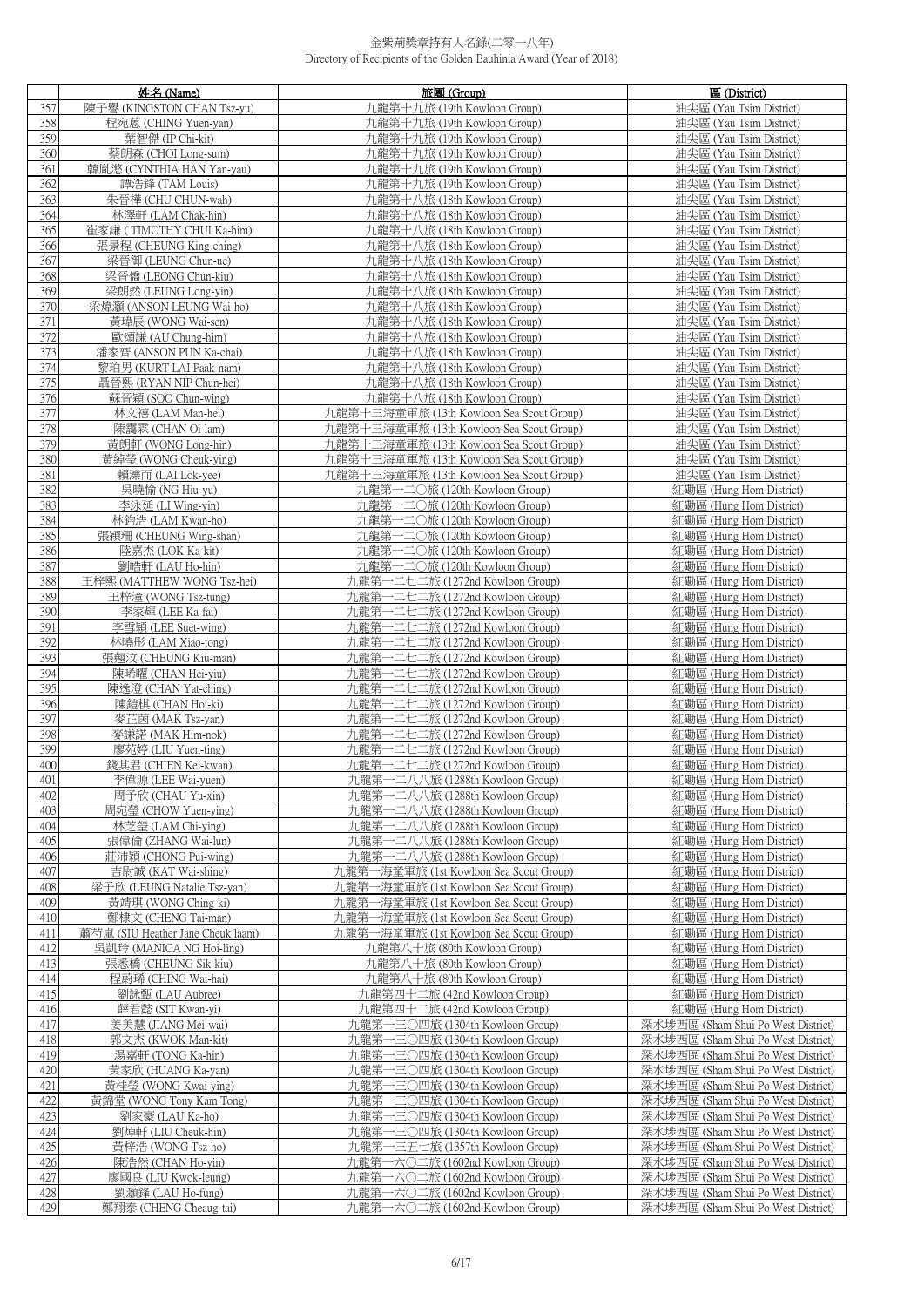|            | 姓名 (Name)                                            | 旅團 (Group)                                                   | 區 (District)                                                             |
|------------|------------------------------------------------------|--------------------------------------------------------------|--------------------------------------------------------------------------|
| 430        | 束蕙因 (CHUK Wai-yan)                                   | 九龍第九十旅 (90th Kowloon Group)                                  | 深水埗西區 (Sham Shui Po West District)                                       |
| 431        | 符倩瑜 (FU Sin-yu)                                      | 九龍第九十旅 (90th Kowloon Group)                                  | 深水埗西區 (Sham Shui Po West District)                                       |
| 432        | 陳稚叡 (CHAN Tsz-yui)                                   | 九龍第九十旅 (90th Kowloon Group)                                  | 深水埗西區 (Sham Shui Po West District)                                       |
| 433        | 曾慧嵐 (TSANG Wai-laam)                                 | 九龍第九十旅 (90th Kowloon Group)                                  | 深水埗西區 (Sham Shui Po West District)                                       |
| 434        | 葉溱喬 (IP Tsun-kiu)                                    | 九龍第九十旅 (90th Kowloon Group)                                  | 深水埗西區 (Sham Shui Po West District)                                       |
| 435        | 孔禧儒 (HUNG Hei-yu)                                    | 九龍第二二七旅 (227th Kowloon Group)                                | 深水埗西區 (Sham Shui Po West District)                                       |
| 436        | 王子朗 (WONG Tsz-long)                                  | 九龍第二二七旅 (227th Kowloon Group)                                | 深水埗西區 (Sham Shui Po West District)                                       |
| 437        | 朱正希 (CHU Ching-hei)                                  | 九龍第二二七旅 (227th Kowloon Group)                                | 深水埗西區 (Sham Shui Po West District)                                       |
| 438        | 李承燁 (LI Shing-ip)                                    | 九龍第二二七旅 (227th Kowloon Group)                                | 深水埗西區 (Sham Shui Po West District)                                       |
| 439        | 杜天朗 (TO Tin-long)                                    | 九龍第二二七旅 (227th Kowloon Group)                                | 深水埗西區 (Sham Shui Po West District)                                       |
| 440        | 金約謙 (KAM Yeuk-him)                                   | 九龍第二二七旅 (227th Kowloon Group)                                | 深水埗西區 (Sham Shui Po West District)                                       |
| 441        | 馮偉恒 (FUNG Wai-hang)                                  | 九龍第二二七旅 (227th Kowloon Group)                                | 深水埗西區 (Sham Shui Po West District)                                       |
| 442        | 鄧康哲 (TANG Hong-chit)                                 | 九龍第二二七旅 (227th Kowloon Group)                                | 深水埗西區 (Sham Shui Po West District)                                       |
| 443        | 簡天朗 (KUN Tin-long)                                   | 九龍第二二七旅 (227th Kowloon Group)                                | 深水埗西區 (Sham Shui Po West District)                                       |
| 444        | 譚思諾 (TAM JEREMY)                                     | 九龍第二二七旅 (227th Kowloon Group)                                | 深水埗西區 (Sham Shui Po West District)                                       |
| 445        | 何志揚 (HO Chi-yeung)<br>何偉龍 (HO Wai-lung William)      | 九龍第三十三旅 (33rd Kowloon Group)                                 | 深水埗西區 (Sham Shui Po West District)                                       |
| 446<br>447 | 李曉晴 (LEE Hiu-ching)                                  | 九龍第三十三旅 (33rd Kowloon Group)<br>九龍第三十三旅 (33rd Kowloon Group) | 深水埗西區 (Sham Shui Po West District)<br>深水埗西區 (Sham Shui Po West District) |
| 448        | 陳嘉湄 (CHAN Ka-mei)                                    | 九龍第三十三旅 (33rd Kowloon Group)                                 | 深水埗西區 (Sham Shui Po West District)                                       |
| 449        | 麥詠渝 (MAI Wing-yu)                                    | 九龍第三十三旅 (33rd Kowloon Group)                                 | 深水埗西區 (Sham Shui Po West District)                                       |
| 450        | 馮敏瑜 (FUNG Man-yu)                                    | 九龍第三十三旅 (33rd Kowloon Group)                                 | 深水埗西區 (Sham Shui Po West District)                                       |
| 451        | 廖崇偉 (LIAO Sung-wai)                                  | 九龍第三十三旅 (33rd Kowloon Group)                                 | 深水埗西區 (Sham Shui Po West District)                                       |
| 452        | 劉志謙 (LAU Chi-him)                                    | 九龍第三十三旅 (33rd Kowloon Group)                                 | 深水埗西區 (Sham Shui Po West District)                                       |
| 453        | 陳翰楠 (CHAN Hon-nam)                                   | 九龍第三海童軍旅 (3rd Kowloon Sea Scout Group)                       | 深水埗西區 (Sham Shui Po West District)                                       |
| 454        | 馮家偉 (FUNG Kar-wai)                                   | 九龍第三海童軍旅 (3rd Kowloon Sea Scout Group)                       | 深水埗西區 (Sham Shui Po West District)                                       |
| 455        | 鍾啟濤 (ZHONG Kai-to)                                   | 九龍第三海童軍旅 (3rd Kowloon Sea Scout Group)                       | 深水埗西區 (Sham Shui Po West District)                                       |
| 456        | 曹悦怡 (TSO Yuet-yee)                                   | 九龍第五十四旅 (54th Kowloon Group)                                 | 深水埗西區 (Sham Shui Po West District)                                       |
| 457        | 陳華鵬 (CHAN Hua-peng)                                  | 九龍第五十四旅 (54th Kowloon Group)                                 | 深水埗西區 (Sham Shui Po West District)                                       |
| 458        | 歐陽偉霖 (AU YEUNG Wai-lam)                              | 九龍第五十四旅 (54th Kowloon Group)                                 | 深水埗西區 (Sham Shui Po West District)                                       |
| 459        | 邢詒冠 (YING Yi-kwun)                                   | 九龍第一七四〇旅 (1740th Kowloon Group)                              | 深水埗東區 (Sham Shui Po East District)                                       |
| 460        | 梁兆謙 (LEUNG Siu-hin)                                  | 九龍第一七四〇旅 (1740th Kowloon Group)                              | 深水埗東區 (Sham Shui Po East District)                                       |
| 461        | 許妙玲 (HUI Miu-ling)                                   | 九龍第一七四〇旅 (1740th Kowloon Group)                              | 深水埗東區 (Sham Shui Po East District)                                       |
| 462        | 鄧倩彤 (TANG Sin-tung)                                  | 九龍第一七四〇旅 (1740th Kowloon Group)                              | 深水埗東區 (Sham Shui Po East District)                                       |
| 463        | 鄭卓嵐 (CHENG Cheuk-laam)                               | 九龍第一八八旅 (188th Kowloon Group)                                | 深水埗東區 (Sham Shui Po East District)                                       |
| 464<br>465 | 蕭凱淇 (SHAO Hoi-ki)<br>何雅儀 (HO Nga-yee)                | 九龍第一八八旅 (188th Kowloon Group)<br>九龍第三旅 (3rd Kowloon Group)   | 深水埗東區 (Sham Shui Po East District)<br>深水埗東區 (Sham Shui Po East District) |
| 466        | 翁家俊 (YUNG Ka-chun)                                   | 九龍第六十二旅 (62nd Kowloon Group)                                 | 深水埗東區 (Sham Shui Po East District)                                       |
| 467        | 梁凱晴 (RENEE LEUNG Hoi-ching)                          | 九龍第六十二旅 (62nd Kowloon Group)                                 | 深水埗東區 (Sham Shui Po East District)                                       |
| 468        | 麥凱廸 (MAK Hoi-tik)                                    | 九龍第六十二旅 (62nd Kowloon Group)                                 | 深水埗東區 (Sham Shui Po East District)                                       |
| 469        | 陳欣愉 (CHEN Hsin-yu)                                   | 九龍第一七八七旅 (1787th Kowloon Group)                              | 深旺區 (Sham Mong District)                                                 |
| 470        | 伍展毅 (ANGUS NG Chin-ngai)                             | 九龍第一二〇一旅 (1201st Kowloon Group)                              | 深旺區 (Sham Mong District)                                                 |
| 471        | 伍恩賜 (NG Yan-chi)                                     | 九龍第一二〇一旅 (1201st Kowloon Group)                              | 深旺區 (Sham Mong District)                                                 |
| 472        | 吳卓錡 (NG Cheuk-kei)                                   | 九龍第一二〇一旅 (1201st Kowloon Group)                              | 深旺區 (Sham Mong District)                                                 |
| 473        | 張鎰熙 (CHANG Yat-hei)                                  | 九龍第一二〇一旅 (1201st Kowloon Group)                              | 深旺區 (Sham Mong District)                                                 |
| 474        | 許凱湸 (HUI Hoi-leong)                                  | 九龍第一二〇一旅 (1201st Kowloon Group)                              | 深旺區 (Sham Mong District)                                                 |
| 475        | 葉棣鈞 (YIP Duncan)                                     | 九龍第一二〇一旅 (1201st Kowloon Group)                              | 深旺區 (Sham Mong District)                                                 |
| 476        | 歐陽曦宇 (AU YEUNG Hei-yu)                               | 九龍第一二〇一旅 (1201st Kowloon Group)                              | 深旰區 (Sham Mong District)                                                 |
| 477        | 潘信晞 (PUN Shun-hei)                                   | 九龍第一二〇一旅 (1201st Kowloon Group)                              | 深旺區 (Sham Mong District)                                                 |
| 478        | 盧衍澄 (LO Hin-ching)                                   | 九龍第一二〇一旅 (1201st Kowloon Group)                              | 深旺區 (Sham Mong District)                                                 |
| 479        | 方卓朗 (ETHAN FONG Cheuk-long)                          | 九龍第七十五旅 (75th Kowloon Group)                                 | 深旺區 (Sham Mong District)<br>深旺區 (Sham Mong District)                     |
| 480<br>481 | 古智天 (ANDY KOO Chi-tin)<br>宋亦丁 (SONG Yi-ding)         | 九龍第七十五旅 (75th Kowloon Group)<br>九龍第七十五旅 (75th Kowloon Group) | 深旺區 (Sham Mong District)                                                 |
| 482        | 李朗禔 (NORTIN LEE Long-tai)                            | 九龍第七十五旅 (75th Kowloon Group)                                 | 深旺區 (Sham Mong District)                                                 |
| 483        | 林一澤 (AVIGNON LAM Yat-chak)                           | 九龍第七十五旅 (75th Kowloon Group)                                 | 深旺區 (Sham Mong District)                                                 |
| 484        | 林碩恩 (Lam Zion Shek Yan)                              | 九龍第七十五旅 (75th Kowloon Group)                                 | 深旺區 (Sham Mong District)                                                 |
| 485        | 林諾希 (LAM Nok-hei)                                    | 九龍第七十五旅 (75th Kowloon Group)                                 | 深旺區 (Sham Mong District)                                                 |
| 486        | 梁展碩 (LEUNG Chin-shek)                                | 九龍第七十五旅 (75th Kowloon Group)                                 | 深旺區 (Sham Mong District)                                                 |
| 487        | 許逸嵐 (PENNY HUI Yat-laam)                             | 九龍第七十五旅 (75th Kowloon Group)                                 | 深旺區 (Sham Mong District)                                                 |
| 488        | 連樂之 (LIN Lok-chi)                                    | 九龍第七十五旅 (75th Kowloon Group)                                 | 深旺區 (Sham Mong District)                                                 |
| 489        | 陳卓琛 (JAYDEN CHAN Cheuk-sum)                          | 九龍第七十五旅 (75th Kowloon Group)                                 | 深旺區 (Sham Mong District)                                                 |
| 490        | 陳俊廷 (CHAN Chun-ting)                                 | 九龍第七十五旅 (75th Kowloon Group)                                 | 深旺區 (Sham Mong District)                                                 |
| 491        | 陳智騫 (CHAN Chi-hin)                                   | 九龍第七十五旅 (75th Kowloon Group)                                 | 深旺區 (Sham Mong District)                                                 |
| 492        | 黃晞竣 (Clement Wong)                                   | 九龍第七十五旅 (75th Kowloon Group)                                 | 深旺區 (Sham Mong District)                                                 |
| 493<br>494 | 雷展奇 (LUI Chin-ki)                                    | 九龍第七十五旅 (75th Kowloon Group)                                 | 深旺區 (Sham Mong District)                                                 |
| 495        | 劉俊賢 (BRYAN LAU Chun-yin)<br>劉駿騫 (ALRIN LAU Chun-hin) | 九龍第七十五旅 (75th Kowloon Group)<br>九龍第七十五旅 (75th Kowloon Group) | 深旺區 (Sham Mong District)<br>深旺區 (Sham Mong District)                     |
| 496        | 潘梓銘 (POON Tsz-ming)                                  | 九龍第七十五旅 (75th Kowloon Group)                                 | 深旺區 (Sham Mong District)                                                 |
| 497        | 盧柏賢 (LO Pak-yin)                                     | 九龍第七十五旅 (75th Kowloon Group)                                 | 深旺區 (Sham Mong District)                                                 |
| 498        | 羅景桑 (MICHAEL LO King-sun)                            | 九龍第七十五旅 (75th Kowloon Group)                                 | 深旺區 (Sham Mong District)                                                 |
| 499        | 李樂晴 (LEE Claudia)                                    | 九龍第二〇二旅 (202nd Kowloon Group)                                | 深旺區 (Sham Mong District)                                                 |
| 500        | 馬芷若 (MA Tsz-yeuk)                                    | 九龍第二〇二旅 (202nd Kowloon Group)                                | 深旺區 (Sham Mong District)                                                 |
| 501        | 張日朗 (CHEUNG Yat-long)                                | 九龍第二〇二旅 (202nd Kowloon Group)                                | 深旺區 (Sham Mong District)                                                 |
| 502        | 陳卓怡 (CHAN Cheuk-yee)                                 | 九龍第二〇二旅 (202nd Kowloon Group)                                | 深旺區 (Sham Mong District)                                                 |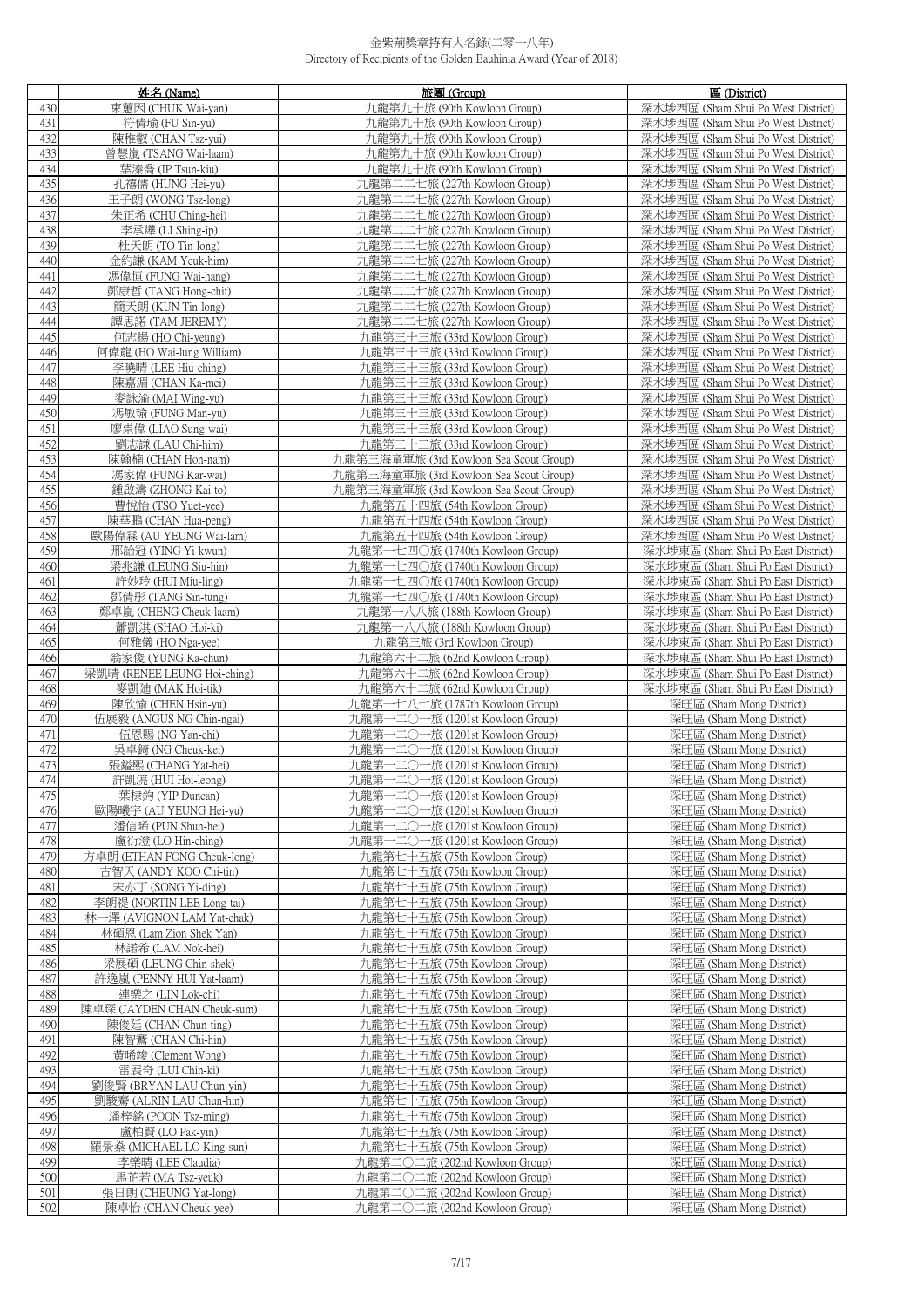|     | 姓名 (Name)                  | 旅團 (Group)                    | 區 (District)             |
|-----|----------------------------|-------------------------------|--------------------------|
| 503 | 鄧靜 (TANG Ching)            | 九龍第二〇二旅 (202nd Kowloon Group) | 深旺區 (Sham Mong District) |
| 504 | 吳元薰 (NG Yuen-fan)          | 九龍第二四九旅 (249th Kowloon Group) | 深旺區 (Sham Mong District) |
| 505 | 吳祉充 (NG Tsz-chung)         | 九龍第二四九旅 (249th Kowloon Group) | 深旺區 (Sham Mong District) |
| 506 | 馬祟瀚 (MA Sung-hon)          | 九龍第二四九旅 (249th Kowloon Group) | 深旺區 (Sham Mong District) |
| 507 | 郭灝揚 (KWOK Ho-yeung)        | 九龍第二四九旅 (249th Kowloon Group) | 深旺區 (Sham Mong District) |
| 508 | 陳遨天 (CHAN Ngo-tin)         | 九龍第二四九旅 (249th Kowloon Group) | 深旺區 (Sham Mong District) |
| 509 | 黃專祖 (WONG Chuen-cho)       | 九龍第二四九旅 (249th Kowloon Group) | 深旺區 (Sham Mong District) |
| 510 | 趙亭皓 (BRYAN CHIU Ting-ho)   | 九龍第二四九旅 (249th Kowloon Group) | 深旺區 (Sham Mong District) |
| 511 | 謝承燁 (MATTHEW TSE Shing-ip) | 九龍第二四九旅 (249th Kowloon Group) | 深旺區 (Sham Mong District) |
| 512 | 謝迎希 (TSE Ying-hei)         | 九龍第二四九旅 (249th Kowloon Group) | 深旺區 (Sham Mong District) |

|     | 東九龍地域 (Kowloon East Region)     |                                            |                               |
|-----|---------------------------------|--------------------------------------------|-------------------------------|
|     | 姓名 (Name)                       | 旅團 (Group)                                 | 區 (District)                  |
| 513 | 朱杰立 (CHU Kit-lap)               | 東九龍第一〇七〇旅 (1070th East Kowloon Group)      | 九龍灣區 (Kowloon Bay District)   |
| 514 | 張綺雯 (CHEUNG Yee-man)            | 東九龍第一〇七〇旅 (1070th East Kowloon Group)      | 九龍灣區 (Kowloon Bay District)   |
| 515 | 何俊旻 (HO Chun-man)               | 東九龍第一三八旅 (138th East Kowloon Group)        | 九龍灣區 (Kowloon Bay District)   |
| 516 | 邱浩賢 (YAU Ho-vin)                | 東九龍第一三八旅 (138th East Kowloon Group)        | 九龍灣區 (Kowloon Bay District)   |
| 517 | 邵建臻 (SIU Kin-chun)              | 東九龍第一三八旅 (138th East Kowloon Group)        | 九龍灣區 (Kowloon Bay District)   |
| 518 | 張藝薰 (CHEUNG Ngai-fun)           | 東九龍第一三八旅 (138th East Kowloon Group)        | 九龍灣區 (Kowloon Bay District)   |
| 519 | 梁芷棋 (LEUNG Tsz-ki)              | 東九龍第一三八旅 (138th East Kowloon Group)        | 九龍灣區 (Kowloon Bay District)   |
| 520 | 陳軍 (CHEN Kwan)                  | 東九龍第一三八旅 (138th East Kowloon Group)        | 九龍灣區 (Kowloon Bay District)   |
| 521 | 陳浚軒 (CHAN Tsun-hin)             | 東九龍第一三八旅 (138th East Kowloon Group)        | 九龍灣區 (Kowloon Bay District)   |
| 522 | 曾曉烽 (TSENG Hiu-fung)            | 東九龍第一三八旅 (138th East Kowloon Group)        | 九龍灣區 (Kowloon Bay District)   |
| 523 | 楊日希 (YEUNG Yat-hei)             | 東九龍第一三八旅 (138th East Kowloon Group)        | 九龍灣區 (Kowloon Bay District)   |
| 524 | 劉煜健 (William LAU Yuk-kin)       | 東九龍第一三八旅 (138th East Kowloon Group)        | 九龍灣區 (Kowloon Bay District)   |
| 525 | 鄧遠哲 (TANG Yuen-chit)            | 東九龍第一三八旅 (138th East Kowloon Group)        | 九龍灣區 (Kowloon Bay District)   |
| 526 | 鄭梓軒 (CHENG Tsz-hin)             | 東九龍第一三八旅 (138th East Kowloon Group)        | 九龍灣區 (Kowloon Bay District)   |
| 527 | 鄭慧雅 (Chrystabelle Yannes CHENG) | 東九龍第一三八旅 (138th East Kowloon Group)        | 九龍灣區 (Kowloon Bay District)   |
| 528 | 盧念德 (LO Nim-tak)                | 東九龍第一三八旅 (138th East Kowloon Group)        | 九龍灣區 (Kowloon Bay District)   |
| 529 | 譚雅靖 (TAM Nga-ching)             | 東九龍第一三八旅 (138th East Kowloon Group)        | 九龍灣區 (Kowloon Bay District)   |
| 530 | 潘文翔 (Chapmann POON)             | 東九龍第一六五旅 (165th East Kowloon Group)        | 力龍灣區 (Kowloon Bay District)   |
| 531 | 伍俊傑 (NG Chun-kit)               | 東九龍第一四七一旅 (1471st East Kowloon Group)      | 力龍灣區 (Kowloon Bay District)   |
| 532 | 陳兆熙 (CHAN Siu-hei)              | 東九龍第一四七一旅 (1471st East Kowloon Group)      | 九龍灣區 (Kowloon Bay District)   |
| 533 | 蕭穎欣 (SHIU Wing-yan)             | 東九龍第一四七一旅 (1471st East Kowloon Group)      | 九龍灣區 (Kowloon Bay District)   |
| 534 | 王俊謙 (Cody WONG Chun-him)        | 東九龍第一四八九旅 (1489th East Kowloon Group)      | 九龍灣區 (Kowloon Bay District)   |
| 535 | 吳學熙 (NG Hok-hei)                | 東九龍第一四八九旅 (1489th East Kowloon Group)      | 九龍灣區 (Kowloon Bay District)   |
| 536 | 李君豪 (LI Kwan-ho)                | 東九龍第一四八九旅 (1489th East Kowloon Group)      | 九龍灣區 (Kowloon Bay District)   |
| 537 | 林呈曦 (LAM Ching-hei)             | 東九龍第一七七五旅 (1775th East Kowloon Group)      | 西貢區 (Sai Kung District)       |
| 538 | 林梓泓 (LAM Tsz-wang)              | 東九龍第一七七五旅 (1775th East Kowloon Group)      | 西貢區 (Sai Kung District)       |
| 539 | 梁兆心 (LEUNG Siu-sum)             | 東九龍第一七七五旅 (1775th East Kowloon Group)      | 西貢區 (Sai Kung District)       |
| 540 | 何綽豪 (HO Cheuk-ho)               | 東九龍第一七五七旅 (1757th East Kowloon Group)      | 西貢區 (Sai Kung District)       |
| 541 | 吳梓睿 (NG Tsz-tui)                | 東九龍第一七五七旅 (1757th East Kowloon Group)      | 西貢區 (Sai Kung District)       |
| 542 | 溫家俊 (WAN Ka-chun)               | 東九龍第一七五七旅 (1757th East Kowloon Group)      | 西貢區 (Sai Kung District)       |
| 543 | 甘智泉 (KAM Chi-chuen)             | 東九龍第一二二一旅 (1221st East Kowloon Group)      | 西貢區 (Sai Kung District)       |
| 544 | 何佑倫 (HO Yau-lun)                | 東九龍第一二二一旅 (1221st East Kowloon Group)      | 西貢區 (Sai Kung District)       |
| 545 | 車凱為 (CHEA Hoi-wai)              | - 二二一旅 (1221st East Kowloon Group)<br>東九龍第 | 西貢區 (Sai Kung District)       |
| 546 | 林子麟 (LIN Tsz-lun)               | 東九龍第一二二一旅 (1221st East Kowloon Group)      | 西貢區 (Sai Kung District)       |
| 547 | 郭立言 (Ronny KWOK Lap-yin)        | 東九龍第一二二一旅 (1221st East Kowloon Group)      | 西貢區 (Sai Kung District)       |
| 548 | 蘇俊諾 (SO Chun-nok)               | 東九龍第一二二一旅 (1221st East Kowloon Group)      | 西貢區 (Sai Kung District)       |
| 549 | 林頌恩 (LAM Chung-yan)             | 東九龍第一六三四旅 (1634th East Kowloon Group)      | 西貢區 (Sai Kung District)       |
| 550 | 徐健翔 (XU Jian-xiang)             | 東九龍第一六三四旅 (1634th East Kowloon Group)      | 西貢區 (Sai Kung District)       |
| 551 | 莊詠瑤 (CHONG Wing-yiu)            | 東九龍第一六三四旅 (1634th East Kowloon Group)      | 西貢區 (Sai Kung District)       |
| 552 | 陳希臨 (CHAN Hei-lam)              | 東九龍第一六三四旅 (1634th East Kowloon Group)      | 西貢區 (Sai Kung District)       |
| 553 | 陳泇希 (Hazel CHAN)                | 東九龍第一六三四旅 (1634th East Kowloon Group)      | 西貢區 (Sai Kung District)       |
| 554 | 陳皓鑫 (CHAN Ho-yam)               | 東九龍第一六三四旅 (1634th East Kowloon Group)      | 西貢區 (Sai Kung District)       |
| 555 | 麥芷晴 (MAK Tsz-ching)             | 東九龍第一六三四旅 (1634th East Kowloon Group)      | 西貢區 (Sai Kung District)       |
| 556 | 黃柏熹 (WONG Pak-hei)              | 東九龍第一六三四旅 (1634th East Kowloon Group)      | 西貢區 (Sai Kung District)       |
| 557 | 裘翯怡 (Rachel KAU)                | 東九龍第一六三四旅 (1634th East Kowloon Group)      | 西貢區 (Sai Kung District)       |
| 558 | 施俊維 (SHIH Chun-wai)             | 東九龍第二七八旅 (278th East Kowloon Group)        | 秀茂坪區 (Sau Mau Ping District)  |
| 559 | 陳廷匡 (CHAN Ting-hong)            | 東九龍第二七八旅 (278th East Kowloon Group)        | 秀茂坪區 (Sau Mau Ping District)  |
| 560 | 胡加俊 (Carlson WU Ka-chun)        | 東九龍第三十五旅 (35th East Kowloon Group)         | 秀茂坪區 (Sau Mau Ping District)  |
| 561 | 翁佳兒 (YUNG Kai-vi)               | 東九龍第三十五旅 (35th East Kowloon Group)         | 秀茂坪區 (Sau Mau Ping District)  |
| 562 | 鄺芷慧 (KWONG Tsz-wai)             | 東九龍第三十五旅 (35th East Kowloon Group)         | 秀茂坪區 (Sau Mau Ping District)  |
| 563 | 王熙堬 (WONG Hei-yu)               | 東九龍第一一七八旅 (1178th East Kowloon Group)      | 將軍澳區 (Tseung Kwan O District) |
| 564 | 李行健 (LI Hang-kin)               | 一七八旅 (1178th East Kowloon Group)<br>東九龍第   | 將軍澳區 (Tseung Kwan O District) |
| 565 | 林葆恩 (LAM Po-yan)                | 東九龍第-<br>-七八旅 (1178th East Kowloon Group)  | 將軍澳區 (Tseung Kwan O District) |
| 566 | 林蔚藍 (Charlotte LAM Wai-lam)     | 一七八旅 (1178th East Kowloon Group)<br>東九龍第   | 將軍澳區 (Tseung Kwan O District) |
| 567 | 陳稀楠 (CHAN Hei-nam)              | 東九龍第一一七八旅 (1178th East Kowloon Group)      | 將軍澳區 (Tseung Kwan O District) |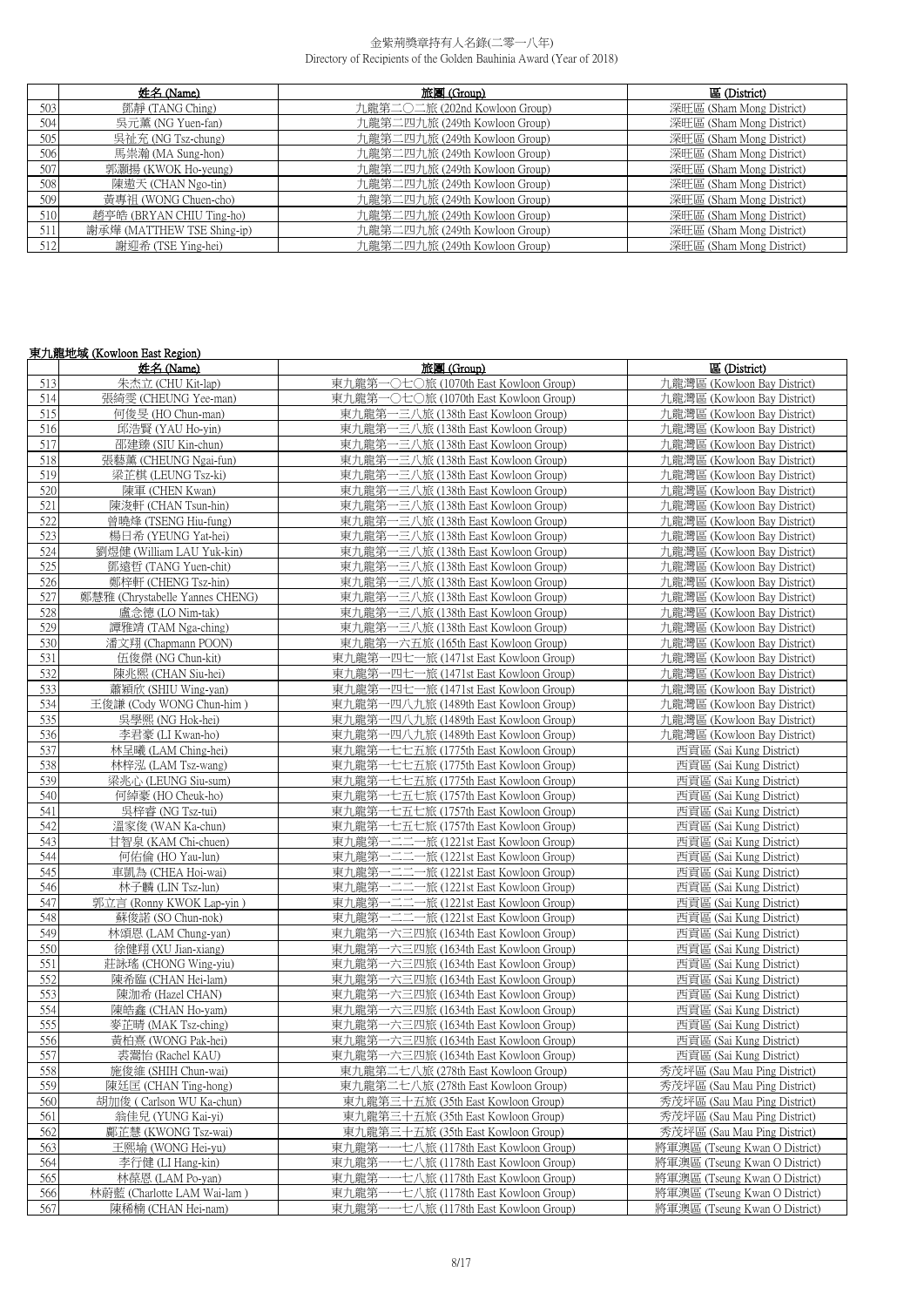|            | 姓名 (Name)                                       | 旅團 (Group)                                                                         | 區 (District)                                                   |
|------------|-------------------------------------------------|------------------------------------------------------------------------------------|----------------------------------------------------------------|
| 568        | 黃凱琳 (WONG Hoi-lam)                              | 東九龍第-<br>一七八旅 (1178th East Kowloon Group)                                          | 將軍澳區 (Tseung Kwan O District)                                  |
| 569        | 黃靖桐 (WONG Ching-tung)                           | 東九龍第<br>一一七八旅 (1178th East Kowloon Group)                                          | 將軍澳區 (Tseung Kwan O District)                                  |
| 570        | 潘睿謙 (Raphael POON Yui-him)                      | 一一七八旅 (1178th East Kowloon Group)<br>東九龍第                                          | 將軍澳區 (Tseung Kwan O District)                                  |
| 571        | 謝樂仁 (TSE Lok-yan)                               | 東九龍第一一七八旅 (1178th East Kowloon Group)                                              | 將軍澳區 (Tseung Kwan O District)                                  |
| 572        | 譚曉瑩 (TAM Hiu-ying)                              | 東九龍第<br>一一七八旅 (1178th East Kowloon Group)                                          | 將軍澳區 (Tseung Kwan O District)                                  |
| 573        | 陳泓曆 (CHAN Wang-lik)                             | 東九龍第<br>一五一八旅 (1518th East Kowloon Group)                                          | 將軍澳區 (Tseung Kwan O District)                                  |
| 574        | 阮力持 (YUEN Lik-chi)                              | 東九龍第一五八五旅 (1585th East Kowloon Group)                                              | 將軍澳區 (Tseung Kwan O District)                                  |
| 575        | 周栢彦 (CHAU Pak-yin)                              | 東九龍第一五八五旅 (1585th East Kowloon Group)                                              | 將軍澳區 (Tseung Kwan O District)                                  |
| 576        | 洪愷蔚 (Jolie HUNG)                                | 東九龍第一五八五旅 (1585th East Kowloon Group)                                              | 將軍澳區 (Tseung Kwan O District)                                  |
| 577<br>578 | 陳祈碩 (Adrian CHAN Ki-shek)<br>詹藹欣 (CHIM Oi-yan)  | 東九龍第一五八五旅 (1585th East Kowloon Group)<br>東九龍第一五八五旅 (1585th East Kowloon Group)     | 將軍澳區 (Tseung Kwan O District)<br>將軍澳區 (Tseung Kwan O District) |
| 579        | 雷巧晴 (LUI Hau-ching)                             | 東九龍第一五八五旅 (1585th East Kowloon Group)                                              | 將軍澳區 (Tseung Kwan O District)                                  |
| 580        | 岑志朗 (SHUM Chi-long)                             | 東九龍第一一-<br>一旅 (111th East Kowloon Group)                                           | 黃大仙區 (Wong Tai Sin District)                                   |
| 581        | 許竣羿 (Marcus HUI Chun-ngai)                      | 東九龍第一一一旅 (111th East Kowloon Group)                                                | 黃大仙區 (Wong Tai Sin District)                                   |
| 582        | 楊朗翹 (YEUNG Long-kiu)                            | 東九龍第一一一旅 (111th East Kowloon Group)                                                | 黃大仙區 (Wong Tai Sin District)                                   |
| 583        | 梁樂天 (Sunny LEUNG Lok-tin)                       | 東九龍第一二七〇旅 (1270th East Kowloon Group)                                              | 黃大仙區 (Wong Tai Sin District)                                   |
| 584        | 馮銳軒 (FUNG Yiu-hin)                              | 東九龍第一二七〇旅 (1270th East Kowloon Group)                                              | 黃大仙區 (Wong Tai Sin District)                                   |
| 585        | 莫鍵霖 (MOK Kester)                                | 東九龍第一八三旅 (183rd East Kowloon Group)                                                | 黃大仙區 (Wong Tai Sin District)                                   |
| 586        | 彭俊賢 (PANG Chun-yin)                             | 東九龍第一八三旅 (183rd East Kowloon Group)                                                | 黃大仙區 (Wong Tai Sin District)                                   |
| 587        | 彭詩雅 (PANG Sze-nga)                              | 東九龍第一八三旅 (183rd East Kowloon Group)                                                | 黃大仙區 (Wong Tai Sin District)                                   |
| 588        | 劉彥彤 (LAU Yin-tung)                              | 東九龍第一八三旅 (183rd East Kowloon Group)                                                | 黃大仙區 (Wong Tai Sin District)                                   |
| 589        | 譚丞謙 (Matthew TAM Shing-him)                     | 東九龍第一八三旅 (183rd East Kowloon Group)                                                | 黃大仙區 (Wong Tai Sin District)                                   |
| 590<br>591 | 龔家樂 (KUNG Ka-lok)                               | 東九龍第一八三旅 (183rd East Kowloon Group)                                                | 黃大仙區 (Wong Tai Sin District)<br>黃大仙區 (Wong Tai Sin District)   |
| 592        | 鄭子騫 (CHENG Tsz-hin)<br>鄭卓謙 (CHENG Cheuk-him)    | 東九龍第一八五旅 (185th East Kowloon Group)<br>東九龍第一八五旅 (185th East Kowloon Group)         | 黃大仙區 (Wong Tai Sin District)                                   |
| 593        | 黎汶鐿 (LAI Man-yi)                                | 東九龍第一八五旅 (185th East Kowloon Group)                                                | 黃大仙區 (Wong Tai Sin District)                                   |
| 594        | 何俊霆 (HO Chun-ting)                              | 東九龍第九十六旅 (96th East Kowloon Group)                                                 | 黃大仙區 (Wong Tai Sin District)                                   |
| 595        | 吳家暉 (NG Ka-fai)                                 | 東九龍第九十六旅 (96th East Kowloon Group)                                                 | 黃大仙區 (Wong Tai Sin District)                                   |
| 596        | 梁可怡 (LEUNG Ho-yi)                               | 東九龍第九十六旅 (96th East Kowloon Group)                                                 | 黃大仙區 (Wong Tai Sin District)                                   |
| 597        | 陳珮晴 (CHAN Pui-ching)                            | 東九龍第九十六旅 (96th East Kowloon Group)                                                 | 黃大仙區 (Wong Tai Sin District)                                   |
| 598        | 麥澄 (MAK Ching)                                  | 東九龍第九十六旅 (96th East Kowloon Group)                                                 | 黃大仙區 (Wong Tai Sin District)                                   |
| 599        | 何晉傑 (HO Chun-kit)                               | 東九龍第二十七旅 (27th East Kowloon Group)                                                 | 黃大仙區 (Wong Tai Sin District)                                   |
| 600        | 黃泳桐 (WONG Wing-tung)                            | 東九龍第二十旅 (20th East Kowloon Group)                                                  | 黃大仙區 (Wong Tai Sin District)                                   |
| 601<br>602 | 李宣澄 (LI Suen-ching)<br>張子龍 (CHEUNG Tsz-lung)    | 東九龍第六十七旅 (67th East Kowloon Group)<br>東九龍第六十七旅 (67th East Kowloon Group)           | 黃大仙區 (Wong Tai Sin District)<br>黃大仙區 (Wong Tai Sin District)   |
| 603        | 許誠鋒 (HUI Shing-fung)                            | 東九龍第六十七旅 (67th East Kowloon Group)                                                 | 黃大仙區 (Wong Tai Sin District)                                   |
| 604        | 陳培熙 (CHAN Pui-hei)                              | 東九龍第六十七旅 (67th East Kowloon Group)                                                 | 黃大仙區 (Wong Tai Sin District)                                   |
| 605        | 彭崇謙 (PANG Shung-him)                            | 東九龍第六十七旅 (67th East Kowloon Group)                                                 | 黃大仙區 (Wong Tai Sin District)                                   |
| 606        | 曾煒智 (TSANG Wai-chi)                             | 東九龍第六十七旅 (67th East Kowloon Group)                                                 | 黃大仙區 (Wong Tai Sin District)                                   |
| 607        | 鄧宇軒 (TANG Yu-hin)                               | 東九龍第六十七旅 (67th East Kowloon Group)                                                 | 黃大仙區 (Wong Tai Sin District)                                   |
| 608        | 鄭嘉城 (CHENG Ka-shing)                            | 東九龍第六十七旅 (67th East Kowloon Group)                                                 | 黃大仙區 (Wong Tai Sin District)                                   |
| 609<br>610 | 顏尉軒 (NGAN Wai-hin)<br>伍焯維 (NG Cheuk-wai)        | 東九龍第六十七旅 (67th East Kowloon Group)<br>東九龍第四十三旅 (43rd East Kowloon Group)           | 黃大仙區 (Wong Tai Sin District)<br>黃大仙區 (Wong Tai Sin District)   |
| 611        | 李文哲 (LEE Man-chit)                              | 東九龍第四十三旅 (43rd East Kowloon Group)                                                 | 黃大仙區 (Wong Tai Sin District)                                   |
| 612        | 胡卓暉 (WOO Cheuk-fai)                             | 東九龍第四十三旅 (43rd East Kowloon Group)                                                 | 黃大仙區 (Wong Tai Sin District)                                   |
| 613        | 孫圖 (SUEN To)                                    | 東九龍第四十三旅 (43rd East Kowloon Group)                                                 | 黃大仙區 (Wong Tai Sin District)                                   |
| 614        | 區曉晴 (AU Hiu-ching)                              | 東九龍第四十三旅 (43rd East Kowloon Group)                                                 | 黃大仙區 (Wong Tai Sin District)                                   |
| 615        | 許浚傑 (HUI Tsun-kit)                              | 東九龍第四十三旅 (43rd East Kowloon Group)                                                 | 黃大仙區 (Wong Tai Sin District)                                   |
| 616        | 楊濠銘 (YEUNG Ho-ming)                             | 東九龍第四十三旅 (43rd East Kowloon Group)                                                 | 黃大仙區 (Wong Tai Sin District)                                   |
| 617        | 葉芷茵 (IP Chi-yan)                                | 東九龍第四十三旅 (43rd East Kowloon Group)                                                 | 黃大仙區 (Wong Tai Sin District)                                   |
| 618<br>619 | 劉少華 (LAU Siu-wa)<br>蕭凱傑 (SIU Hoi-kit)           | 東九龍第四十三旅 (43rd East Kowloon Group)<br>東九龍第四十三旅 (43rd East Kowloon Group)           | 黃大仙區 (Wong Tai Sin District)<br>黃大仙區 (Wong Tai Sin District)   |
| 620        | 顏柏丞 (NGAI Pak-shing)                            | 東九龍第四十三旅 (43rd East Kowloon Group)                                                 | 黃大仙區 (Wong Tai Sin District)                                   |
| 621        | 甘家俊 (Phaka Ka-chun)                             | 東九龍第一〇八七旅 (1087th East Kowloon Group)                                              | 慈雲山區 (Tsz Wan Shan District)                                   |
| 622        | 陳天益 (CHAN Tin-yik)                              | 一〇八七旅 (1087th East Kowloon Group)<br>東九龍第-                                         | 慈雲山區 (Tsz Wan Shan District)                                   |
| 623        | 田廣裕 (TIAN Kwong-yu)                             | 東九龍第一二〇二旅 (1202nd East Kowloon Group)                                              | 慈雲山區 (Tsz Wan Shan District)                                   |
| 624        | 何思琪 (HO Sze-ki)                                 | 東九龍第一二〇二旅 (1202nd East Kowloon Group)                                              | 慈雲山區 (Tsz Wan Shan District)                                   |
| 625        | 李家津 (LI Ka-chun)                                | 東九龍第一二〇二旅 (1202nd East Kowloon Group)                                              | 慈雲山區 (Tsz Wan Shan District)                                   |
| 626        | 林子軒 (LAM Tsz-hin)                               | -二〇二旅 (1202nd East Kowloon Group)<br>東九龍第-                                         | 慈雲山區 (Tsz Wan Shan District)                                   |
| 627        | 姚偉軒 (YIU Wai-hin)                               | -二〇二旅 (1202nd East Kowloon Group)<br>東九龍第                                          | 慈雲山區 (Tsz Wan Shan District)                                   |
| 628<br>629 | 徐俊璋 (YSUI Chun-cheung)<br>陳永城 (CHAN Wing-shing) | 東九龍第一二〇二旅 (1202nd East Kowloon Group)<br>-二〇二旅 (1202nd East Kowloon Group)<br>東九龍第 | 慈雲山區 (Tsz Wan Shan District)<br>慈雲山區 (Tsz Wan Shan District)   |
| 630        | 陳俊權 (CHAN Chun-kuen)                            | 東九龍第一二〇二旅 (1202nd East Kowloon Group)                                              | 慈雲山區 (Tsz Wan Shan District)                                   |
| 631        | 麥皓進 (MAK Ho-chun)                               | -二〇二旅 (1202nd East Kowloon Group)<br>東九龍第一                                         | 慈雲山區 (Tsz Wan Shan District)                                   |
| 632        | 黃晉朗 (WONG Chun-long)                            | 東九龍第-<br>−二○二旅 (1202nd East Kowloon Group)                                         | 慈雲山區 (Tsz Wan Shan District)                                   |
| 633        | 鄧家俊 (TANG Ka-chun)                              | 東九龍第-<br>-二〇二旅 (1202nd East Kowloon Group)                                         | 慈雲山區 (Tsz Wan Shan District)                                   |
| 634        | 魏漫茹 (WEI Man-yu)                                | -二〇二旅 (1202nd East Kowloon Group)<br>東九龍第-                                         | 慈雲山區 (Tsz Wan Shan District)                                   |
| 635        | 譚仲軒 (TAM Chung-hin)                             | 東九龍第一二〇二旅 (1202nd East Kowloon Group)                                              | 慈雲山區 (Tsz Wan Shan District)                                   |
| 636        | 張翰溮 (CHEUNG Hon-sze)                            | 東九龍第九十三旅 (93rd East Kowloon Group)                                                 | 慈雲山區 (Tsz Wan Shan District)                                   |
| 637<br>638 | 鍾呈至 (CHUNG Ching-chi)<br>古卓雯 (KOO Cheuk-man)    | 東九龍第九十三旅 (93rd East Kowloon Group)<br>東九龍第二六〇旅 (260th East Kowloon Group)          | 慈雲山區 (Tsz Wan Shan District)<br>慈雲山區 (Tsz Wan Shan District)   |
| 639        | 鄭子軒 (ZHENG Tsz-hin)                             | 東九龍第二六〇旅 (260th East Kowloon Group)                                                | 慈雲山區 (Tsz Wan Shan District)                                   |
| 640        | 王均灝 (WONG Kwan-ho)                              | 東九龍第一九五旅 (195th East Kowloon Group)                                                | 鯉魚門區 (Lei Yue Mun District)                                    |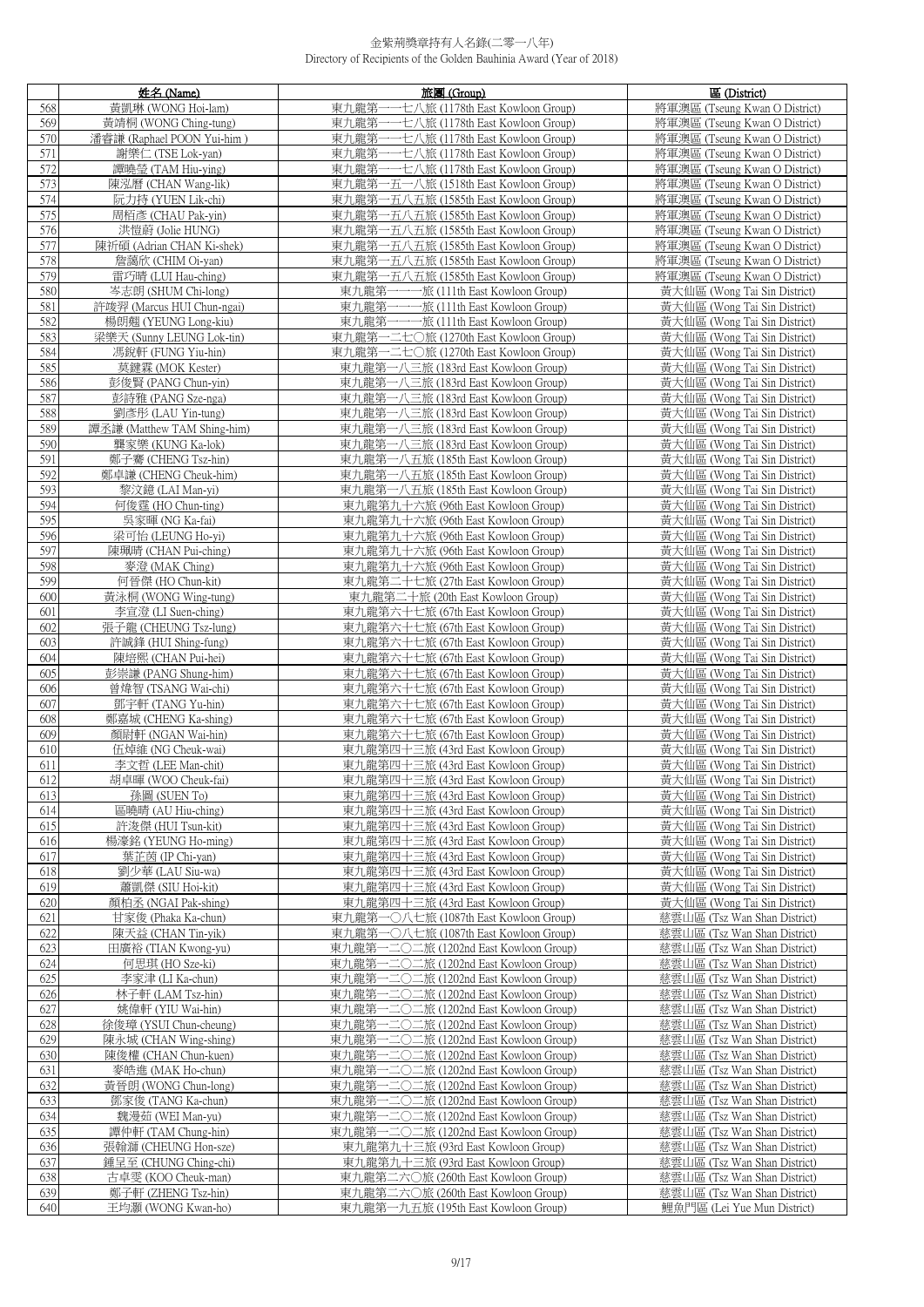|     | 姓名 (Name)                | 旅團 (Group)                            | 區 (District)                |
|-----|--------------------------|---------------------------------------|-----------------------------|
| 641 | 呂健樟 (LUI Kin-cheung)     | 東九龍第一九五旅 (195th East Kowloon Group)   | 鯉魚門區 (Lei Yue Mun District) |
| 642 | 李浚瑋 (LI Tsun-wai)        | 東九龍第一九五旅 (195th East Kowloon Group)   | 鯉魚門區 (Lei Yue Mun District) |
| 643 | 周浩賢 (CHOW Ho-yin)        | 東九龍第一九五旅 (195th East Kowloon Group)   | 鯉魚門區 (Lei Yue Mun District) |
| 644 | 洪詠怡 (Winky HUNG Wing-yi) | 東九龍第一九五旅 (195th East Kowloon Group)   | 鯉魚門區 (Lei Yue Mun District) |
| 645 | 胡梓澄 (WU Tsz-ching)       | 東九龍第一九五旅 (195th East Kowloon Group)   | 鯉魚門區 (Lei Yue Mun District) |
| 646 | 馬綽禧 (MAR Cheuk-hei)      | 東九龍第一九五旅 (195th East Kowloon Group)   | 鯉魚門區 (Lei Yue Mun District) |
| 647 | 梁珈瑜 (LEUNG Ka-yu)        | 東九龍第一九五旅 (195th East Kowloon Group)   | 鲤魚門區 (Lei Yue Mun District) |
| 648 | 馮子琦 (FUNG Tsz-kei)       | 東九龍第一九五旅 (195th East Kowloon Group)   | 鯉魚門區 (Lei Yue Mun District) |
| 649 | 馮卓鳴 (FUNG Cheuk-ming)    | 東九龍第一九五旅 (195th East Kowloon Group)   | 鯉魚門區 (Lei Yue Mun District) |
| 650 | 黃濼嘉 (WONG Lok-ka)        | 東九龍第一九五旅 (195th East Kowloon Group)   | 鯉魚門區 (Lei Yue Mun District) |
| 651 | 蔡樂鋅 (TSOI Lok-san)       | 東九龍第一九五旅 (195th East Kowloon Group)   | 鯉魚門區 (Lei Yue Mun District) |
| 652 | 蔡潁希 (CHOY Wing-hei)      | 東九龍第一九五旅 (195th East Kowloon Group)   | 鯉魚門區 (Lei Yue Mun District) |
| 653 | 藍文凱 (Ocean LAM Man-hoi)  | 東九龍第一九五旅 (195th East Kowloon Group)   | 鯉魚門區 (Lei Yue Mun District) |
| 654 | 王智仁 (WONG Chi-yan)       | 東九龍第一四五〇旅 (1450th East Kowloon Group) | 鯉魚門區 (Lei Yue Mun District) |
| 655 | 高穎珊 (KO Wing-shan)       | 東九龍第一四五〇旅 (1450th East Kowloon Group) | 鯉魚門區 (Lei Yue Mun District) |
| 656 | 張鎰芯 (CHEUNG Yat-sum)     | 東九龍第一四五〇旅 (1450th East Kowloon Group) | 鲤魚門區 (Lei Yue Mun District) |
| 657 | 陸俊年 (LUK Chun-nin)       | 東九龍第一四五〇旅 (1450th East Kowloon Group) | 鯉魚門區 (Lei Yue Mun District) |
| 658 | 黃凱琳 (WONG Hoi-lam)       | 東九龍第一四五〇旅 (1450th East Kowloon Group) | 鯉魚門區 (Lei Yue Mun District) |
| 659 | 劉文浩 (LAU Man-ho)         | 東九龍第一四五〇旅 (1450th East Kowloon Group) | 鯉魚門區 (Lei Yue Mun District) |
| 660 | 鄧叡 (DENG Yui)            | 東九龍第一四五〇旅 (1450th East Kowloon Group) | 鯉魚門區 (Lei Yue Mun District) |
| 661 | 伍國豪 (NG Kwok-ho)         | 東九龍第五十二旅 (52nd East Kowloon Group)    | 鲤魚門區 (Lei Yue Mun District) |
| 662 | 區凱盈 (OU Hoi-ving)        | 東九龍第五十二旅 (52nd East Kowloon Group)    | 鯉魚門區 (Lei Yue Mun District) |
| 663 | 張東健 (CHEUNG Tung-kin)    | 東九龍第五十二旅 (52nd East Kowloon Group)    | 鯉魚門區 (Lei Yue Mun District) |
| 664 | 黎泳菲 (LAI Wing-fei)       | 東九龍第五十二旅 (52nd East Kowloon Group)    | 鲤鱼門區 (Lei Yue Mun District) |
| 665 | 周煦堯 (CHAU Hui-viu)       | 東九龍第四十旅 (40th East Kowloon Group)     | 鯉魚門區 (Lei Yue Mun District) |
| 666 | 范曜樑                      | 東九龍第四十旅 (40th East Kowloon Group)     | 鯉魚門區 (Lei Yue Mun District) |
| 667 | 黃培茵 (WONG Pui-yan)       | 東九龍第四十旅 (40th East Kowloon Group)     | 鲤魚門區 (Lei Yue Mun District) |
| 668 | 魏樂兒 (NGAI Lok-yi)        | 東九龍第四十旅 (40th East Kowloon Group)     | 鲤魚門區 (Lei Yue Mun District) |
| 669 | 蔡瀷鋐 (TSOI Yik-wang)      | 東九龍第一一四旅 (114th East Kowloon Group)   | 觀塘區 (Kwun Tong District)    |
| 670 | 方穎瑜 (FONG Wing-yu)       | 東九龍第一五九旅 (159th East Kowloon Group)   | 觀塘區 (Kwun Tong District)    |
| 671 | 莫穎研 (MOK Wing-yin)       | 東九龍第一五九旅 (159th East Kowloon Group)   | 觀塘區 (Kwun Tong District)    |
| 672 | 郭浚晞 (KWOK Tsun-hei)      | 東九龍第一五九旅 (159th East Kowloon Group)   | 觀塘區 (Kwun Tong District)    |
| 673 | 鄭名希 (CHENG Ming-hei)     | 東九龍第一五九旅 (159th East Kowloon Group)   | 觀塘區 (Kwun Tong District)    |
| 674 | 顧浚鏵 (KOO Tsun-wah)       | 東九龍第一五九旅 (159th East Kowloon Group)   | 觀塘區 (Kwun Tong District)    |
| 675 | 胡晉浠 (WU Chun-hei)        | 東九龍第二三一旅 (231st East Kowloon Group)   | 觀塘區 (Kwun Tong District)    |
| 676 | 陳柏翹 (CHAN Pak-kiu)       | 東九龍第二三一旅 (231st East Kowloon Group)   | 觀塘區 (Kwun Tong District)    |
| 677 | 蔣嘉俊 (CHIANG Ka-chun)     | 東九龍第二三一旅 (231st East Kowloon Group)   | 觀塘區 (Kwun Tong District)    |

# **新界地域 (New Territories Region)**

|     | 姓名(Name)                  | 旅團 (Group)                               | 區 (District)                   |
|-----|---------------------------|------------------------------------------|--------------------------------|
| 678 | 尹智楗 (Kelvin WAN Chi-kin)  | 十八鄉第九旅 (9th Shap Pat Heung Group)        | 十八鄉區 (Shap Pat Heung District) |
| 679 | 吳子森 (NG Tsz-sum)          | 乀郷第九旅 (9th Shap Pat Heung Group)         | 十八鄉區 (Shap Pat Heung District) |
| 680 | 官子琳 (KOON Tsz-lam)        | \鄉第九旅 (9th Shap Pat Heung Group)         | 飞鄉區 (Shap Pat Heung District)  |
| 681 | 林穎姿 (LAM Wing-gi)         | 十八鄉第九旅 (9th Shap Pat Heung Group)        | 十八鄉區 (Shap Pat Heung District) |
| 682 | 殷文韜 (YIN Man-to)          | <b>\鄉第九旅 (9th Shap Pat Heung Group)</b>  | 十八鄉區 (Shap Pat Heung District) |
| 683 | 馬梓灝 (MA Tsz-ho)           | \鄉第九旅 (9th Shap Pat Heung Group)         | 八鄉區 (Shap Pat Heung District)  |
| 684 | 莊家晉 (CHONG Ka-chun)       | く郷第九旅 (9th Shap Pat Heung Group)         | 十八鄉區 (Shap Pat Heung District) |
| 685 | 陳博謙 (CHAN Pok-him)        | 十八鄉第九旅 (9th Shap Pat Heung Group)        | 十八鄉區 (Shap Pat Heung District) |
| 686 | 陳軼堯 (Amity CHAN Yat-yiu)  | く郷第九旅 (9th Shap Pat Heung Group)         | 十八鄉區 (Shap Pat Heung District) |
| 687 | 陳愷晴 (CHAN Hoi-ching)      | 十八鄉第九旅 (9th Shap Pat Heung Group)        | 八鄉區 (Shap Pat Heung District)  |
| 688 | 温故知 (WAN Ku-chi)          | 十八鄉第九旅 (9th Shap Pat Heung Group)        | 十八鄉區 (Shap Pat Heung District) |
| 689 | 黃朗瑜 (WONG Long-yu)        | 飞鄉第九旅 (9th Shap Pat Heung Group)         | 十八鄉區 (Shap Pat Heung District) |
| 690 | 黃楚爾 (WONG Cho-yi)         | 飞鄉第九旅 (9th Shap Pat Heung Group)         | 八鄉區 (Shap Pat Heung District)  |
| 691 | 黃臻曦 (WONG Chun-hei)       | 十八鄉第九旅 (9th Shap Pat Heung Group)        | 十八鄉區 (Shap Pat Heung District) |
| 692 | 葉俊浩 (YIP Chun-ho)         | 十八鄉第九旅 (9th Shap Pat Heung Group)        | 十八鄉區 (Shap Pat Heung District) |
| 693 | 潘慧琛 (POON Wai-sum)        | \鄉第九旅 (9th Shap Pat Heung Group)         | 十八鄉區 (Shap Pat Heung District) |
| 694 | 駱思融 (LOK Sze-yung)        | 十八鄉第九旅 (9th Shap Pat Heung Group)        | 十八鄉區 (Shap Pat Heung District) |
| 695 | 謝翱行 (TSE Ngo-hang)        | 十八鄉第九旅 (9th Shap Pat Heung Group)        | 十八鄉區 (Shap Pat Heung District) |
| 696 | 林衍揚 (LAM Hin-yeung)       | 飞鄉第二十-<br>-旅 (21st Shap Pat Heung Group) | 八郷區 (Shap Pat Heung District)  |
| 697 | 郭世淇 (KWOK Sai-ki)         | -旅 (21st Shap Pat Heung Group)<br>、鄉第二十  | 八鄉區 (Shap Pat Heung District)  |
| 698 | 黃允彥 (WONG Wan-yin)        | ∖郷第二十<br>-旅 (21st Shap Pat Heung Group)  | 飞鄉區 (Shap Pat Heung District)  |
| 699 | 韓韡 (HON Wai)              | 十八鄉第二十一旅 (21st Shap Pat Heung Group)     | 十八鄉區 (Shap Pat Heung District) |
| 700 | 曹蕴思 (TSO Wan-sze)         | (郷第二旅 (2nd Shap Pat Heung Group)         | 十八鄉區 (Shap Pat Heung District) |
| 701 | 陳俊琪 (CHAN Chun-ki)        | (鄉第二旅 (2nd Shap Pat Heung Group)         | 十八鄉區 (Shap Pat Heung District) |
| 702 | 陳潁霖 (CHAN Wing-lam)       | 十八鄉第二旅 (2nd Shap Pat Heung Group)        | 十八鄉區 (Shap Pat Heung District) |
| 703 | 鄒宛桐 (Coby CHOW Yuen-tung) | 十八鄉第二旅 (2nd Shap Pat Heung Group)        | 十八鄉區 (Shap Pat Heung District) |
| 704 | 劉曉蕾 (LIU Hiu-lui)         | 十八鄉第二旅 (2nd Shap Pat Heung Group)        | 八鄉區 (Shap Pat Heung District)  |
| 705 | 簡淦涎 (KAN Kam-yin)         | \鄉第二旅 (2nd Shap Pat Heung Group)         | 十八鄉區 (Shap Pat Heung District) |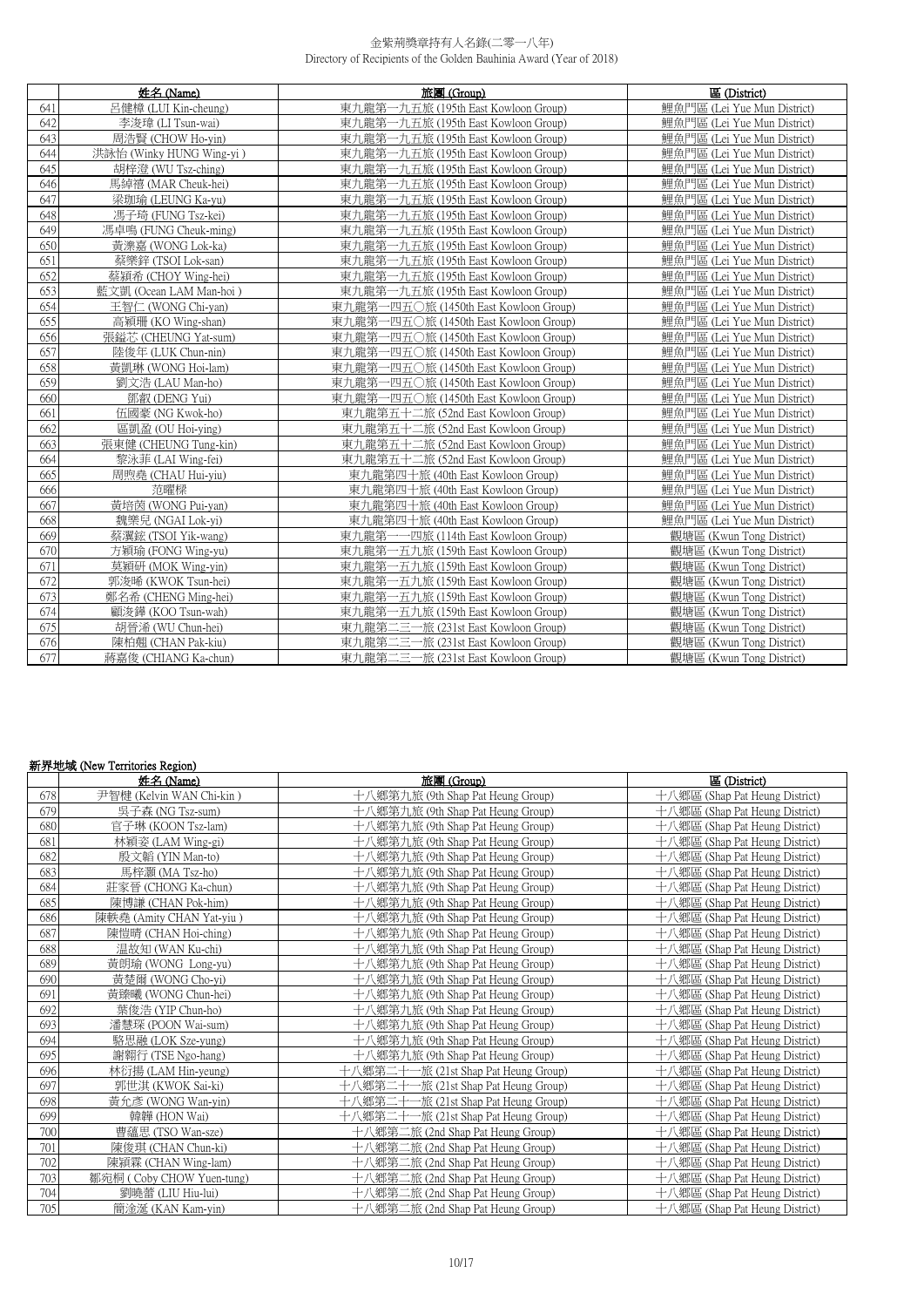|            | 姓名 (Name)                                     | 旅團 (Group)                                                                         | 區 (District)                                                     |
|------------|-----------------------------------------------|------------------------------------------------------------------------------------|------------------------------------------------------------------|
| 706        | 林逸朗 (LAM Yat-long)                            | 十八鄉第八旅 (8th Shap Pat Heung Group)                                                  | 十八鄉區 (Shap Pat Heung District)                                   |
| 707        | 張栢來 (CHEUNG Pak-lai)                          | 十八鄉第八旅 (8th Shap Pat Heung Group)                                                  | 十八鄉區 (Shap Pat Heung District)                                   |
| 708        | 黃景熙 (WONG King-hei)                           | 十八鄉第八旅 (8th Shap Pat Heung Group)                                                  | 十八鄉區 (Shap Pat Heung District)                                   |
| 709        | 楊永逸 (YEUNG Wing-yat)                          | 十八鄉第八旅 (8th Shap Pat Heung Group)                                                  | 十八鄉區 (Shap Pat Heung District)                                   |
| 710<br>711 | 賴安逸 (LAI Anchor)<br>阮俊諺 (YUEN Chun-yin)       | 十八鄉第八旅 (8th Shap Pat Heung Group)<br>十八鄉第十一旅 (11th Shap Pat Heung Group)           | 十八鄉區 (Shap Pat Heung District)<br>十八鄉區 (Shap Pat Heung District) |
| 712        | 徐譽晏 (TSUI Yu-an)                              | 十八鄉第十一旅 (11th Shap Pat Heung Group)                                                | 十八鄉區 (Shap Pat Heung District)                                   |
| 713        | 張皓添 (Matthew CHEUNG Ho-tim)                   | 十八鄉第十一旅 (11th Shap Pat Heung Group)                                                | 十八鄉區 (Shap Pat Heung District)                                   |
| 714        | 梁珈熒 (LEUNG Ka-ying)                           | 十八鄉第十一旅 (11th Shap Pat Heung Group)                                                | 十八鄉區 (Shap Pat Heung District)                                   |
| 715        | 楊晴禧 (YEUNG Ching-hei)                         | 十八鄉第十一旅 (11th Shap Pat Heung Group)                                                | 十八鄉區 (Shap Pat Heung District)                                   |
| 716        | 龍梓恩 (LUNG Tsz-yan)                            | 十八鄉第十一旅 (11th Shap Pat Heung Group)                                                | 十八鄉區 (Shap Pat Heung District)                                   |
| 717        | 蘇浩雲 (SO Ho-wan)                               | 十八鄉第十一旅 (11th Shap Pat Heung Group)                                                | 十八鄉區 (Shap Pat Heung District)                                   |
| 718<br>719 | 陳錫墩 (CHAN Sik-tun)<br>黃量 (WONG Leong)         | 大嶼山第二十旅 (20th Lantau Island Group)<br>大嶼山第二十旅 (20th Lantau Island Group)           | 大嶼山區 (Lantau District)<br>大嶼山區 (Lantau District)                 |
| 720        | 杜一月 (DAWELBAIT Attayah Yiyue)                 | 大嶼山第十三旅 (13th Lantau Island Group)                                                 | 大嶼山區 (Lantau District)                                           |
| 721        | 陳朗翹 (CHAN Long-kiu)                           | 大嶼山第十三旅 (13th Lantau Island Group)                                                 | 大嶼山區 (Lantau District)                                           |
| 722        | 黃靖滔 (WONG Ching-to)                           | 大嶼山第十三旅 (13th Lantau Island Group)                                                 | 大嶼山區 (Lantau District)                                           |
| 723        | 廖御彤 (LIU Heather Ue-tung)                     | 大嶼山第十三旅 (13th Lantau Island Group)                                                 | 大嶼山區 (Lantau District)                                           |
| 724        | 鄭朗健 (CHENG Long-kin)                          | 大嶼山第十三旅 (13th Lantau Island Group)                                                 | 大嶼山區 (Lantau District)                                           |
| 725<br>726 | 侯力朗 (HAU Lik-long)                            | 元朗西第七旅 (7th Yuen Long West Group)                                                  | 元朗西區 (Yuen Long West District)                                   |
| 727        | 胡樂琳 (WU Lok-lam)<br>陳皓軒 (CHAN Ho-hin)         | 元朗西第七旅 (7th Yuen Long West Group)<br>元朗西第七旅 (7th Yuen Long West Group)             | 元朗西區 (Yuen Long West District)<br>元朗西區 (Yuen Long West District) |
| 728        | 陳曉盈 (CHAN Hiu-ying)                           | 元朗西第七旅 (7th Yuen Long West Group)                                                  | 元朗西區 (Yuen Long West District)                                   |
| 729        | 鄧子晞 (TANG Tsz-hei)                            | 元朗西第七旅 (7th Yuen Long West Group)                                                  | 元朗西區 (Yuen Long West District)                                   |
| 730        | 鄧正揚 (TANG Ching-yeung)                        | 元朗西第七旅 (7th Yuen Long West Group)                                                  | 元朗西區 (Yuen Long West District)                                   |
| 731        | 鄧羽軒 (TANG Yu-hin)                             | 元朗西第七旅 (7th Yuen Long West Group)                                                  | 元朗西區 (Yuen Long West District)                                   |
| 732        | 黎子謙 (RAY Tsz-him)                             | 元朗西第七旅 (7th Yuen Long West Group)                                                  | 元朗西區 (Yuen Long West District)                                   |
| 733<br>734 | 陳冠豪 (CHAN Kwun-ho)                            | 元朗西第二十八旅 (28th Yuen Long West Group)                                               | 元朗西區 (Yuen Long West District)                                   |
| 735        | 李思廷 (LEE Sze-ting)<br>周樂誼 (CHOW Lok-yee)      | 元朗西第十五旅 (15th Yuen Long West Group)<br>元朗西第十五旅 (15th Yuen Long West Group)         | 元朗西區 (Yuen Long West District)<br>元朗西區 (Yuen Long West District) |
| 736        | 侯耀斌 (HAU Yiu-pan)                             | 元朗西第十五旅 (15th Yuen Long West Group)                                                | 元朗西區 (Yuen Long West District)                                   |
| 737        | 呂珀賢 (LUI Pak-yin)                             | 元朗西第十四旅 (14th Yuen Long West Group)                                                | 元朗西區 (Yuen Long West District)                                   |
| 738        | 徐樂叡 (TSUI Lok-yui)                            | 元朗西第十四旅 (14th Yuen Long West Group)                                                | 元朗西區 (Yuen Long West District)                                   |
| 739        | 梁坤銘 (LEUNG Kwan-ming)                         | 元朗西第十四旅 (14th Yuen Long West Group)                                                | 元朗西區 (Yuen Long West District)                                   |
| 740        | 鄭芷穎 (CHANG Tsz-wing)                          | 元朗西第十四旅 (14th Yuen Long West Group)                                                | 元朗西區 (Yuen Long West District)                                   |
| 741<br>742 | 黎天瑜 (LAI Tin-yu)<br>簡東霖 (KEAN James Robert)   | 元朗西第十四旅 (14th Yuen Long West Group)<br>元朗西第十四旅 (14th Yuen Long West Group)         | 元朗西區 (Yuen Long West District)<br>元朗西區 (Yuen Long West District) |
| 743        | 尹凱茵 (WAN Hoi-yan)                             | 元朗東第七旅 (7th Yuen Long East Group)                                                  | 元朗東區 (Yuen Long East District)                                   |
| 744        | 李芷喬 (LEE Tsz-kiu)                             | 元朗東第七旅 (7th Yuen Long East Group)                                                  | 元朗東區 (Yuen Long East District)                                   |
| 745        | 馬沁海 (MA Qin-hai)                              | 元朗東第七旅 (7th Yuen Long East Group)                                                  | 元朗東區 (Yuen Long East District)                                   |
| 746        | 陶雨美 (TAO Yu-mei)                              | 元朗東第七旅 (7th Yuen Long East Group)                                                  | 元朗東區 (Yuen Long East District)                                   |
| 747        | 熊卓朗 (HUNG Cheuk-long)                         | 元朗東第七旅 (7th Yuen Long East Group)                                                  | 元朗東區 (Yuen Long East District)                                   |
| 748<br>749 | 梁日東 (LEUNG Yat-tung)<br>王芷瑤 (WONG Tsz-yiu)    | 元朗東第十四旅 (14th Yuen Long East Group)<br>元朗東第五十二旅 (52nd Yuen Long East Group)        | 元朗東區 (Yuen Long East District)<br>元朗東區 (Yuen Long East District) |
| 750        | 吳芸禧 (NG Wan-hei)                              | 元朗東第五十二旅 (52nd Yuen Long East Group)                                               | 元朗東區 (Yuen Long East District)                                   |
| 751        | 吳嘉豪 (NG Ka-ho)                                | 元朗東第五十二旅 (52nd Yuen Long East Group)                                               | 元朗東區 (Yuen Long East District)                                   |
| 752        | 周朗軒 (CHOW Lang-hin)                           | 元朗東第五十二旅 (52nd Yuen Long East Group)                                               | 元朗東區 (Yuen Long East District)                                   |
| 753        | 林芯楹 (LAM Sum-ying)                            | 元朗東第五十二旅 (52nd Yuen Long East Group)                                               | 元朗東區 (Yuen Long East District)                                   |
| 754        | 范靖林 (FAN Ching-lam)                           | 元朗東第五十二旅 (52nd Yuen Long East Group)                                               | 元朗東區 (Yuen Long East District)                                   |
| 755<br>756 | 張浩廷 (CHEUNG Ho-ting)<br>張焌達 (CHEUNG Chun-tat) | 元朗東第五十二旅 (52nd Yuen Long East Group)                                               | 元朗東區 (Yuen Long East District)<br>元朗東區 (Yuen Long East District) |
| 757        | 梁俊希 (LEUNG Chun-hei)                          | 元朗東第五十二旅 (52nd Yuen Long East Group)<br>元朗東第五十二旅 (52nd Yuen Long East Group)       | 元朗東區 (Yuen Long East District)                                   |
| 758        | 梁殷齡 (LEUNG Yan-ling)                          | 元朗東第五十二旅 (52nd Yuen Long East Group)                                               | 元朗東區 (Yuen Long East District)                                   |
| 759        | 黃文樂 (WONG Man-lok)                            | 元朗東第五十二旅 (52nd Yuen Long East Group)                                               | 元朗東區 (Yuen Long East District)                                   |
| 760        | 吳俊燁 (NG Chun-ip)                              | 新界第一三二七旅 (1327th New Territories Group)                                            | 元朗東區 (Yuen Long East District)                                   |
| 761        | 屈匡哲 (WAT Edgar)                               | 新界第一三二七旅 (1327th New Territories Group)                                            | 元朗東區 (Yuen Long East District)                                   |
| 762<br>763 | 趙卓瑤 (CHIU Cheuk-yiu)<br>伍嘉欣 (WU Ka-yan)       | 新界第一三二七旅 (1327th New Territories Group)<br>新界第一三四九旅 (1349th New Territories Group) | 元朗東區 (Yuen Long East District)<br>元朗東區 (Yuen Long East District) |
| 764        | 何銘浠 (HO Ming-hei)                             | 新界第一三四九旅 (1349th New Territories Group)                                            | 元朗東區 (Yuen Long East District)                                   |
| 765        | 利兆恩 (LEE Siu-yan)                             | 新界第一三四九旅 (1349th New Territories Group)                                            | 元朗東區 (Yuen Long East District)                                   |
| 766        | 吳美姍 (NG Mei-shan)                             | 新界第一三四九旅 (1349th New Territories Group)                                            | 元朗東區 (Yuen Long East District)                                   |
| 767        | 姜茜甄 (KEUNG Sin-yan)                           | 新界第一三四九旅 (1349th New Territories Group)                                            | 元朗東區 (Yuen Long East District)                                   |
| 768        | 徐凱翹 (CHUI Hoi-kiu)                            | 新界第一三四九旅 (1349th New Territories Group)                                            | 元朗東區 (Yuen Long East District)                                   |
| 769<br>770 | 莫晉滈 (MOK Chun-ho)<br>黃敏莉 (WONG Man-lee)       | 新界第一三四九旅 (1349th New Territories Group)<br>新界第一三四九旅 (1349th New Territories Group) | 元朗東區 (Yuen Long East District)<br>元朗東區 (Yuen Long East District) |
| 771        | 顧絡緣 (Louisa CO Luck-yu)                       | 新界第一三四九旅 (1349th New Territories Group)                                            | 元朗東區 (Yuen Long East District)                                   |
| 772        | 王思穎 (WONG Sze-wing)                           | 屯門西第三旅 (3rd Tuen Mun West Group)                                                   | 屯門西區 (Tuen Mun West District)                                    |
| 773        | 司徒子豐 (SITU Tsz-fung)                          | 屯門西第三旅 (3rd Tuen Mun West Group)                                                   | 屯門西區 (Tuen Mun West District)                                    |
| 774        | 伍媛媛 (NG Yuan-yuan)                            | 屯門西第三旅 (3rd Tuen Mun West Group)                                                   | 屯門西區 (Tuen Mun West District)                                    |
| 775        | 李東昇 (LI Tung-sing)                            | 屯門西第三旅 (3rd Tuen Mun West Group)                                                   | 屯門西區 (Tuen Mun West District)                                    |
| 776        | 冼子瓏 (SIN Tsz-lung)                            | 屯門西第三旅 (3rd Tuen Mun West Group)                                                   | 屯門西區 (Tuen Mun West District)                                    |
| 777<br>778 | 周展龍 (CHOW Chin-lung)<br>林善美 (LIN Sin-mei)     | 屯門西第三旅 (3rd Tuen Mun West Group)<br>屯門西第三旅 (3rd Tuen Mun West Group)               | 屯門西區 (Tuen Mun West District)<br>屯門西區 (Tuen Mun West District)   |
|            |                                               |                                                                                    |                                                                  |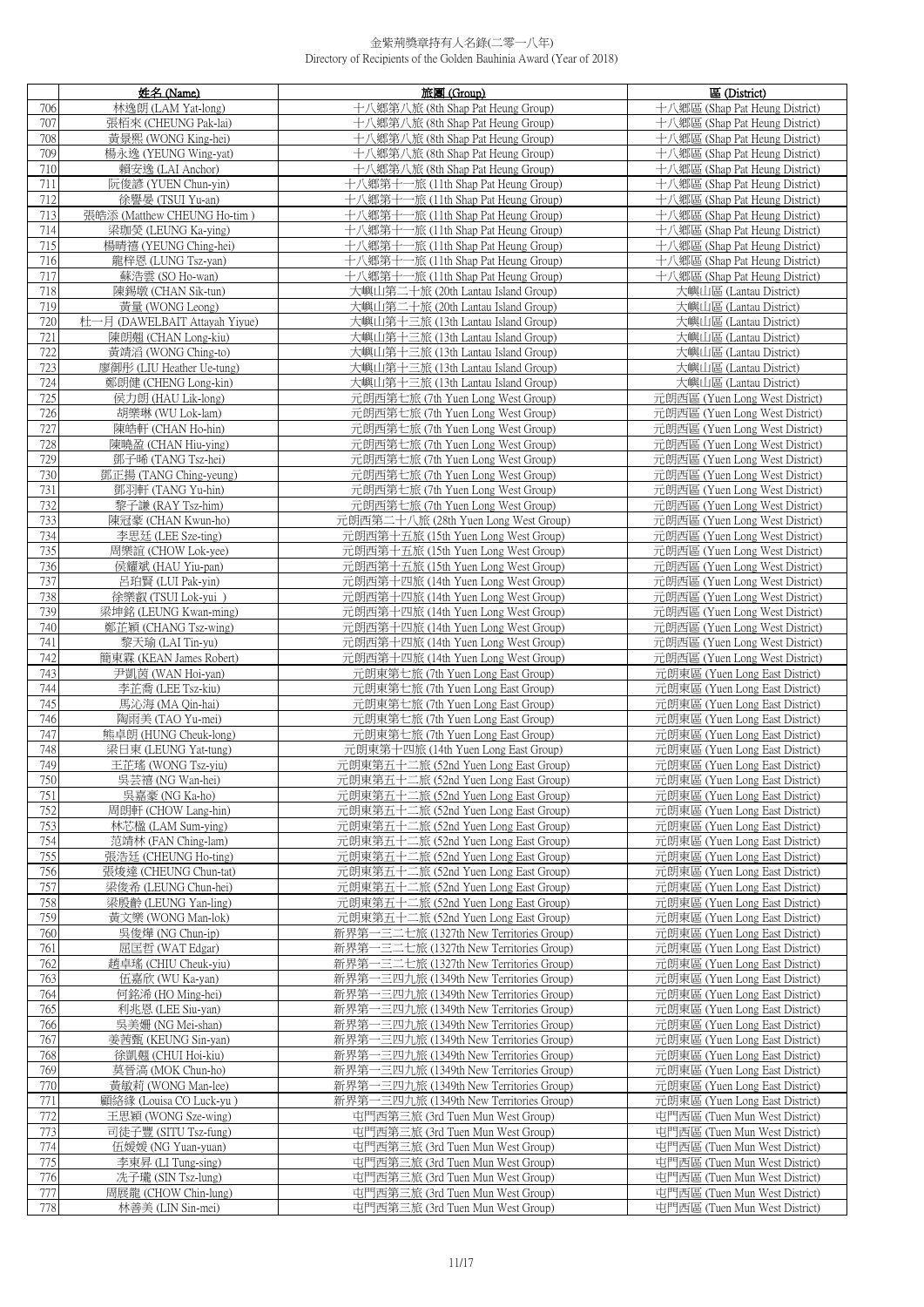|            | 姓名 (Name)                                     | 旅團 (Group)                                                                                | 區 (District)                                                         |
|------------|-----------------------------------------------|-------------------------------------------------------------------------------------------|----------------------------------------------------------------------|
| 779        | 林敬魁 (LAM King-fui)                            | 屯門西第三旅 (3rd Tuen Mun West Group)                                                          | 屯門西區 (Tuen Mun West District)                                        |
| 780        | 韋君琪 (WEI Kwan-ki)                             | 屯門西第三旅 (3rd Tuen Mun West Group)                                                          | 屯門西區 (Tuen Mun West District)                                        |
| 781        | 唐興 (TANG Hing)                                | 屯門西第三旅 (3rd Tuen Mun West Group)                                                          | 屯門西區 (Tuen Mun West District)                                        |
| 782        | 梁海瀅 (LIANG Hoi-ying)                          | 屯門西第三旅 (3rd Tuen Mun West Group)                                                          | 屯門西區 (Tuen Mun West District)                                        |
| 783        | 梁澔欣 (LEUNG Ho-yan)                            | 屯門西第三旅 (3rd Tuen Mun West Group)                                                          | 屯門西區 (Tuen Mun West District)                                        |
| 784        | 莫銳謙 (MOK Yui-him)                             | 屯門西第三旅 (3rd Tuen Mun West Group)                                                          | 屯門西區 (Tuen Mun West District)                                        |
| 785        | 陳子謙 (CHAN Tsz-him)                            | 屯門西第三旅 (3rd Tuen Mun West Group)                                                          | 屯門西區 (Tuen Mun West District)                                        |
| 786        | 陳家晞 (CHAN Ka-hei)                             | 屯門西第三旅 (3rd Tuen Mun West Group)                                                          | 屯門西區 (Tuen Mun West District)                                        |
| 787        | 湯璟瑤 (TONG King-yiu)                           | 屯門西第三旅 (3rd Tuen Mun West Group)                                                          | 屯門西區 (Tuen Mun West District)                                        |
| 788<br>789 | 劉倩嘉 (LAU Sin-ka)                              | 屯門西第三旅 (3rd Tuen Mun West Group)<br>屯門西第三旅 (3rd Tuen Mun West Group)                      | 屯門西區 (Tuen Mun West District)<br>屯門西區 (Tuen Mun West District)       |
| 790        | 劉曉冰 (LIU Hiu-ping)<br>歐陽佩佩 (AU YEUNG-pui pui) | 屯門西第三旅 (3rd Tuen Mun West Group)                                                          | 屯門西區 (Tuen Mun West District)                                        |
| 791        | 潘嘉亮 (PAN Jia-liang)                           | 屯門西第三旅 (3rd Tuen Mun West Group)                                                          | 屯門西區 (Tuen Mun West District)                                        |
| 792        | 鄧米雅 (DENG Mai-nga)                            | 屯門西第三旅 (3rd Tuen Mun West Group)                                                          | 屯門西區 (Tuen Mun West District)                                        |
| 793        | 黎永諾 (LAI Wing-nok)                            | 屯門西第三旅 (3rd Tuen Mun West Group)                                                          | 屯門西區 (Tuen Mun West District)                                        |
| 794        | 黎韋鏗 (LI Wai-hang)                             | 屯門西第三旅 (3rd Tuen Mun West Group)                                                          | 屯門西區 (Tuen Mun West District)                                        |
| 795        | 黎喬惠 (LAI Kiu-wai)                             | 屯門西第三旅 (3rd Tuen Mun West Group)                                                          | 屯門西區 (Tuen Mun West District)                                        |
| 796        | 蕭穎希 (SIU Wing-hei)                            | 屯門西第三旅 (3rd Tuen Mun West Group)                                                          | 屯門西區 (Tuen Mun West District)                                        |
| 797        | 賴秀峰 (LAI Sau-fung)                            | 屯門西第三旅 (3rd Tuen Mun West Group)                                                          | 屯門西區 (Tuen Mun West District)                                        |
| 798        | 戴兆聰 (TAI Siu-chung)                           | 屯門西第三旅 (3rd Tuen Mun West Group)                                                          | 屯門西區 (Tuen Mun West District)                                        |
| 799        | 嚴淳一 (YIM Shun-yat)                            | 屯門西第三旅 (3rd Tuen Mun West Group)                                                          | 屯門西區 (Tuen Mun West District)                                        |
| 800        | 吳振綸 (NG Chun-lun)                             | 屯門西第四十九旅 (49th Tuen Mun West Group)                                                       | 屯門西區 (Tuen Mun West District)                                        |
| 801<br>802 | 林祖宜 (LAM Cho-vi)<br>王卓禧 (WONG Cheuk-hei)      | 屯門西第四十九旅 (49th Tuen Mun West Group)<br>屯門西第四十三旅 (43rd Tuen Mun West Group)                | 屯門西區 (Tuen Mun West District)<br>屯門西區 (Tuen Mun West District)       |
| 803        | 梁冠歷 (LEUNG Kwun-lik)                          | 屯門西第四十三旅 (43rd Tuen Mun West Group)                                                       | 屯門西區 (Tuen Mun West District)                                        |
| 804        | 郭曦 (KWOK Hei)                                 | 屯門西第四十三旅 (43rd Tuen Mun West Group)                                                       | 屯門西區 (Tuen Mun West District)                                        |
| 805        | 黃靖韜 (WONG Ching-to)                           | 屯門西第四十三旅 (43rd Tuen Mun West Group)                                                       | 屯門西區 (Tuen Mun West District)                                        |
| 806        | 鄧梓龍 (TANG Tsz-lung)                           | 屯門西第四十三旅 (43rd Tuen Mun West Group)                                                       | 屯門西區 (Tuen Mun West District)                                        |
| 807        | 王誠宇 (WONG Shing-yu)                           | 新界第一O九八旅 (1098th New Territories Group)                                                   | 屯門西區 (Tuen Mun West District)                                        |
| 808        | 冼家豪 (SIN Ka-ho)                               | 新界第一O九八旅 (1098th New Territories Group)                                                   | 屯門西區 (Tuen Mun West District)                                        |
| 809        | 林逸曦 (LAM Yat-hei)                             | 新界第一O九八旅 (1098th New Territories Group)                                                   | 屯門西區 (Tuen Mun West District)                                        |
| 810<br>811 | 梁加繕 (LEUNG Ka-sin)<br>雷柏熙 (LUI Pak-hei)       | 新界第一O九八旅 (1098th New Territories Group)<br>新界第一O九八旅 (1098th New Territories Group)        | 屯門西區 (Tuen Mun West District)<br>屯門西區 (Tuen Mun West District)       |
| 812        | 鄧穎熙 (TANG Wing-hei)                           | 新界第一O九八旅 (1098th New Territories Group)                                                   | 屯門西區 (Tuen Mun West District)                                        |
| 813        | 關力豪 (KWAN Lik-ho)                             | 新界第一O九八旅 (1098th New Territories Group)                                                   | 屯門西區 (Tuen Mun West District)                                        |
| 814        | 王樂琦 (WANG Lok-kei)                            | 一七七三旅 (1773rd New Territories Group)<br>新界第-                                              | 屯門西區 (Tuen Mun West District)                                        |
| 815        | 司徒欣侗 (SZETO Yan-tung)                         | 新界第一七七三旅 (1773rd New Territories Group)                                                   | 屯門西區 (Tuen Mun West District)                                        |
| 816        | 何灝程 (HO Ho-ching)                             | 新界第一七七三旅 (1773rd New Territories Group)                                                   | 屯門西區 (Tuen Mun West District)                                        |
| 817        | 柏婉慈 (Jamine Rosetta PARKER)                   | 新界第<br>一七七三旅 (1773rd New Territories Group)<br>新界第-                                       | 屯門西區 (Tuen Mun West District)                                        |
| 818<br>819 | 陳思澄 (CHAN Sze-ching)<br>陳恩蕎 (CHAN Yan-kiu)    | -七七三旅 (1773rd New Territories Group)<br>-七七三旅 (1773rd New Territories Group)<br>新界第       | 屯門西區 (Tuen Mun West District)<br>屯門西區 (Tuen Mun West District)       |
| 820        | 楊逸心 (YEUNG Yat-sum)                           | 新界第一七七三旅 (1773rd New Territories Group)                                                   | 屯門西區 (Tuen Mun West District)                                        |
| 821        | 劉頌恩 (LAU Chung-yan)                           | 新界第-<br>一七七三旅 (1773rd New Territories Group)                                              | 屯門西區 (Tuen Mun West District)                                        |
| 822        | 謝雅恩 (TSIEH Nga-yan)                           | 新界第一七七三旅 (1773rd New Territories Group)                                                   | 屯門西區 (Tuen Mun West District)                                        |
| 823        | 梁雋翹 (LEUNG Chun-kiu)                          | 屯門東第三十五旅 (35th Tuen Mun East Group)                                                       | 屯門東區 (Tuen Mun East District)                                        |
| 824        | 鄭羽軒 (CHENG Yu-hin)                            | 屯門東第三十五旅 (35th Tuen Mun East Group)                                                       | 屯門東區 (Tuen Mun East District)                                        |
| 825<br>826 | 湯柏翹 (TONG Pak-kiu)<br>羅希琳 (LAW Hei-lam)       | 屯門東第五十七旅 (57th Tuen Mun East Group)<br>屯門東第五十七旅 (57th Tuen Mun East Group)                | 屯門東區 (Tuen Mun East District)<br>屯門東區 (Tuen Mun East District)       |
| 827        | 鄧浩朗 (TANG Ho-long)                            | 屯門東第四十一旅 (41st Tuen Mun East Group)                                                       | 屯門東區 (Tuen Mun East District)                                        |
| 828        | 岑祉昊 (SHUM Tsz-ho)                             | 新界第一五三八旅 (1538th New Territories Group)                                                   | 屯門東區 (Tuen Mun East District)                                        |
| 829        | 陳家皓 (CHAN Ka-ho)                              | 新界第一五三八旅 (1538th New Territories Group)                                                   | 屯門東區 (Tuen Mun East District)                                        |
| 830        | 陳澤凱 (CHEN Chok-hoi)                           | 新界第一五三八旅 (1538th New Territories Group)                                                   | 屯門東區 (Tuen Mun East District)                                        |
| 831        | 王億勝 (WONG Yik-sing)                           | 北葵涌第十一旅 (11th North Kwai Chung Group)                                                     | 北葵涌區 (North Kwai Chung District)                                     |
| 832<br>833 | 姚柏駿 (YAO Pak-chun)<br>陳智健 (CHAN Chi-kin)      | 北葵涌第十一旅 (11th North Kwai Chung Group)<br>北葵涌第十一旅 (11th North Kwai Chung Group)            | 北葵涌區 (North Kwai Chung District)<br>北葵涌區 (North Kwai Chung District) |
| 834        | 盧俊杰 (LO Chun-kit)                             | 北葵涌第十一旅 (11th North Kwai Chung Group)                                                     | 北葵涌區 (North Kwai Chung District)                                     |
| 835        | 江顥一 (KONG Ho-yat)                             | 北葵涌第六旅 (6th North Kwai Chung Group)                                                       | 北葵涌區 (North Kwai Chung District)                                     |
| 836        | 周梓鋒 (CHOW Tsz-fung)                           | 北葵涌第六旅 (6th North Kwai Chung Group)                                                       | 北葵涌區 (North Kwai Chung District)                                     |
| 837        | 傅鎮軒 (FU Chun-hin)                             | 北葵涌第六旅 (6th North Kwai Chung Group)                                                       | 北葵涌區 (North Kwai Chung District)                                     |
| 838        | 曾令言 (TSANG Ling-yin)                          | 北葵涌第六旅 (6th North Kwai Chung Group)                                                       | 北葵涌區 (North Kwai Chung District)                                     |
| 839        | 曾朗程 (TSANG Long-ching)                        | 北葵涌第六旅 (6th North Kwai Chung Group)                                                       | 北葵涌區 (North Kwai Chung District)                                     |
| 840<br>841 | 潘錡蓉 (PUN Kei-yung)<br>伍俊熙 (NG Chun-hei)       | 北葵涌第六旅 (6th North Kwai Chung Group)<br>新界第一四三一旅 (1431st New Territories Group)            | 北葵涌區 (North Kwai Chung District)<br>北葵涌區 (North Kwai Chung District) |
| 842        | 何焯熙 (HO Cheuk-hei)                            | -四三一旅 (1431st New Territories Group)<br>新界第                                               | 北葵涌區 (North Kwai Chung District)                                     |
| 843        | 梁煜敏 (LEUNG Yuk-man)                           | 新界第一四三一旅 (1431st New Territories Group)                                                   | 北葵涌區 (North Kwai Chung District)                                     |
| 844        | 黃俊衡 (WONG Chun-hang)                          | 新界第一四三一旅 (1431st New Territories Group)                                                   | 北葵涌區 (North Kwai Chung District)                                     |
| 845        | 林思宏 (LAM Si-hong)                             | 新界第七海童軍旅 (7th New Terrritories Sea Scout Group)                                           | 北葵涌區 (North Kwai Chung District)                                     |
| 846        | 梁遠航 (Michael LEUNG Yuen-hong)                 | 新界第七海童軍旅 (7th New Terrritories Sea Scout Group)                                           | 北葵涌區 (North Kwai Chung District)                                     |
| 847        | 何兆焯 (HO Siu-cheuk)                            | 新界第-<br>一一九九旅 (1199th New Territories Group)                                              | 青衣區 (Tsing Yi District)                                              |
| 848<br>849 | 吳沛熹 (NG Pui-hei)<br>區展旻 (Leo AU Chin-man)     | 新界第<br>-一九九旅 (1199th New Territories Group)<br>新界第<br>一九九旅 (1199th New Territories Group) | 青衣區 (Tsing Yi District)<br>青衣區 (Tsing Yi District)                   |
| 850        | 陳芷茵 (CHAN Tsz-yan)                            | -九九旅 (1199th New Territories Group)<br>新界第                                                | 青衣區 (Tsing Yi District)                                              |
| 851        | 陳琬菁 (CHAN Yuen-ching)                         | 新界第一一九九旅 (1199th New Territories Group)                                                   | 青衣區 (Tsing Yi District)                                              |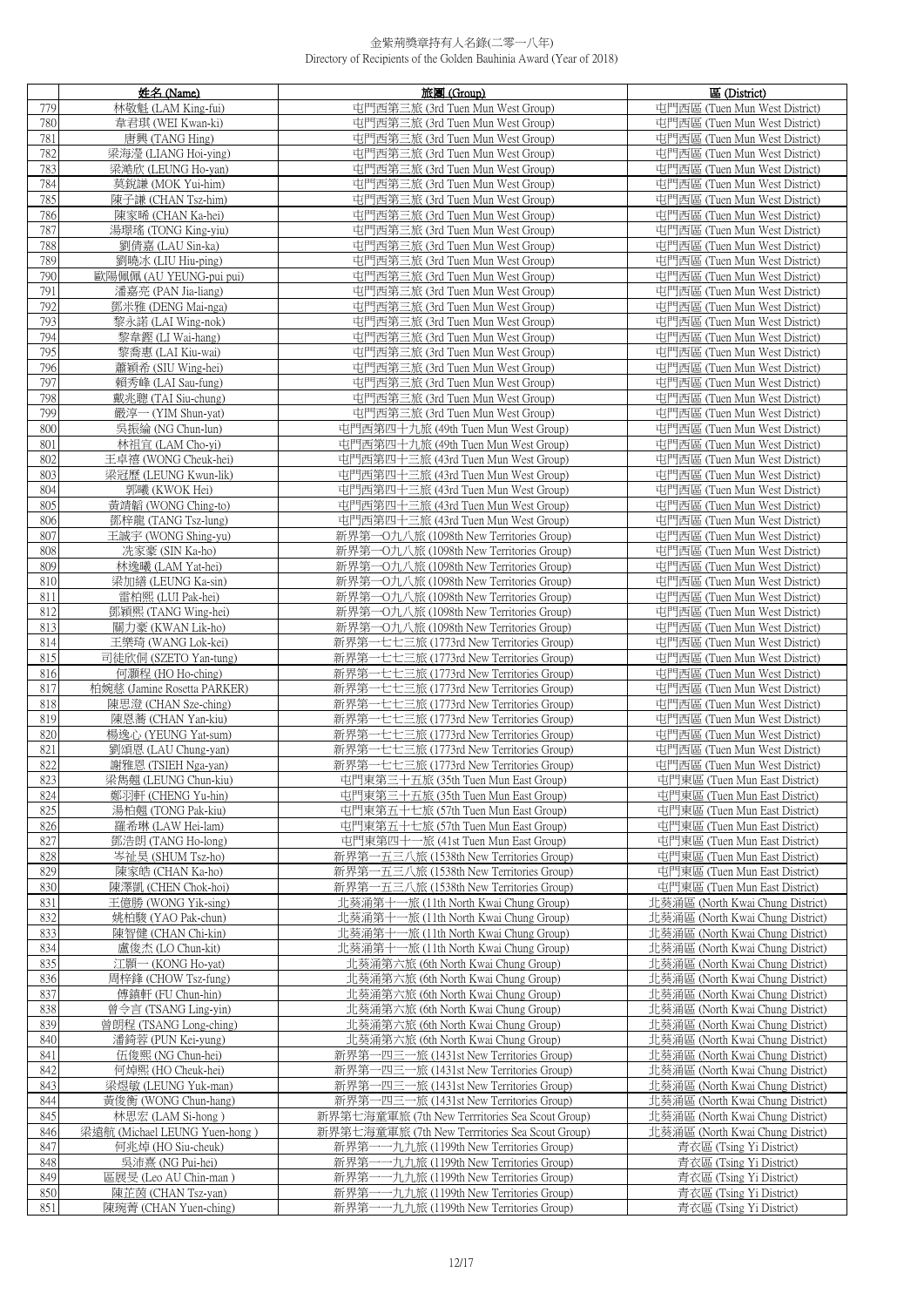|     | 姓名 (Name)                  | 旅團 (Group)                                   | 區 (District)                     |
|-----|----------------------------|----------------------------------------------|----------------------------------|
| 852 | 陳穎堯 (CHAN Wing-yiu)        | 新界第<br>-九九旅 (1199th New Territories Group)   | 青衣區 (Tsing Yi District)          |
| 853 | 湯惠媚 (TONG Wai-mei)         | 新界第<br>一一九九旅 (1199th New Territories Group)  | 青衣區 (Tsing Yi District)          |
| 854 | 馮樂熹 (FENG Lok-hei)         | 新界第一一九九旅 (1199th New Territories Group)      | 青衣區 (Tsing Yi District)          |
| 855 | 黃雅珺 (WONG Nga-kwan)        | 新界第-<br>一一九九旅 (1199th New Territories Group) | 青衣區 (Tsing Yi District)          |
| 856 | 葉子君 (YIP Tsz-kwan)         | 新界第一一九九旅 (1199th New Territories Group)      | 青衣區 (Tsing Yi District)          |
| 857 | 葉心怡 (YIP Sum-vi)           | 新界第-<br>一一九九旅 (1199th New Territories Group) | 青衣區 (Tsing Yi District)          |
| 858 | 談安行 (Theo TAM On-heng)     | 新界第<br>一一九九旅 (1199th New Territories Group)  | 青衣區 (Tsing Yi District)          |
| 859 | 黎紫傑 (LAI Tsz-kit)          | 新界第-<br>一一九九旅 (1199th New Territories Group) | 青衣區 (Tsing Yi District)          |
| 860 | 余興鵬 (YU Xing-peng)         | 新界第-<br>一二三六旅 (1236th New Territories Group) | 青衣區 (Tsing Yi District)          |
| 861 | 周文字 (CHOW Man-yu)          | 新界第一二三六旅 (1236th New Territories Group)      | 青衣區 (Tsing Yi District)          |
| 862 | 林曦 (LAM Hei)               | 一二三六旅 (1236th New Territories Group)<br>新界第- | 青衣區 (Tsing Yi District)          |
| 863 | 葉煒斌 (YIP Wai-pan)          | 新界第一二三六旅 (1236th New Territories Group)      | 青衣區 (Tsing Yi District)          |
| 864 | 潘健濤 (PUN Kin-to)           | 新界第<br>一二三六旅 (1236th New Territories Group)  | 青衣區 (Tsing Yi District)          |
| 865 | 曾勺旂 (TSANG Cheung-kei)     | 南葵涌第四十五旅 (45th South Kwai Chung Group)       | 南葵涌區 (South Kwai Chung District) |
| 866 | 簡穎瞳 (KAN Wing-tung)        | 南葵涌第四十五旅 (45th South Kwai Chung Group)       | 南葵涌區 (South Kwai Chung District) |
| 867 | 林澤如 (LAM Chak-yu)          | 新界第一七三六旅 (1736th New Territories Group)      | 南葵涌區 (South Kwai Chung District) |
| 868 | 楊永政 (YEUNG Wing-ching)     | 新界第一二八五旅 (1285th New Territories Group)      | 南葵涌區 (South Kwai Chung District) |
| 869 | 丘德賢 (YAU Tak-yin)          | 荃灣第九旅 (9th Tsuen Wan Group)                  | 荃灣區 (Tsuen Wan District)         |
| 870 | 何希澄 (HO Hei-ching)         | 荃灣第九旅 (9th Tsuen Wan Group)                  | 荃灣區 (Tsuen Wan District)         |
| 871 | 何浚鏗 (HO Tsun-hang)         | 荃灣第九旅 (9th Tsuen Wan Group)                  | 荃灣區 (Tsuen Wan District)         |
| 872 | 徐弘希 (TSUI Wang-hei)        | 荃灣第九旅 (9th Tsuen Wan Group)                  | 荃灣區 (Tsuen Wan District)         |
| 873 | 司徒珍儀 (SETO Chun-yee)       | 荃灣第二十八旅 (28th Tseun Wan Group)               | 荃灣區 (Tsuen Wan District)         |
| 874 | 何健鋒 (HO Kin-fung)          | 荃灣第二十八旅 (28th Tseun Wan Group)               | 荃灣區 (Tsuen Wan District)         |
| 875 | 吳泳瑤 (NG Wing-yiu)          | 荃灣第二十八旅 (28th Tseun Wan Group)               | 荃灣區 (Tsuen Wan District)         |
| 876 | 馬欣彤 (MA Yan-tung)          | 荃灣第二十八旅 (28th Tseun Wan Group)               | 荃灣區 (Tsuen Wan District)         |
| 877 | 梁加穎 (LEUNG Ka-wing)        | 荃灣第二十八旅 (28th Tseun Wan Group)               | 荃灣區 (Tsuen Wan District)         |
| 878 | 梁景生 (LEUNG King-sang)      | 荃灣第二十八旅 (28th Tseun Wan Group)               | 荃灣區 (Tsuen Wan District)         |
| 879 | 黃曉桐 (WONG Hiu-tung)        | 荃灣第二十八旅 (28th Tseun Wan Group)               | 荃灣區 (Tsuen Wan District)         |
| 880 | 葉倚桐 (YIP Yee-tung)         | 荃灣第二十八旅 (28th Tseun Wan Group)               | 荃灣區 (Tsuen Wan District)         |
| 881 | 劉沛鏇 (LAU Pui-suen)         | 荃灣第二十八旅 (28th Tseun Wan Group)               | 荃灣區 (Tsuen Wan District)         |
| 882 | 賴彥羲 (LAI Yin-hei)          | 荃灣第二十八旅 (28th Tseun Wan Group)               | 荃灣區 (Tsuen Wan District)         |
| 883 | 韓諾妍 (Hebe HON Nok-yin)     | 荃灣第二十八旅 (28th Tseun Wan Group)               | 荃灣區 (Tsuen Wan District)         |
| 884 | 張峻銘 (CHANG Tsun-ming)      | 荃灣第二十三旅 (23rd Tsuen Wan Group)               | 荃灣區 (Tsuen Wan District)         |
| 885 | 温浚杰 (WAN Tsun-kit)         | 荃灣第二十三旅 (23rd Tsuen Wan Group)               | 荃灣區 (Tsuen Wan District)         |
| 886 | 林維鋒 (LAM Wai-fung)         | 荃灣第二旅 (2nd Tsuen Wan Group)                  | 荃灣區 (Tsuen Wan District)         |
| 887 | 洪莉媛 (HUNG Lee-wun)         | 荃灣第二旅 (2nd Tsuen Wan Group)                  | 荃灣區 (Tsuen Wan District)         |
| 888 | 梁碩峰 (LEUNG Shek-fung)      | 荃灣第二旅 (2nd Tsuen Wan Group)                  | 荃灣區 (Tsuen Wan District)         |
| 889 | 梁韶峰 (LEUNG Siu-fung)       | 荃灣第二旅 (2nd Tsuen Wan Group)                  | 荃灣區 (Tsuen Wan District)         |
| 890 | 陳瑞奇 (CHAN Sui-ki)          | 荃灣第二旅 (2nd Tsuen Wan Group)                  | 荃灣區 (Tsuen Wan District)         |
| 891 | 趙千銳 (CHIU Chin-yui)        | 荃灣第二旅 (2nd Tsuen Wan Group)                  | 荃灣區 (Tsuen Wan District)         |
| 892 | 梁睿至 (LEUNG Yui-zhi)        | 荃灣第八旅 (8th Tsuen Wan Group)                  | 荃灣區 (Tsuen Wan District)         |
| 893 | 楊樂婷 (YEUNG Lok-ting)       | 荃灣第八旅 (8th Tsuen Wan Group)                  | 荃灣區 (Tsuen Wan District)         |
| 894 | 王啟朗 (WONG Kai-long)        | 荃灣第十一旅 (11th Tsuen Wan Group)                | 荃灣區 (Tsuen Wan District)         |
| 895 | 吳葦韜 (NG Wai-to)            | 荃灣第十一旅 (11th Tsuen Wan Group)                | 荃灣區 (Tsuen Wan District)         |
| 896 | 吳銳析 (NG Yui-sik)           | 荃灣第十一旅 (11th Tsuen Wan Group)                | 荃灣區 (Tsuen Wan District)         |
| 897 | 吳藹桓 (NG Irene)             | 荃灣第十一旅 (11th Tsuen Wan Group)                | 荃灣區 (Tsuen Wan District)         |
| 898 | 李曉欣 (LI Hiu-van)           | 荃灣第十一旅 (11th Tsuen Wan Group)                | 荃灣區 (Tsuen Wan District)         |
| 899 | 蕭廷恩 (SIU Ting-yan)         | 荃灣第十一旅 (11th Tsuen Wan Group)                | 荃灣區 (Tsuen Wan District)         |
| 900 | 袁鍶穎 (YUEN Si-wing)         | 荃灣第十四旅 (14th Tsuen Wan Group)                | 荃灣區 (Tsuen Wan District)         |
| 901 | 張駿琦 (CHEUNG Chun-kei)      | 荃灣第十四旅 (14th Tsuen Wan Group)                | 荃灣區 (Tsuen Wan District)         |
| 902 | 黃悅嘉 (WONG Kiska)           | 荃灣第十四旅 (14th Tsuen Wan Group)                | 荃灣區 (Tsuen Wan District)         |
| 903 | 譚鍵漳 (Kevin TAM Kin-cheung) | 荃灣第十四旅 (14th Tsuen Wan Group)                | 荃灣區 (Tsuen Wan District)         |
| 904 | 周婷婷 (CHOW Ting-ting)       | 荃灣第五旅 (5th Tseun Wan Group)                  | 荃灣區 (Tsuen Wan District)         |
| 905 | 何中曦 (HO Chung-hei)         | 荃灣第四十六旅 (46th Tsuen Wan Group)               | 荃灣區 (Tsuen Wan District)         |
| 906 | 劉浩賢 (LAU Ho-yin)           | 荃灣第四十六旅 (46th Tsuen Wan Group)               | 荃灣區 (Tsuen Wan District)         |
| 907 | 劉浩謙 (LAU Ho-him)           | 荃灣第四十六旅 (46th Tsuen Wan Group)               | 荃灣區 (Tsuen Wan District)         |
| 908 | 曾煒韜 (CHEN Wai-to)          | 新界第一五六四旅 (1564th New Territories Group)      | 荃灣區 (Tsuen Wan District)         |
| 909 | 楊端慤 (Hagan YEUNG Tuen-hok) | 新界第一五六四旅 (1564th New Territories Group)      | 荃灣區 (Tsuen Wan District)         |
| 910 | 曾早悠 (Andrea TSANG Jo-yau)  | 離島第十八旅 (18th Islands Group)                  | 離島區 (Island District)            |
| 911 | 黃仲謙 (WONG Chung-him)       | 離島第十八旅 (18th Islands Group)                  | 離島區 (Island District)            |
| 912 | 雷嘉軒 (LUI Ka-hin)           | 離島第十八旅 (18th Islands Group)                  | 離島區 (Island District)            |

# 新界東地域 (New Territories East Region)

|     | 姓名 (Name)           | 旅團 (Group)                        | 區 (District)                 |
|-----|---------------------|-----------------------------------|------------------------------|
| 913 | 王諾熙 (WONG Nok-hei ) | 大埔北第十七旅 (17th Tai Po North Group) | 大埔北區 (Tai Po North District) |
| 914 | 丘穎怡 (YAU Wing-yi)   | 大埔北第十七旅 (17th Tai Po North Group) | 大埔北區 (Tai Po North District) |
| 915 | 全綺翹 (CHUEN Yee-kiu) | 大埔北第十七旅 (17th Tai Po North Group) | 大埔北區 (Tai Po North District) |
| 916 | 朱宏駿 (CHU Wang-chun) | 大埔北第十七旅 (17th Tai Po North Group) | 大埔北區 (Tai Po North District) |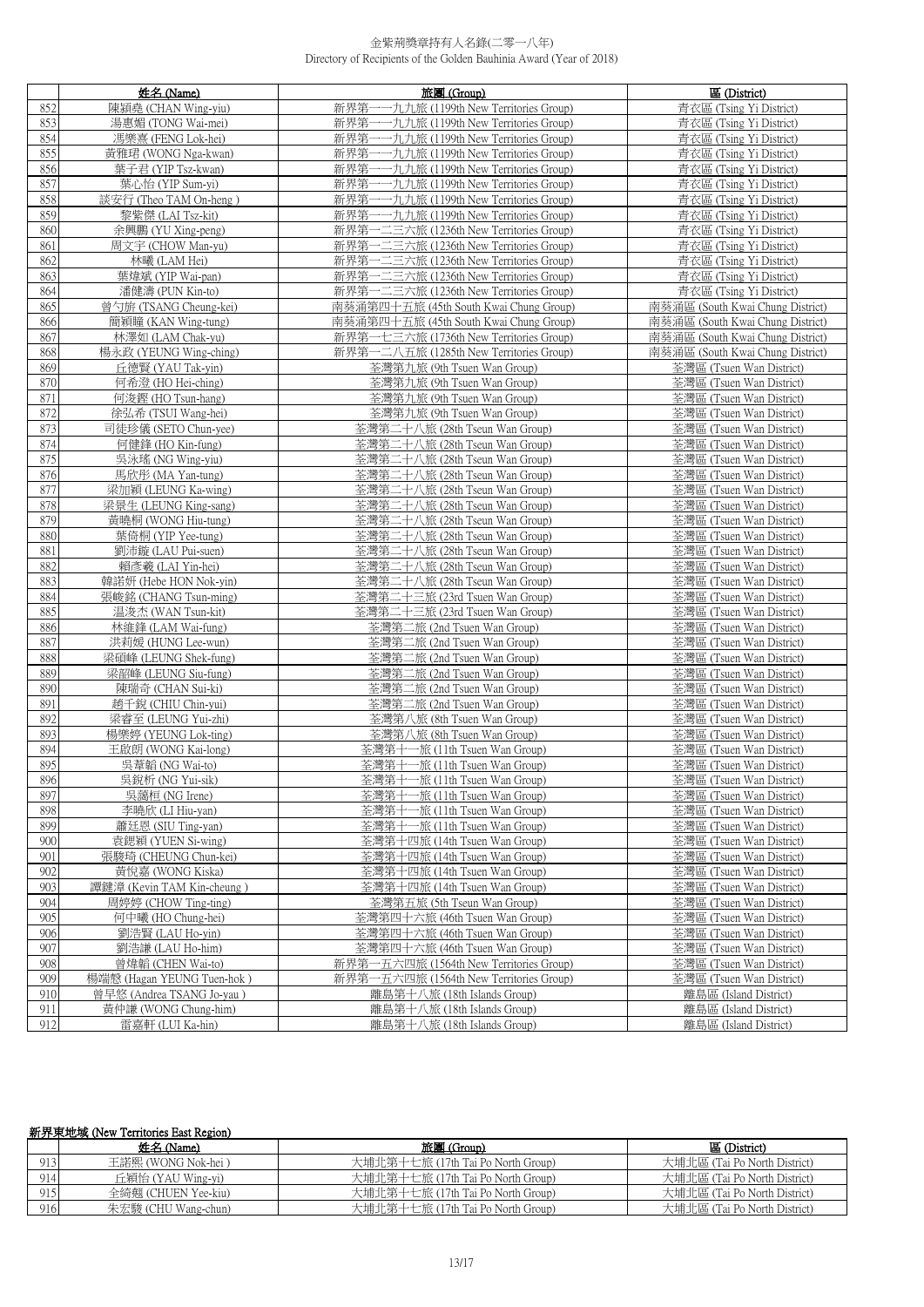|            | 姓名 (Name)                                     | 旅團 (Group)                                                                                     | 區 (District)                                                 |
|------------|-----------------------------------------------|------------------------------------------------------------------------------------------------|--------------------------------------------------------------|
| 917        | 朱美錡 (Maggie CHU Mei-kei)                      | 大埔北第十七旅 (17th Tai Po North Group)                                                              | 大埔北區 (Tai Po North District)                                 |
| 918        | 朱煒堯 (CHU Wai-yiu)                             | 大埔北第十七旅 (17th Tai Po North Group)                                                              | 大埔北區 (Tai Po North District)                                 |
| 919        | 何心言 (HO Sum-yin)                              | 大埔北第十七旅 (17th Tai Po North Group)                                                              | 大埔北區 (Tai Po North District)                                 |
| 920        | 何穎希 (HO Wing-hei)                             | 大埔北第十七旅 (17th Tai Po North Group)                                                              | 大埔北區 (Tai Po North District)                                 |
| 921        | 岑子鋒 (SHUM Tsz-fung)                           | 大埔北第十七旅 (17th Tai Po North Group)                                                              | 大埔北區 (Tai Po North District)                                 |
| 922<br>923 | 李文煥 (LEE Man-wun)<br>李芯兒 (LEE Sum-vi)         | 大埔北第十七旅 (17th Tai Po North Group)<br>大埔北第十七旅 (17th Tai Po North Group)                         | 大埔北區 (Tai Po North District)<br>大埔北區 (Tai Po North District) |
| 924        | 周師夷 (ZHOU Sze-vi)                             | 大埔北第十七旅 (17th Tai Po North Group)                                                              | 大埔北區 (Tai Po North District)                                 |
| 925        | 林家瀅 (LAM Ka-ying)                             | 大埔北第十七旅 (17th Tai Po North Group)                                                              | 大埔北區 (Tai Po North District)                                 |
| 926        | 林梓浩 (LAM Tsz-ho)                              | 大埔北第十七旅 (17th Tai Po North Group)                                                              | 大埔北區 (Tai Po North District)                                 |
| 927        | 金鎰堃 (KING Yat-kwan)                           | 大埔北第十七旅 (17th Tai Po North Group)                                                              | 大埔北區 (Tai Po North District)                                 |
| 928        | 徐雪榮 (TSUI Suet-ving)                          | 大埔北第十七旅 (17th Tai Po North Group)                                                              | 大埔北區 (Tai Po North District)                                 |
| 929        | 張烙華 (ZHANG Lo-hua)                            | 大埔北第十七旅 (17th Tai Po North Group)                                                              | 大埔北區 (Tai Po North District)                                 |
| 930        | 陳栢恒 (CHAN Pak-hang)                           | 大埔北第十七旅 (17th Tai Po North Group)                                                              | 大埔北區 (Tai Po North District)                                 |
| 931        | 陳璞思 (CHAN Pok-sze)                            | 大埔北第十七旅 (17th Tai Po North Group)                                                              | 大埔北區 (Tai Po North District)                                 |
| 932<br>933 | 陳灝琛 (CHAN Ho-sum)<br>馮子莹 (FUNG Tsz-ving)      | 大埔北第十七旅 (17th Tai Po North Group)<br>大埔北第十七旅 (17th Tai Po North Group)                         | 大埔北區 (Tai Po North District)<br>大埔北區 (Tai Po North District) |
| 934        | 黃子恩 (WONG Tsz-yan)                            | 大埔北第十七旅 (17th Tai Po North Group)                                                              | 大埔北區 (Tai Po North District)                                 |
| 935        | 黃子軒 (WONG Tsz-hin)                            | 大埔北第十七旅 (17th Tai Po North Group)                                                              | 大埔北區 (Tai Po North District)                                 |
| 936        | 楊梓延 (YEUNG Tsz-vin)                           | 大埔北第十七旅 (17th Tai Po North Group)                                                              | 大埔北區 (Tai Po North District)                                 |
| 937        | 詹嘉溢 (CHIM Ka-yat)                             | 大埔北第十七旅 (17th Tai Po North Group)                                                              | 大埔北區 (Tai Po North District)                                 |
| 938        | 廖曼庭 (Venus LIU)                               | 大埔北第十七旅 (17th Tai Po North Group)                                                              | 大埔北區 (Tai Po North District)                                 |
| 939        | 趙晉希 (CHEE Chun-hei)                           | 大埔北第十七旅 (17th Tai Po North Group)                                                              | 大埔北區 (Tai Po North District)                                 |
| 940        | 蔡紫榆 (CHOY Tsz-yu)                             | 大埔北第十七旅 (17th Tai Po North Group)                                                              | 大埔北區 (Tai Po North District)                                 |
| 941        | 黎文謙 (Joshua LAI Man-him)                      | 大埔北第十七旅 (17th Tai Po North Group)                                                              | 大埔北區 (Tai Po North District)                                 |
| 942<br>943 | 黎浚希 (LAI Chun-hei)<br>李琸琳 (LI Cheuk-lam)      | 大埔北第十七旅 (17th Tai Po North Group)<br>大埔北第十八旅 (18th Tai Po North Group)                         | 大埔北區 (Tai Po North District)<br>大埔北區 (Tai Po North District) |
| 944        | 張定欣 (Natalie CHEUNG Ting-yan)                 | 大埔北第十八旅 (18th Tai Po North Group)                                                              | 大埔北區 (Tai Po North District)                                 |
| 945        | 許洛瑋 (Arnold HU Lok-wai)                       | 大埔北第十八旅 (18th Tai Po North Group)                                                              | 大埔北區 (Tai Po North District)                                 |
| 946        | 陳加晉 (Aaron CHAN Ca-chun)                      | 大埔北第十八旅 (18th Tai Po North Group)                                                              | 大埔北區 (Tai Po North District)                                 |
| 947        | 陳洛伊 (CHAN Lok-yi)                             | 大埔北第十八旅 (18th Tai Po North Group)                                                              | 大埔北區 (Tai Po North District)                                 |
| 948        | 黃集鑫 (WONG Chap-yam)                           | 大埔北第十八旅 (18th Tai Po North Group)                                                              | 大埔北區 (Tai Po North District)                                 |
| 949        | 楊啟杰 (YEUNG Kai-kit)                           | 大埔北第十八旅 (18th Tai Po North Group)                                                              | 大埔北區 (Tai Po North District)                                 |
| 950        | 潘子進 (POON Tsz-chun)                           | 大埔北第十八旅 (18th Tai Po North Group)                                                              | 大埔北區 (Tai Po North District)                                 |
| 951<br>952 | 鄭梓焌 (CHENG Tsz-chun)<br>羅仲亭 (LAW Chung-ting)  | 大埔北第十八旅 (18th Tai Po North Group)<br>大埔北第十八旅 (18th Tai Po North Group)                         | 大埔北區 (Tai Po North District)<br>大埔北區 (Tai Po North District) |
| 953        | 吳子祈 (NG Tsz-ki)                               | 大埔北第六旅 (6th Tai Po North Group)                                                                | 大埔北區 (Tai Po North District)                                 |
| 954        | 唐安芝 (TONG On-chi)                             | 大埔北第六旅 (6th Tai Po North Group)                                                                | 大埔北區 (Tai Po North District)                                 |
| 955        | 唐鍵皓 (TONG Kin-ho)                             | 大埔北第六旅 (6th Tai Po North Group)                                                                | 大埔北區 (Tai Po North District)                                 |
| 956        | 麥菲娥 (MAK Fei-ngo)                             | 大埔北第六旅 (6th Tai Po North Group)                                                                | 大埔北區 (Tai Po North District)                                 |
| 957        | 楊嘉澄 (YEUNG Ka-ching)                          | 大埔北第六旅 (6th Tai Po North Group)                                                                | 大埔北區 (Tai Po North District)                                 |
| 958        | 錢宇希 (TSIN Yu-hei)                             | 大埔北第六旅 (6th Tai Po North Group)                                                                | 大埔北區 (Tai Po North District)                                 |
| 959        | 徐穎熙 (TSUI Wing-hei)                           | 大埔南第二十一旅 (21st Tai Po South Group)                                                             | 大埔南區 (Tai Po South District)                                 |
| 960        | 陳筠弦 (CHAN Kwan-in)                            | 大埔南第二十一旅 (21st Tai Po South Group)                                                             | 大埔南區 (Tai Po South District)                                 |
| 961<br>962 | 曾雋泓 (TSANG Chun-wang)<br>趙海晴 (CHIU Hoi-ching) | 大埔南第二十一旅 (21st Tai Po South Group)<br>大埔南第二十一旅 (21st Tai Po South Group)                       | 大埔南區 (Tai Po South District)<br>大埔南區 (Tai Po South District) |
| 963        | 王凱寧 (WONG Hoi-ning)                           | 大埔南第十七旅 (17th Tai Po South Group)                                                              | 大埔南區 (Tai Po South District)                                 |
| 964        | 王凱穎 (WONG Hoi-wing)                           | 大埔南第十七旅 (17th Tai Po South Group)                                                              | 大埔南區 (Tai Po South District)                                 |
| 965        | 吳沁桐 (NG Sam-tung)                             | 大埔南第十七旅 (17th Tai Po South Group)                                                              | 大埔南區 (Tai Po South District)                                 |
| 966        | 周子盛 (CHOW Tsz-shing)                          | 大埔南第十七旅 (17th Tai Po South Group)                                                              | 大埔南區 (Tai Po South District)                                 |
| 967        | 侯日建 (HAU Yat-kin)                             | 大埔南第十七旅 (17th Tai Po South Group)                                                              | 大埔南區 (Tai Po South District)                                 |
| 968        | 許心怡 (HUI Sum-yi)                              | 大埔南第十七旅 (17th Tai Po South Group)                                                              | 大埔南區 (Tai Po South District)                                 |
| 969<br>970 | 黃宗揚 (WONG Chung-yeung)<br>黃彥朗 (WONG In-long)  | 大埔南第十七旅 (17th Tai Po South Group)<br>大埔南第十七旅 (17th Tai Po South Group)                         | 大埔南區 (Tai Po South District)<br>大埔南區 (Tai Po South District) |
| 971        | 詹東尼 (CHIM Tung-ni)                            | 大埔南第十七旅 (17th Tai Po South Group)                                                              | 大埔南區 (Tai Po South District)                                 |
| 972        | 廖子航 (LIAO Tsz-hong)                           | 大埔南第十七旅 (17th Tai Po South Group)                                                              | 大埔南區 (Tai Po South District)                                 |
| 973        | 趙衍仔 (CHIU Hin-yu)                             | 大埔南第十七旅 (17th Tai Po South Group)                                                              | 大埔南區 (Tai Po South District)                                 |
| 974        | 潘芷欣 (POON Tsz-yan)                            | 大埔南第十七旅 (17th Tai Po South Group)                                                              | 大埔南區 (Tai Po South District)                                 |
| 975        | 文證搴 (MAN Ching-hin)                           | 大埔南第三十七旅 (37th Tai Po South Group)                                                             | 大埔南區 (Tai Po South District)                                 |
| 976        | 王苡菲 (WONG Yi-fei)                             | 大埔南第三十七旅 (37th Tai Po South Group)                                                             | 大埔南區 (Tai Po South District)                                 |
| 977        | 吳然禧 (NG Yin-hei)                              | 大埔南第三十七旅 (37th Tai Po South Group)                                                             | 大埔南區 (Tai Po South District)                                 |
| 978<br>979 | 林錫熙 (LAM Sik-hei)<br>唐樂晴 (TONG Isa)           | 大埔南第三十七旅 (37th Tai Po South Group)<br>大埔南第三十七旅 (37th Tai Po South Group)                       | 大埔南區 (Tai Po South District)<br>大埔南區 (Tai Po South District) |
| 980        | 許峻傑 (HUI Felix)                               | 大埔南第三十七旅 (37th Tai Po South Group)                                                             | 大埔南區 (Tai Po South District)                                 |
| 981        | 黃舜朗 (WONG Shun-long)                          | 大埔南第三十七旅 (37th Tai Po South Group)                                                             | 大埔南區 (Tai Po South District)                                 |
| 982        | 葉卓恆 (YIP Cheuk-hang)                          | 大埔南第三十七旅 (37th Tai Po South Group)                                                             | 大埔南區 (Tai Po South District)                                 |
| 983        | 葉俊星 (YIP Chun-sing)                           | 大埔南第三十七旅 (37th Tai Po South Group)                                                             | 大埔南區 (Tai Po South District)                                 |
| 984        | 譚駿庭 (TAM Chun-ting)                           | 大埔南第三十七旅 (37th Tai Po South Group)                                                             | 大埔南區 (Tai Po South District)                                 |
| 985        | 文詠嬉 (MAN Wing-hei)                            | 新界東第一〇五六旅 (1056th New Territories East Group)                                                  | 大埔南區 (Tai Po South District)                                 |
| 986        | 吳卓厚 (NG Chek Hau)                             | 新界東第一〇五六旅 (1056th New Territories East Group)                                                  | 大埔南區 (Tai Po South District)                                 |
| 987<br>988 | 吳靜賢 (NG Ching-yin)<br>陳宇謙 (Oscar CHAN Yu-him) | 新界東第一〇五六旅 (1056th New Territories East Group)                                                  | 大埔南區 (Tai Po South District)                                 |
| 989        | 黃熙堯 (WONG Hei-yiu)                            | 新界東第一〇五六旅 (1056th New Territories East Group)<br>新界東第一〇五六旅 (1056th New Territories East Group) | 大埔南區 (Tai Po South District)<br>大埔南區 (Tai Po South District) |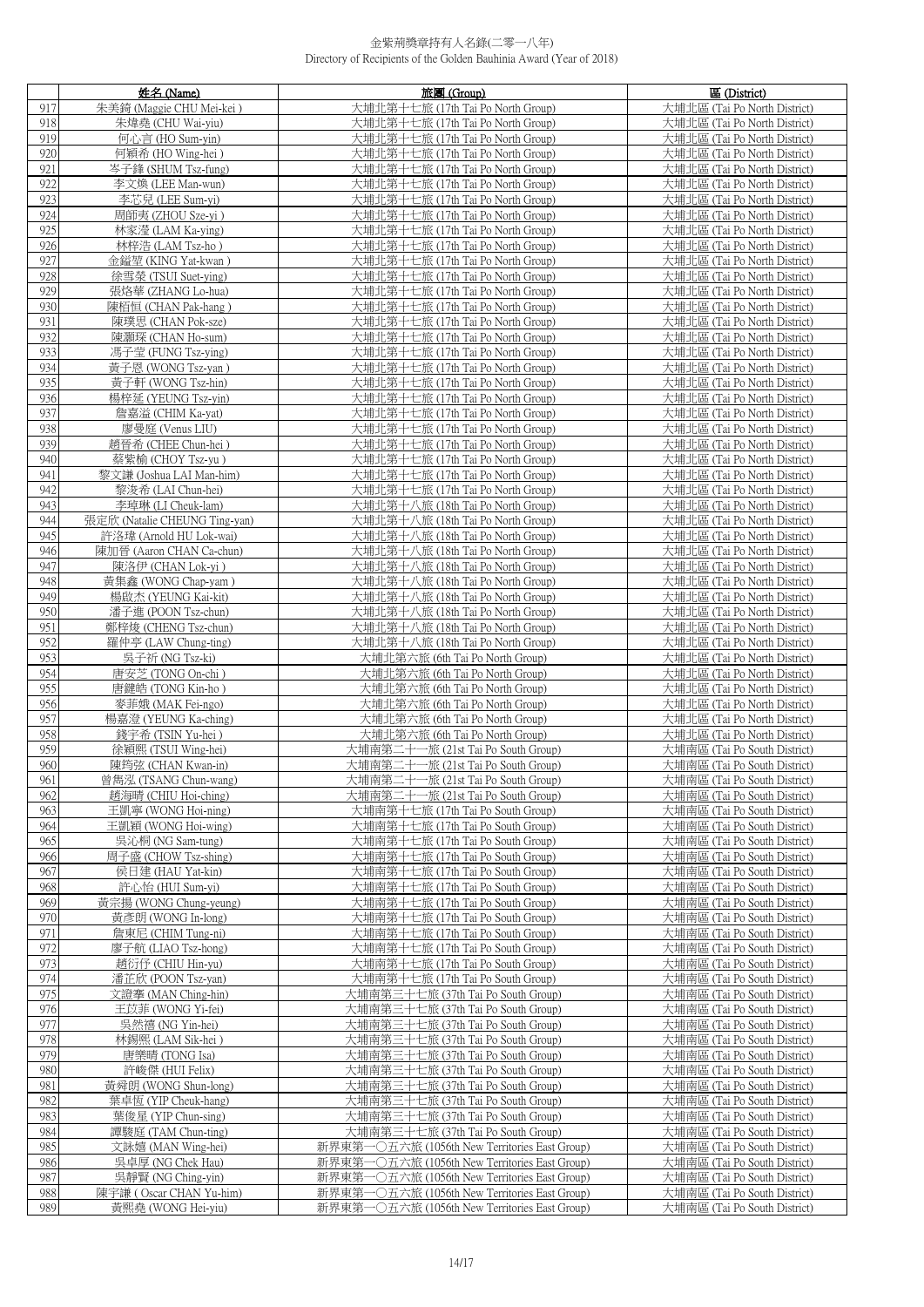|              | 姓名(Name)                                         | 旅團 (Group)                                                                                     | 區 (District)                                                 |
|--------------|--------------------------------------------------|------------------------------------------------------------------------------------------------|--------------------------------------------------------------|
| 990          | 楊靖 (YANG Ching)                                  | 新界東第一〇五六旅 (1056th New Territories East Group)                                                  | 大埔南區 (Tai Po South District)                                 |
| 991          | 葉承蓁 (IP Shing-tsun)                              | 新界東第一〇五六旅 (1056th New Territories East Group)                                                  | 大埔南區 (Tai Po South District)                                 |
| 992          | 吳嘉莉 (Ng Ka-lee)                                  | 新界東第一O五六旅 (1056th New Territories East Group)                                                  | 大埔南區 (Tai Po South District)                                 |
| 993          | 黃卓朗 (WONG Cheuk-long)                            | 新界東第一O五六旅 (1056th New Territories East Group)                                                  | 大埔南區 (Tai Po South District)                                 |
| 994          | 謝秉臻 (TSE Ping-chun)                              | 新界東第一O五六旅 (1056th New Territories East Group)                                                  | 大埔南區 (Tai Po South District)                                 |
| 995          | 洪亮 (HUNG Leong)                                  | 新界東第一六八一旅 (1681st New Territories East Group)                                                  | 大埔南區 (Tai Po South District)                                 |
| 996          | 倫嘉澧 (Serena LUN Jia-li)                          | 新界東第一六八一旅 (1681st New Territories East Group)                                                  | 大埔南區 (Tai Po South District)                                 |
| 997          | 曾浚熙 (TSANG Tsun-hei)                             | 新界東第一六八一旅 (1681st New Territories East Group)                                                  | 大埔南區 (Tai Po South District)                                 |
| 998<br>999   | 陳可晉 (CHAN Ho-chun)                               | 沙田北第一旅 (1st Shatin North Group)                                                                | 沙田北區 (Shatin North District)                                 |
| 1000         | 廖栩桐 (LIU Hui-tung)<br>何祖延 (HE Cho-vin)           | 沙田北第一旅 (1st Shatin North Group)<br>沙田北第十旅 (10th Shatin North Group)                            | 沙田北區 (Shatin North District)<br>沙田北區 (Shatin North District) |
| 1001         | 胡嘉瑜 (HU Ka-yu)                                   | 沙田北第十旅 (10th Shatin North Group)                                                               | 沙田北區 (Shatin North District)                                 |
| 1002         | 梁靜雯 (LEUNG Ching-man)                            | 沙田北第十旅 (10th Shatin North Group)                                                               | 沙田北區 (Shatin North District)                                 |
| 1003         | 陳義文 (TAN Yee-man)                                | 沙田北第十旅 (10th Shatin North Group)                                                               | 沙田北區 (Shatin North District)                                 |
| 1004         | 葉伊晴 (YE Yi-ching)                                | 沙田北第十旅 (10th Shatin North Group)                                                               | 沙田北區 (Shatin North District)                                 |
| 1005         | 蕭逸菲 (SIU Yat-fei)                                | 沙田北第十旅 (10th Shatin North Group)                                                               | 沙田北區 (Shatin North District)                                 |
| 1006         | 鍾凱瑤 (CHUNG Hoi-yiu)                              | 沙田北第十旅 (10th Shatin North Group)                                                               | 沙田北區 (Shatin North District)                                 |
| 1007         | 李翠顏 (LEE Chui-ngan)                              | 沙田北第五旅 (5th Shatin North Group)                                                                | 沙田北區 (Shatin North District)                                 |
| 1008         | 高榮卓 (KO Wing-cheuk)                              | 沙田北第五旅 (5th Shatin North Group)                                                                | 沙田北區 (Shatin North District)                                 |
| 1009         | 張天皓 (Anson CHEUNG Tin-ho)                        | 沙田北第五旅 (5th Shatin North Group)                                                                | 沙田北區 (Shatin North District)                                 |
| 1010         | 董楚傑 (TUNG Cho-kit)                               | 沙田北第五旅 (5th Shatin North Group)                                                                | 沙田北區 (Shatin North District)                                 |
| 1011         | 董楚瑤 (TUNG Cho-yiu)                               | 沙田北第五旅 (5th Shatin North Group)                                                                | 沙田北區 (Shatin North District)                                 |
| 1012         | 熊勁皓 (Jack XIONG Jin-hao)                         | 沙田北第五旅 (5th Shatin North Group)                                                                | 沙田北區 (Shatin North District)                                 |
| 1013<br>1014 | 王思堯 (WONG Sze-yiu)<br>成孟熹 (SHING Mang-hei)       | 新界東第一五一二旅 (1512th New Territories East Group)<br>新界東第一五一二旅 (1512th New Territories East Group) | 沙田北區 (Shatin North District)<br>沙田北區 (Shatin North District) |
| 1015         | 何宛汝 (HE Yuen-yu)                                 | 新界東第一五一二旅 (1512th New Territories East Group)                                                  | 沙田北區 (Shatin North District)                                 |
| 1016         | 何煌臻 (HE Huang-zhen)                              | 新界東第一五一二旅 (1512th New Territories East Group)                                                  | 沙田北區 (Shatin North District)                                 |
| 1017         | 李玥妍 (LEE Yuet-in)                                | 新界東第一五一二旅 (1512th New Territories East Group)                                                  | 沙田北區 (Shatin North District)                                 |
| 1018         | 李堃丞 (LEE Kwan-shing)                             | 新界東第一五一二旅 (1512th New Territories East Group)                                                  | 沙田北區 (Shatin North District)                                 |
| 1019         | 沈敏禧 (SUM Man-hei)                                | 新界東第一五一二旅 (1512th New Territories East Group)                                                  | 沙田北區 (Shatin North District)                                 |
| 1020         | 邱裕晴 (YAU Yu-ching)                               | 新界東第一五一二旅 (1512th New Territories East Group)                                                  | 沙田北區 (Shatin North District)                                 |
| 1021         | 高柏森 (KO Pak-sum)                                 | 新界東第一五一二旅 (1512th New Territories East Group)                                                  | 沙田北區 (Shatin North District)                                 |
| 1022         | 區竣碩 (AU Chun-shek)                               | 新界東第一五一二旅 (1512th New Territories East Group)                                                  | 沙田北區 (Shatin North District)                                 |
| 1023         | 梁哲心 (LEUNG Chit-sum)                             | 新界東第一五一二旅 (1512th New Territories East Group)                                                  | 沙田北區 (Shatin North District)                                 |
| 1024         | 梁樂軒 (LEUNG Lok-hin)                              | 新界東第一五一二旅 (1512th New Territories East Group)                                                  | 沙田北區 (Shatin North District)                                 |
| 1025         | 許以琳 (Esther HUI)                                 | 新界東第一五一二旅 (1512th New Territories East Group)                                                  | 沙田北區 (Shatin North District)                                 |
| 1026<br>1027 | 陳卓喬 (CHAN Cheuk-kiu)<br>黃柏諭 (WONG Pak-yu)        | 新界東第一五一二旅 (1512th New Territories East Group)<br>新界東第一五一二旅 (1512th New Territories East Group) | 沙田北區 (Shatin North District)<br>沙田北區 (Shatin North District) |
| 1028         | 楊梓琛 (YEUNG Tsz-sum)                              | 新界東第一五一二旅 (1512th New Territories East Group)                                                  | 沙田北區 (Shatin North District)                                 |
| 1029         | 劉恩婷 (LAU Yau-ting)                               | 新界東第一五一二旅 (1512th New Territories East Group)                                                  | 沙田北區 (Shatin North District)                                 |
| 1030         | 劉頤 (LAU Yee)                                     | 新界東第一五一二旅 (1512th New Territories East Group)                                                  | 沙田北區 (Shatin North District)                                 |
| 1031         | 鍾穎 (CHUNG Wayne)                                 | 新界東第一五一二旅 (1512th New Territories East Group)                                                  | 沙田北區 (Shatin North District)                                 |
| 1032         | 伍溥樺 (NG Po-wa)                                   | 沙田西第十旅 (10th Shatin West Group)                                                                | 沙田西區 (Shatin West District)                                  |
| 1033         | 李建瀚 (LI Kin-hon)                                 | 沙田西第十旅 (10th Shatin West Group)                                                                | 沙田西區 (Shatin West District)                                  |
| 1034         | 馬珈謙 (MA Ka-him)                                  | 沙田西第三十七旅 (37th Shatin West Group)                                                              | 沙田西區 (Shatin West District)                                  |
| 1035<br>1036 | 許思靖 (Jessica KHAOU)<br>陳綽琳 (Nerissa CHAN)        | 沙田西第三十七旅 (37th Shatin West Group)<br>沙田西第三十七旅 (37th Shatin West Group)                         | 沙田西區 (Shatin West District)<br>沙田西區 (Shatin West District)   |
| 1037         | 趙恩翰 (Ryan ZHAO)                                  | 沙田西第三十七旅 (37th Shatin West Group)                                                              | 沙田西區 (Shatin West District)                                  |
| 1038         | 劉詩弦 (Sydnie LAU)                                 | 沙田西第三十七旅 (37th Shatin West Group)                                                              | 沙田西區 (Shatin West District)                                  |
| 1039         | 鄭欣泉 (CHENG Yan-chuen)                            | 沙田西第三十七旅 (37th Shatin West Group)                                                              | 沙田西區 (Shatin West District)                                  |
| 1040         | 藍樂謙 (Angus LAM)                                  | 沙田西第三十七旅 (37th Shatin West Group)                                                              | 沙田西區 (Shatin West District)                                  |
| 1041         | 李銘希 (Pearson LEE Ming-hei)                       | 新界東第<br>−○旅 (1110th New Territories East Group)                                                | 沙田西區 (Shatin West District)                                  |
| 1042         | 郭晴 (KWOK Ching)                                  | 新界東第·<br>•○旅 (1110th New Territories East Group)                                               | 沙田西區 (Shatin West District)                                  |
| 1043         | 黃濼 (WONG Lok)                                    | 新界東第-<br>−○旅 (1110th New Territories East Group)                                               | 沙田西區 (Shatin West District)                                  |
| 1044         | 鄧正林 (Hilda TANG Ching-lam)                       | 新界東第-<br>----- ○旅 (1110th New Territories East Group)                                          | 沙田西區 (Shatin West District)                                  |
| 1045         | 李皓瀠 (Anson LI Ho-ying)                           | 新界東第一四九四旅 (1494th New Territories East Group)                                                  | 沙田西區 (Shatin West District)                                  |
| 1046<br>1047 | 譚朗志 (Casey TAM Long-chi)<br>嚴凱璋 (YIM Hoi-cheung) | 新界東第一四九四旅 (1494th New Territories East Group)<br>新界東第一四九四旅 (1494th New Territories East Group) | 沙田西區 (Shatin West District)<br>沙田西區 (Shatin West District)   |
| 1048         | 朱啓謙 (CHU Kai-him)                                | 沙田東第八旅 (8th Shatin East Group)                                                                 | 沙田東區 (Shatin East District)                                  |
| 1049         | 朱啟堯 (CHU Kai-yiu)                                | 沙田東第八旅 (8th Shatin East Group)                                                                 | 沙田東區 (Shatin East District)                                  |
| 1050         | 李文晞 (LI Man-hei)                                 | 沙田東第八旅 (8th Shatin East Group)                                                                 | 沙田東區 (Shatin East District)                                  |
| 1051         | 游浚傑 (YAU Chun-kit)                               | 沙田東第八旅 (8th Shatin East Group)                                                                 | 沙田東區 (Shatin East District)                                  |
| 1052         | 馮樂然 (FUNG Lok-yin)                               | 沙田東第八旅 (8th Shatin East Group)                                                                 | 沙田東區 (Shatin East District)                                  |
| 1053         | 黃俊霖 (WONG Chun-lam)                              | 沙田東第八旅 (8th Shatin East Group)                                                                 | 沙田東區 (Shatin East District)                                  |
| 1054         | 王凱由 (WONG Hoi-yau)                               | 沙田東第十八旅 (18th Shatin East Group)                                                               | 沙田東區 (Shatin East District)                                  |
| 1055         | 石德智 (SHEK Tak-chi)                               | 沙田東第十八旅 (18th Shatin East Group)                                                               | 沙田東區 (Shatin East District)                                  |
| 1056         | 馬子健 (MA Tsz-kin)                                 | 沙田東第十八旅 (18th Shatin East Group)                                                               | 沙田東區 (Shatin East District)                                  |
| 1057         | 敖尚雪 (NGO Sheung-suet)<br>黃凱琳 (WONG Hoi-lam)      | 沙田東第十八旅 (18th Shatin East Group)<br>沙田東第十八旅 (18th Shatin East Group)                           | 沙田東區 (Shatin East District)<br>沙田東區 (Shatin East District)   |
| 1058<br>1059 | 黃景濤 (WONG King-to)                               | 沙田東第十八旅 (18th Shatin East Group)                                                               | 沙田東區 (Shatin East District)                                  |
| 1060         | 鄒証洭 (CHAU Ching-hong)                            | 沙田東第十八旅 (18th Shatin East Group)                                                               | 沙田東區 (Shatin East District)                                  |
| 1061         | 鄧曼蔚 (TANG Man-wai)                               | 沙田東第十八旅 (18th Shatin East Group)                                                               | 沙田東區 (Shatin East District)                                  |
| 1062         | 錢熹 (CHIN Hei )                                   | 沙田東第十八旅 (18th Shatin East Group)                                                               | 沙田東區 (Shatin East District)                                  |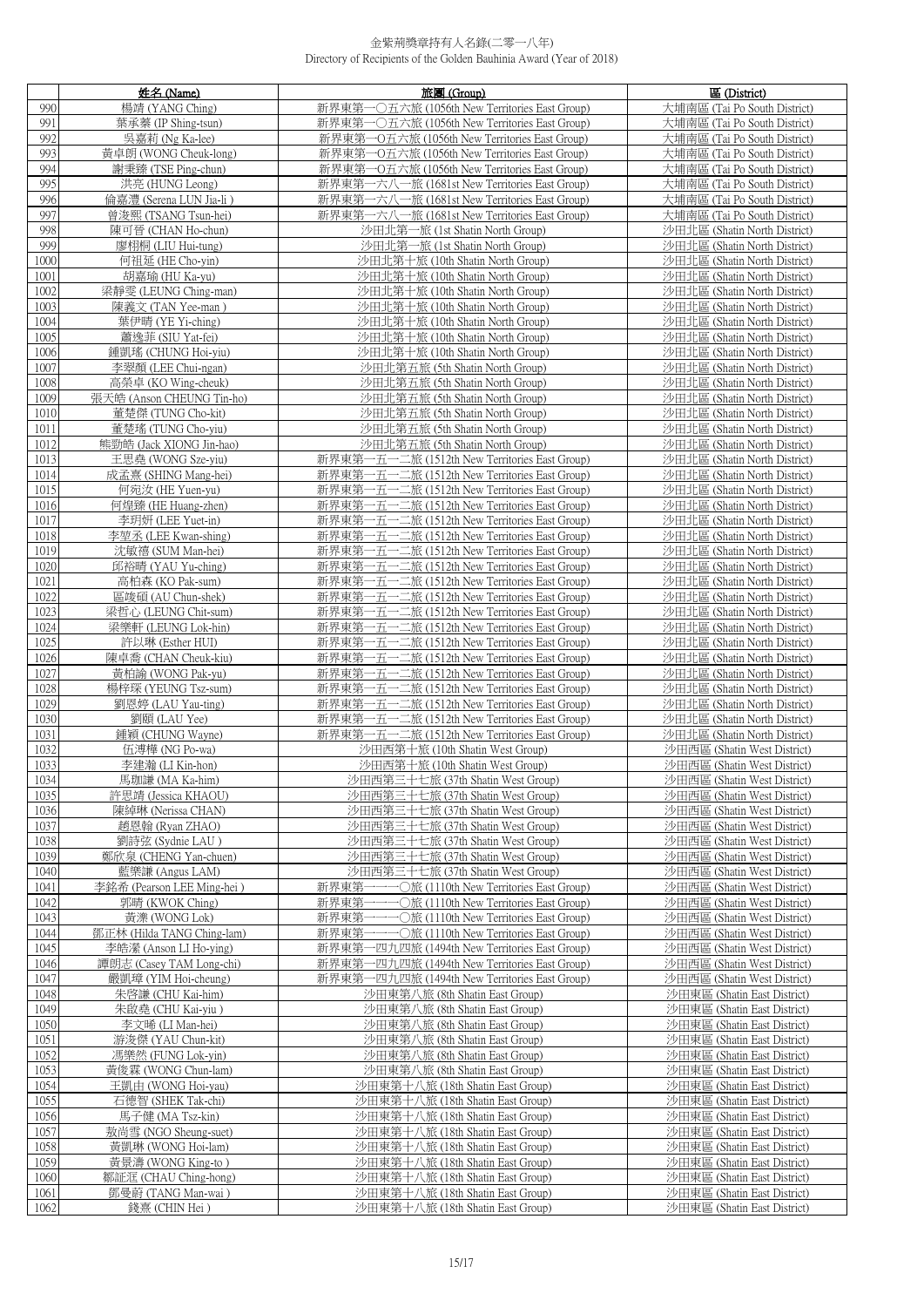|              | 姓名 (Name)                                    | 旅團 (Group)                                                                                | 區 (District)                                                 |
|--------------|----------------------------------------------|-------------------------------------------------------------------------------------------|--------------------------------------------------------------|
| 1063         | 錢雙 (CHIN Sheung)                             | 沙田東第十八旅 (18th Shatin East Group)                                                          | 沙田東區 (Shatin East District)                                  |
| 1064         | 李子健 (LI-Tsz-kin)                             | 沙田東第三十六旅 (36th Shatin East Group)                                                         | 沙田東區 (Shatin East District)                                  |
| 1065         | 李若楹 (LI Yeuk-ying)                           | 沙田東第三十六旅 (36th Shatin East Group)                                                         | 沙田東區 (Shatin East District)                                  |
| 1066         | 李敬謙 (LEE King-him)                           | 沙田東第三十六旅 (36th Shatin East Group)                                                         | 沙田東區 (Shatin East District)                                  |
| 1067         | 徐滙 (CHUI Wui)                                | 沙田東第三十六旅 (36th Shatin East Group)                                                         | 沙田東區 (Shatin East District)                                  |
| 1068         | 張育銘 (ZHANG Yu-ming)                          | 沙田東第三十六旅 (36th Shatin East Group)                                                         | 沙田東區 (Shatin East District)                                  |
| 1069         | 趙芷瑩 (CHIU Tsz-ving)                          | 沙田東第三十六旅 (36th Shatin East Group)                                                         | 沙田東區 (Shatin East District)                                  |
| 1070         | 蔡文茵 (CHOI Man-yan )                          | 沙田東第三十六旅 (36th Shatin East Group)                                                         | 沙田東區 (Shatin East District)                                  |
| 1071         | 鄧嘉棋 (TANG Ka-ki)                             | 沙田東第三十六旅 (36th Shatin East Group)                                                         | 沙田東區 (Shatin East District)                                  |
| 1072         | 譚樂晴 (TAM Lok-ching)                          | 沙田東第三十六旅 (36th Shatin East Group)                                                         | 沙田東區 (Shatin East District)                                  |
| 1073         | 蔡卓駧 (Marco CHOY Cheuk-tung)                  | 新界東第九海童軍旅 (9th New Territories East Sea Scout Group)<br>沙田南第十六旅 (16th Shatin South Group) | 沙田東區 (Shatin East District)<br>沙田南區 (Shatin South District)  |
| 1074<br>1075 | 朱耀良 (ZHU Yiu-leung)<br>李卓橋 (LI Cheuk-kiu)    | 沙田南第十六旅 (16th Shatin South Group)                                                         | 沙田南區 (Shatin South District)                                 |
| 1076         | 張柏彥 (CHEUNG Pak-yin)                         | 沙田南第十六旅 (16th Shatin South Group)                                                         | 沙田南區 (Shatin South District)                                 |
| 1077         | 郭竣凱 (KWOK Chun-hoi)                          | 沙田南第十六旅 (16th Shatin South Group)                                                         | 沙田南區 (Shatin South District)                                 |
| 1078         | 陳穎曦 (CHAN Wing-hei)                          | 沙田南第十六旅 (16th Shatin South Group)                                                         | 沙田南區 (Shatin South District)                                 |
| 1079         | 魏綽邦 (NGAI Cheuk-pong)                        | 沙田南第十六旅 (16th Shatin South Group)                                                         | 沙田南區 (Shatin South District)                                 |
| 1080         | 羅子政 (LAW Tsz-ching)                          | 沙田南第十六旅 (16th Shatin South Group)                                                         | 沙田南區 (Shatin South District)                                 |
| 1081         | 李沛埕 (LEE Pui-ching)                          | 沙田南第五十九旅 (59th Shatin South Group)                                                        | 沙田南區 (Shatin South District)                                 |
| 1082         | 阮俊瑋 (YUEN Chun-wai)                          | 沙田南第五十九旅 (59th Shatin South Group)                                                        | 沙田南區 (Shatin South District)                                 |
| 1083         | 莊鎵漩 (CHONG Ka-suen)                          | 沙田南第五十九旅 (59th Shatin South Group)                                                        | 沙田南區 (Shatin South District)                                 |
| 1084         | 陳建邦 (CHAN Kin-pong)                          | 沙田南第五十九旅 (59th Shatin South Group)                                                        | 沙田南區 (Shatin South District)                                 |
| 1085         | 陸懷樂 (LUK Wai-lok)                            | 沙田南第五十九旅 (59th Shatin South Group)                                                        | 沙田南區 (Shatin South District)                                 |
| 1086         | 駱灝欣 (LOK Ho-yan)                             | 沙田南第五十九旅 (59th Shatin South Group)                                                        | 沙田南區 (Shatin South District)                                 |
| 1087         | 何思穎 (HO Sze-wing)                            | 沙田南第五十四旅 (54th Shatin South Group)                                                        | 沙田南區 (Shatin South District)                                 |
| 1088         | 吳曉桐 (NG Hiu-tung)                            | 沙田南第五十四旅 (54th Shatin South Group)<br>沙田南第五十四旅 (54th Shatin South Group)                  | 沙田南區 (Shatin South District)                                 |
| 1089<br>1090 | 馬家謙 (MA Ka-him)<br>何柏翹 (HO Pak-qiu)          | 新界東第一六七八旅 (1678th New Territories East Group)                                             | 沙田南區 (Shatin South District)<br>沙田南區 (Shatin South District) |
| 1091         | 李芷茵 (Yanmy LI Tsz-yan)                       | 新界東第一六七八旅 (1678th New Territories East Group)                                             | 沙田南區 (Shatin South District)                                 |
| 1092         | 冼希晴 (SIN Hei-ching)                          | 新界東第一六七八旅 (1678th New Territories East Group)                                             | 沙田南區 (Shatin South District)                                 |
| 1093         | 張鉦朗 (CHEUNG Ching-long)                      | 新界東第一六七八旅 (1678th New Territories East Group)                                             | 沙田南區 (Shatin South District)                                 |
| 1094         | 廖啟丞 (Conan LIU Kai-shing)                    | 新界東第一六七八旅 (1678th New Territories East Group)                                             | 沙田南區 (Shatin South District)                                 |
| 1095         | 劉子晴 (LAU Tsz-ching)                          | 新界東第一六七八旅 (1678th New Territories East Group)                                             | 沙田南區 (Shatin South District)                                 |
| 1096         | 歐采蓓 (Lydia AU Tsoi-pui)                      | 新界東第一六七八旅 (1678th New Territories East Group)                                             | 沙田南區 (Shatin South District)                                 |
| 1097         | 繆依澄 (Rheanne MIAO Yee-ching)                 | 新界東第一六七八旅 (1678th New Territories East Group)                                             | 沙田南區 (Shatin South District)                                 |
| 1098         | 關卓朗 (KWAN Cheuk-long)                        | 新界東第一六七八旅 (1678th New Territories East Group)                                             | 沙田南區 (Shatin South District)                                 |
| 1099         | 吳浩霖 (NG Ho-lam)                              | 新界東第一四六〇旅 (1460th New Territories East Group)                                             | 沙田南區 (Shatin South District)                                 |
| 1100         | 李達鈞 (LEE Tat-kwan)                           | 新界東第一四六〇旅 (1460th New Territories East Group)                                             | 沙田南區 (Shatin South District)                                 |
| 1101         | 蒲子祈 (PO Tsz-ki)                              | 新界東第一四六〇旅 (1460th New Territories East Group)                                             | 沙田南區 (Shatin South District)                                 |
| 1102         | 劉焯楠 (LAU Cheuk-nam)                          | 新界東第一四六〇旅 (1460th New Territories East Group)                                             | 沙田南區 (Shatin South District)                                 |
| 1103<br>1104 | 劉焯榆 (LAU Cheuk-yu)<br>何思蔚 (Ciara HO Sze-wai) | 新界東第一四六〇旅 (1460th New Territories East Group)<br>璧峰第七旅 (7th Pik Fung Group)               | 沙田南區 (Shatin South District)<br>壁峰區 (Pik Fung District)      |
| 1105         | 周暉皓 (CHOW Fai-ho)                            | 璧峰第七旅 (7th Pik Fung Group)                                                                | 壁峰區 (Pik Fung District)                                      |
| 1106         | 洪栩恒 (HUNG Hui-hang)                          | 璧峰第七旅 (7th Pik Fung Group)                                                                | 壁峰區 (Pik Fung District)                                      |
| 1107         | 許祐齊 (HUI Yau-chai )                          | 璧峰第七旅 (7th Pik Fung Group)                                                                | 壁峰區 (Pik Fung District)                                      |
| 1108         | 郭雅汶 (GUO Nga-man)                            | 璧峰第七旅 (7th Pik Fung Group)                                                                | 壁峰區 (Pik Fung District)                                      |
| 1109         | 曾俊傑 (TSANG Chun-kit)                         | 璧峰第七旅 (7th Pik Fung Group)                                                                | 壁峰區 (Pik Fung District)                                      |
| 1110         | 李慕姍 (LI Mo-shan)                             | 璧峰第三十二旅 (32nd Pik Fung Group)                                                             | 壁峰區 (Pik Fung District)                                      |
| 1111         | 李慕欣 (LI Mo-Yan)                              | 璧峰第三十二旅 (32nd Pik Fung Group)                                                             | 壁峰區 (Pik Fung District)                                      |
| 1112         | 郭梓恩 (KUO Tsz-van)                            | 壁峰第三十二旅 (32nd Pik Fung Group)                                                             | 壁峰區 (Pik Fung District)                                      |
| 1113         | 郭櫟恩 (KUO Lok-yan)                            | 璧峰第三十二旅 (32nd Pik Fung Group)                                                             | 壁峰區 (Pik Fung District)                                      |
| 1114         | 劉卓霖 (LAU Chek-lam)                           | 璧峰第三十二旅 (32nd Pik Fung Group)                                                             | 壁峰區 (Pik Fung District)                                      |
| 1115<br>1116 | 禤善柔 (XUAN Shan-yau)<br>樊紫儀 (FAN Tsz-yi)      | 璧峰第三十二旅 (32nd Pik Fung Group)<br>璧峰第六旅 (6th Pik Fung Group)                               | 壁峰區 (Pik Fung District)<br>壁峰區 (Pik Fung District)           |
| 1117         | 蕭心怡 (SIU Sum-yi)                             | 璧峰第六旅 (6th Pik Fung Group)                                                                | 壁峰區 (Pik Fung District)                                      |
| 1118         | 鍾志鵬 (CHUNG Chi-pang)                         | 璧峰第六旅 (6th Pik Fung Group)                                                                | 壁峰區 (Pik Fung District)                                      |
| 1119         | 吳俊錡 (NG Chun-kei)                            | 雙魚第二十五旅 (25th Sheung Yue Group)                                                           | 雙魚區 (Sheung Yue District)                                    |
| 1120         | 陳傲渝 (CHAN Ngo-yu)                            | 雙魚第二十五旅 (25th Sheung Yue Group)                                                           | 雙魚區 (Sheung Yue District)                                    |
| 1121         | 溫耀 (Samuel WEN Yiu)                          | 雙魚第二十五旅 (25th Sheung Yue Group)                                                           | 雙魚區 (Sheung Yue District)                                    |
| 1122         | 田俊杰 (TIN Jun-jie)                            | 雙魚第五旅 (5th Sheung Yue Group)                                                              | 雙魚區 (Sheung Yue District)                                    |
| 1123         | 張宇博 (ZHANG Yubo)                             | 雙魚第五旅 (5th Sheung Yue Group)                                                              | 雙魚區 (Sheung Yue District)                                    |
| 1124         | 張嘉俊 (ZHANG Ka-chun)                          | 雙魚第五旅 (5th Sheung Yue Group)                                                              | 雙魚區 (Sheung Yue District)                                    |
| 1125         | 梁啟民 (LIANG Kai-man)                          | 雙魚第五旅 (5th Sheung Yue Group)                                                              | 雙魚區 (Sheung Yue District)                                    |
| 1126         | 莊杰恆 (ZHUANG Kit-hang)                        | 雙魚第五旅 (5th Sheung Yue Group)                                                              | 雙魚區 (Sheung Yue District)                                    |
| 1127<br>1128 | 彭昌瑞 (PANG Cheong-sui)<br>植梓林 (ZHI Tsz-lam)   | 雙魚第五旅 (5th Sheung Yue Group)<br>雙魚第五旅 (5th Sheung Yue Group)                              | 雙魚區 (Sheung Yue District)<br>雙魚區 (Sheung Yue District)       |
| 1129         | 黃凱帥 (HSANG Hoi-sui)                          | 雙魚第五旅 (5th Sheung Yue Group)                                                              | 雙魚區 (Sheung Yue District)                                    |
| 1130         | 楊釗泯 (YEUNG Chiu-man)                         | 雙魚第五旅 (5th Sheung Yue Group)                                                              | 雙魚區 (Sheung Yue District)                                    |
| 1131         | 楊曦遠 (YEUNG Hei-yuen)                         | 雙魚第五旅 (5th Sheung Yue Group)                                                              | 雙魚區 (Sheung Yue District)                                    |
| 1132         | 葉科言 (YE For-vin)                             | 雙魚第五旅 (5th Sheung Yue Group)                                                              | 雙魚區 (Sheung Yue District)                                    |
| 1133         | 劉一銘 (LIU Yat-ming)                           | 雙魚第五旅 (5th Sheung Yue Group)                                                              | 雙魚區 (Sheung Yue District)                                    |
| 1134         | 鄧家粱 (TANG Ka-leung)                          | 雙魚第五旅 (5th Sheung Yue Group)                                                              | 雙魚區 (Sheung Yue District)                                    |
| 1135         | 霍寶杰 (FOK Po-kit)                             | 雙魚第五旅 (5th Sheung Yue Group)                                                              | 雙魚區 (Sheung Yue District)                                    |